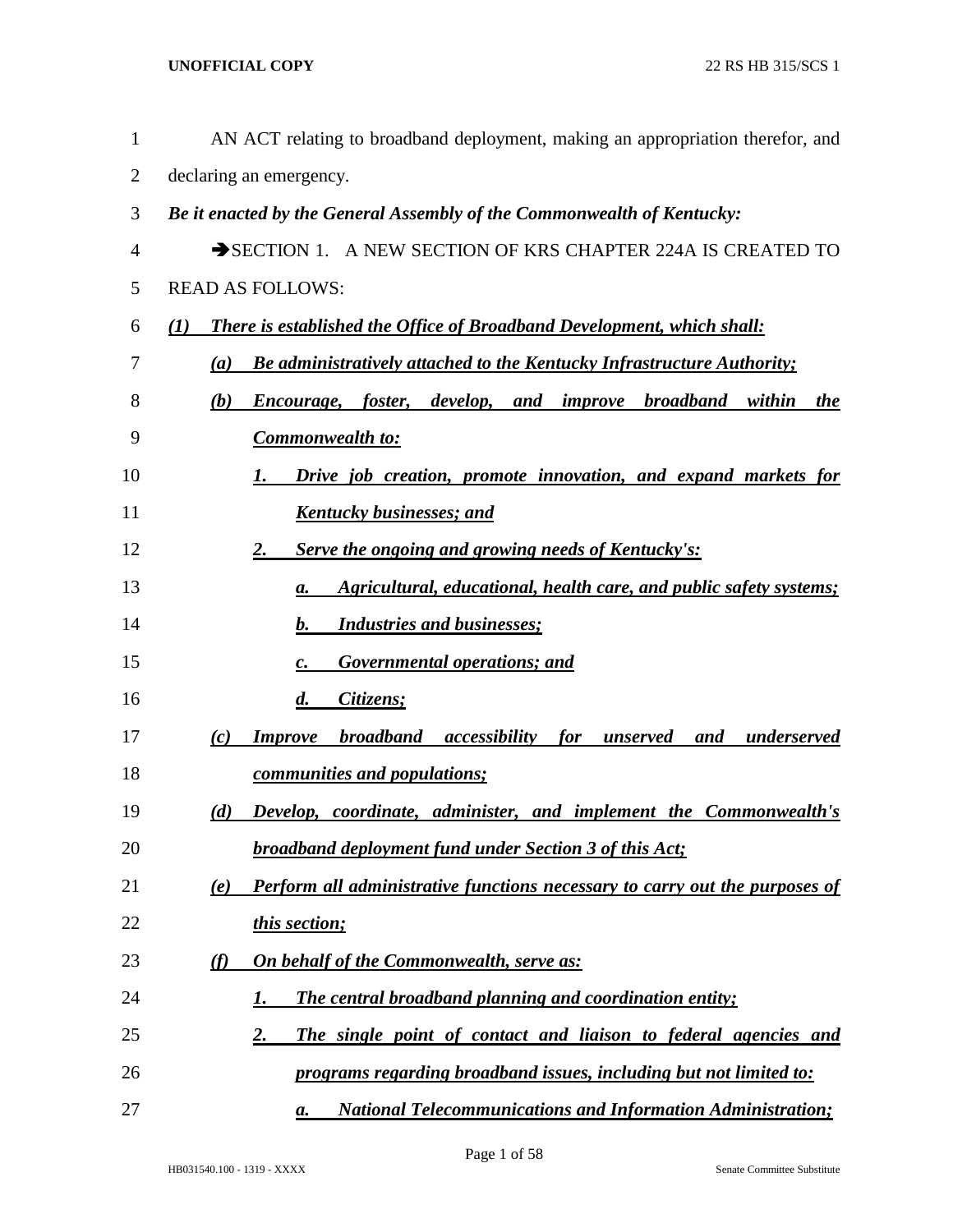| 1  |                             | <b>Federal Communications Commission;</b><br>b.                                  |
|----|-----------------------------|----------------------------------------------------------------------------------|
| 2  |                             | <b>United States Department of Agriculture Rural Utilities Service;</b><br>c.    |
| 3  |                             | and                                                                              |
| 4  |                             | <b>United States Treasury;</b><br>$\boldsymbol{d}$ .                             |
| 5  |                             | information clearinghouse for federal programs providing<br>3.<br>An             |
| 6  |                             | financial assistance to institutions located in rural areas seeking to           |
| 7  |                             | <i><u><b>obtain access to broadband;</b></u></i>                                 |
| 8  | $\left( \mathbf{g} \right)$ | Coordinate with other state, regional, local, and private entities to:           |
| 9  |                             | Develop and implement a statewide broadband plan, including<br>1.                |
| 10 |                             | relevant goals and objectives;                                                   |
| 11 |                             | Develop and encourage cost-effective broadband;<br>2.                            |
| 12 |                             | Make recommendations for broadband infrastructure development,<br>3.             |
| 13 |                             | particularly in rural, unserved, and underserved areas; and                      |
| 14 |                             | <b>Provide consultation services to local units of government or other</b><br>4. |
| 15 |                             | project sponsors in connection with the planning, acquisition,                   |
| 16 |                             | improvement, construction, or development of any broadband                       |
| 17 |                             | <i>deployment project;</i>                                                       |
| 18 | (h)                         | Monitor the broadband development efforts of other states and nations;           |
| 19 | (i)                         | Maintain data and statistics on broadband throughout the Commonwealth            |
| 20 |                             | <u>by:</u>                                                                       |
| 21 |                             | Collecting broadband availability data from Kentucky broadband<br>1.             |
| 22 |                             | providers and other sources on a street address or location-specific             |
| 23 |                             | basis;                                                                           |
| 24 |                             | Verifying the accuracy of that data through on-the-ground testing;<br>2.         |
| 25 |                             | Creating and maintaining a statewide interactive map displaying<br>3.            |
| 26 |                             | <b>broadband availability, which shall be available for public and state</b>     |
| 27 |                             | <i>government use online;</i>                                                    |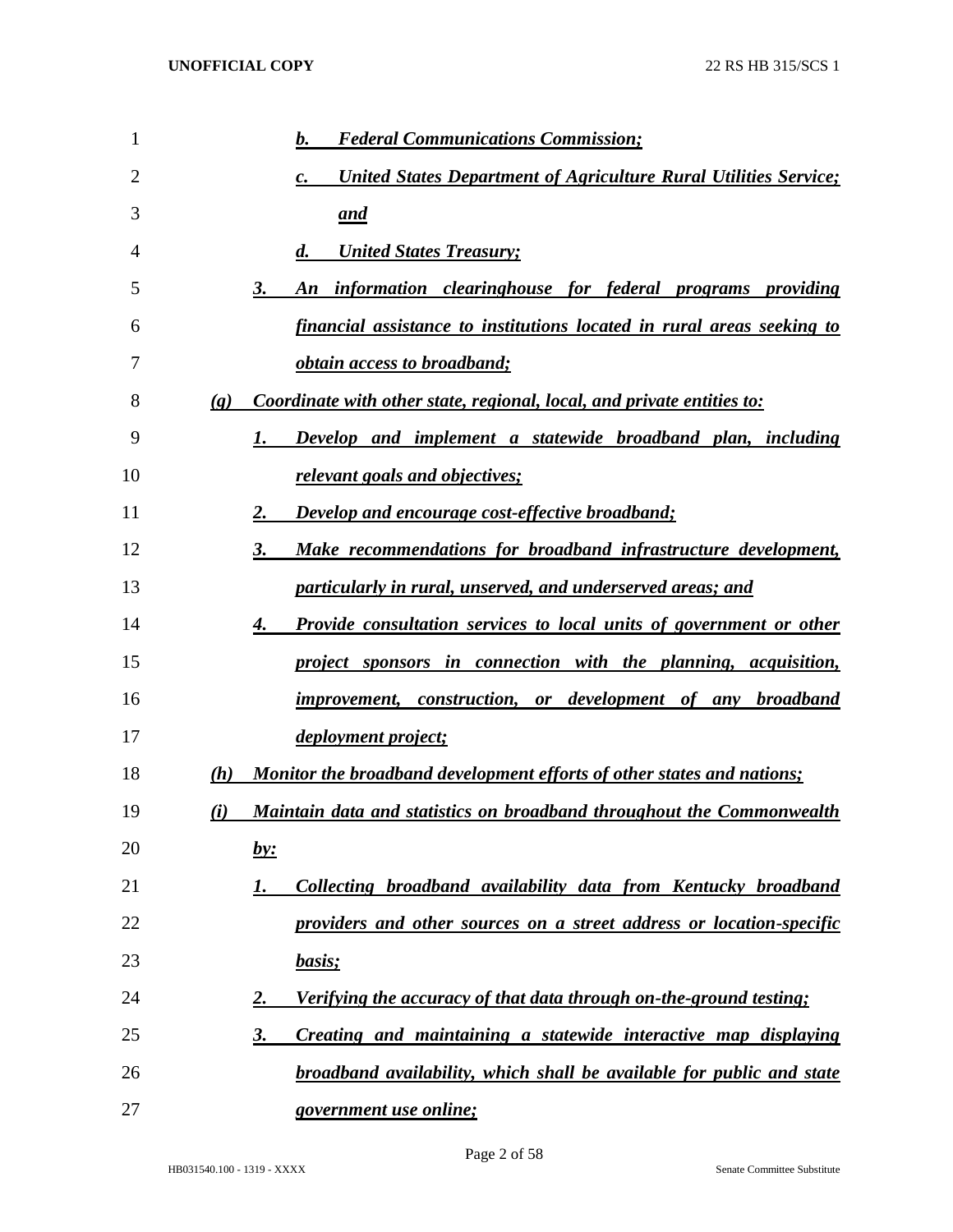| 1  | Analyzing the deployment data collected to inform and guide future<br>4.                          |
|----|---------------------------------------------------------------------------------------------------|
| 2  | investments in broadband infrastructure, including moneys expended                                |
| 3  | under the broadband deployment fund;                                                              |
| 4  | 5.<br><b>Empirically validating, on a targeted basis, the accuracy of broadband</b>               |
| 5  | data that is routinely collected by the Federal Communications                                    |
| 6  | Commission to pinpoint areas of overstatement and understatement                                  |
| 7  | that may exist;                                                                                   |
| 8  | Challenging the validity of the data as may be warranted, on behalf of<br>6.                      |
| 9  | the Commonwealth, to ensure that this state is receiving its due share                            |
| 10 | of funding from federal broadband programs; and                                                   |
| 11 | Monitoring the progress of federal awards for deploying broadband<br>7.                           |
| 12 | infrastructure to Kentucky locations and issuing an annual report to                              |
| 13 | the Governor and the Interim Joint Committee on Appropriations and                                |
| 14 | <b>Revenue by November 1 of each year;</b>                                                        |
| 15 | (i)<br><b>Develop a process for:</b>                                                              |
| 16 | <b>Receiving complaints related to insufficient broadband service;</b><br>1.                      |
| 17 | 2.<br>Incorporating forms for the collection of data related to the                               |
| 18 | <i>complaints;</i>                                                                                |
| 19 | <b>Resolving complaints;</b><br>3.                                                                |
| 20 | <b>Reporting the information collected on unresolved complaints; and</b><br>4.                    |
| 21 | 5.<br><b>Referring complaints to the Office of the Attorney General, Federal</b>                  |
| 22 | <b>Communications Commission, or Federal Trade Commission, as</b>                                 |
| 23 | <i>appropriate; and</i>                                                                           |
| 24 | $\left( k\right)$<br><b>Perform other duties and responsibilities as necessary to promote the</b> |
| 25 | development of broadband within the Commonwealth.                                                 |
| 26 | The office shall have all the power, not explicitly prohibited by statute, necessary<br>(2)       |
| 27 | and convenient to carry out and effectuate the purposes of this section, including:               |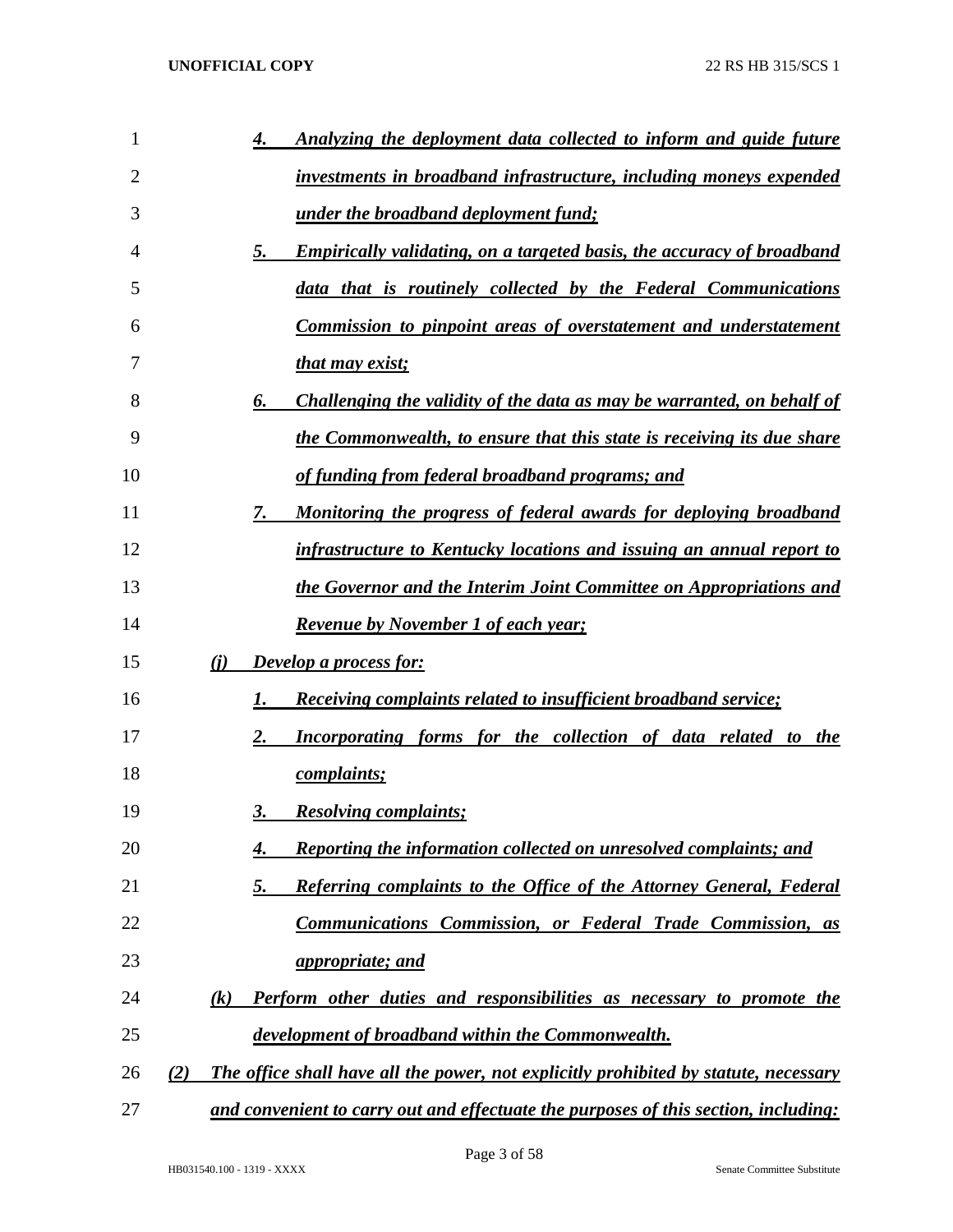| 1              |     | Entering into contracts or agreements necessary or incidental to the<br>(a)            |
|----------------|-----|----------------------------------------------------------------------------------------|
| $\overline{2}$ |     | <i>performance of its duties, functions, and responsibilities;</i>                     |
| 3              |     | Soliciting, borrowing, accepting, receiving, and expending funds from any<br>(b)       |
| $\overline{4}$ |     | <i>public or private source, property, labor, or other things of value to be used</i>  |
| 5              |     | to carry out the office's operations, functions, and responsibilities; and             |
| 6              |     | Promulgating administrative regulations under KRS Chapter 13A.<br>(c)                  |
| 7              | (3) | The authority may contract with a private nonprofit corporation with at<br>(a)         |
| 8              |     | <u>least five (5) years of broadband and telecommunications public policy</u>          |
| 9              |     | research and mapping experience to fulfill the purposes, duties, and                   |
| 10             |     | <u>responsibilities of the office as required in subsections (1) and (2) of this</u>   |
| 11             |     | section.                                                                               |
| 12             |     | If the authority exercises its option to contract with an entity to fulfill the<br>(b) |
| 13             |     | office's obligations under this section, the procurement shall not abrogate            |
| 14             |     | the authority from fulfilling the office's duties or achieving the timelines for       |
| 15             |     | <i>issuing grants in Section 4 of this Act.</i>                                        |
| 16             | (4) | The authority shall report the activities of the office to the Legislative Research    |
| 17             |     | Commission on a semiannual basis, each January 1 and each July 1.                      |
| 18             |     | Section 2. KRS 224A.011 is amended to read as follows:                                 |
| 19             |     | As used in this chapter, unless the context requires otherwise:                        |
| 20             | (1) | "Administrative fee" means a fee assessed and collected by the authority from          |
| 21             |     | borrowers and applicants under assistance agreements, to be used for operational       |
| 22             |     | expenses of the authority;                                                             |
| 23             | (2) | "Applicable interest rate" means the rate of interest which shall be used as part of   |
| 24             |     | the repayment criteria for an assistance agreement between a governmental agency       |
| 25             |     | and the authority, and shall be determined by the authority pertinent to the source of |
| 26             |     | funds from which the assistance agreement is funded;                                   |
| 27             | (3) | "Applicant" means a governmental agency or private sector entity that has              |

Page 4 of 58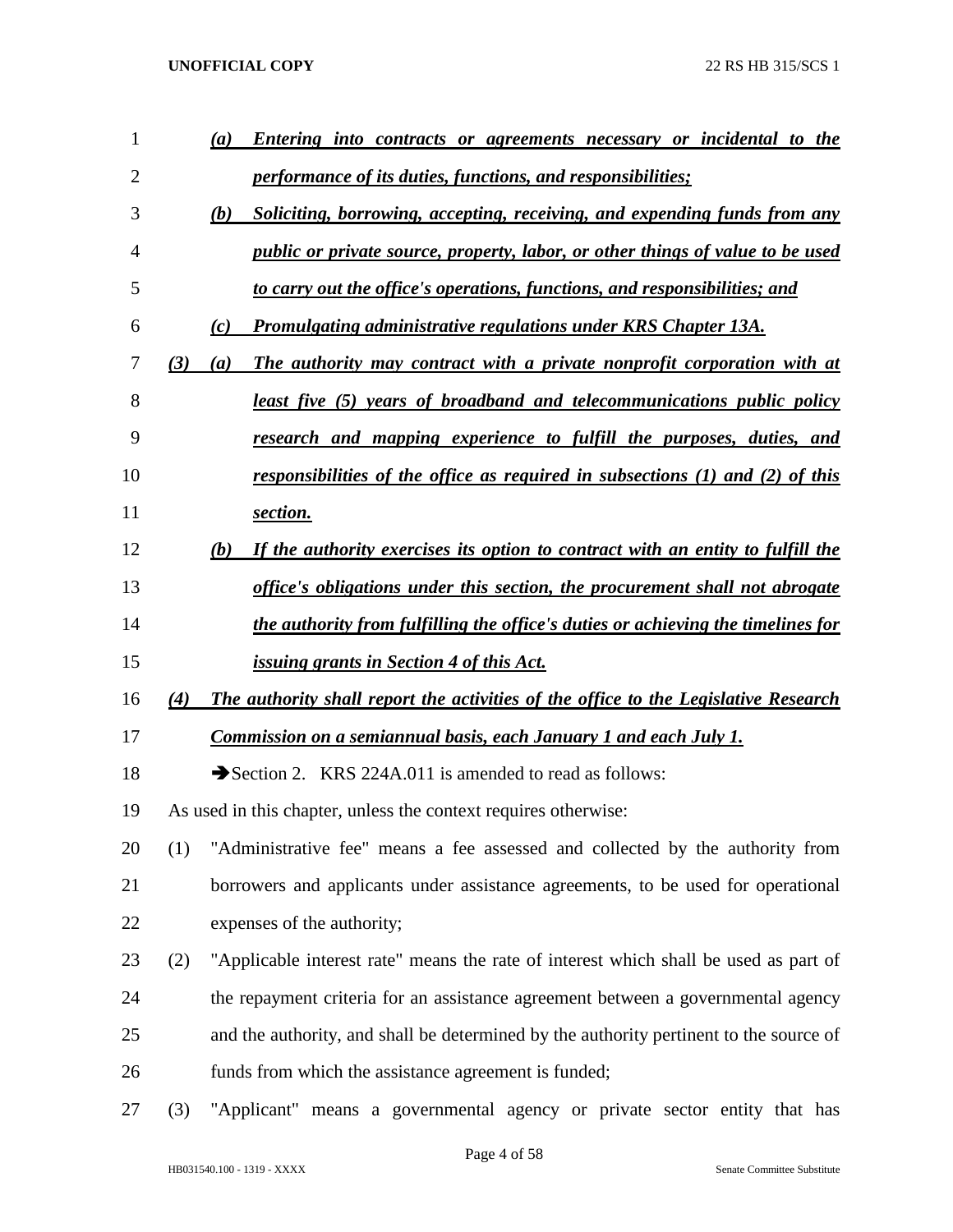| submitted an application to the <i>office</i> [authority] for a grant from the broadband |
|------------------------------------------------------------------------------------------|
| deployment fund;                                                                         |

- (4) "Application" means an application submitted by an applicant for a grant from the broadband deployment fund;
- (5) "Assistance agreement" means the agreement to be made and entered into by and between a governmental agency or a private entity and the authority, as authorized by this chapter, providing for a lease, loan, services, or grant to a governmental agency or a private entity or for the purchase of obligations issued by the governmental agency, and for the repayment thereof to the authority by the governmental agency or a private entity;
- (6) "Authority" means the Kentucky Infrastructure Authority, which is created by this chapter;
- (7) "Authority revenues" means the totality of all:
- (a) Service charges;
- (b) Utility tax receipts, to the extent not otherwise committed and budgeted by the authority during any fiscal period of the authority;
- (c) Any gifts, grants, or loans received, to the extent not otherwise required to be applied;
- (d) Any and all appropriations made to the authority by the General Assembly of the Commonwealth of Kentucky, to the extent not otherwise required to be applied;
- (e) All moneys received in repayment of and for interest on any loans made by the authority to a governmental agency, except as provided in KRS 224A.111, 224A.1115, and 224A.112, or as principal of and interest on any obligations issued by a governmental agency and purchased by the authority, or as receipts under any assistance agreement;
- 

(f) The proceeds of bonds or long-term debt obligations of governmental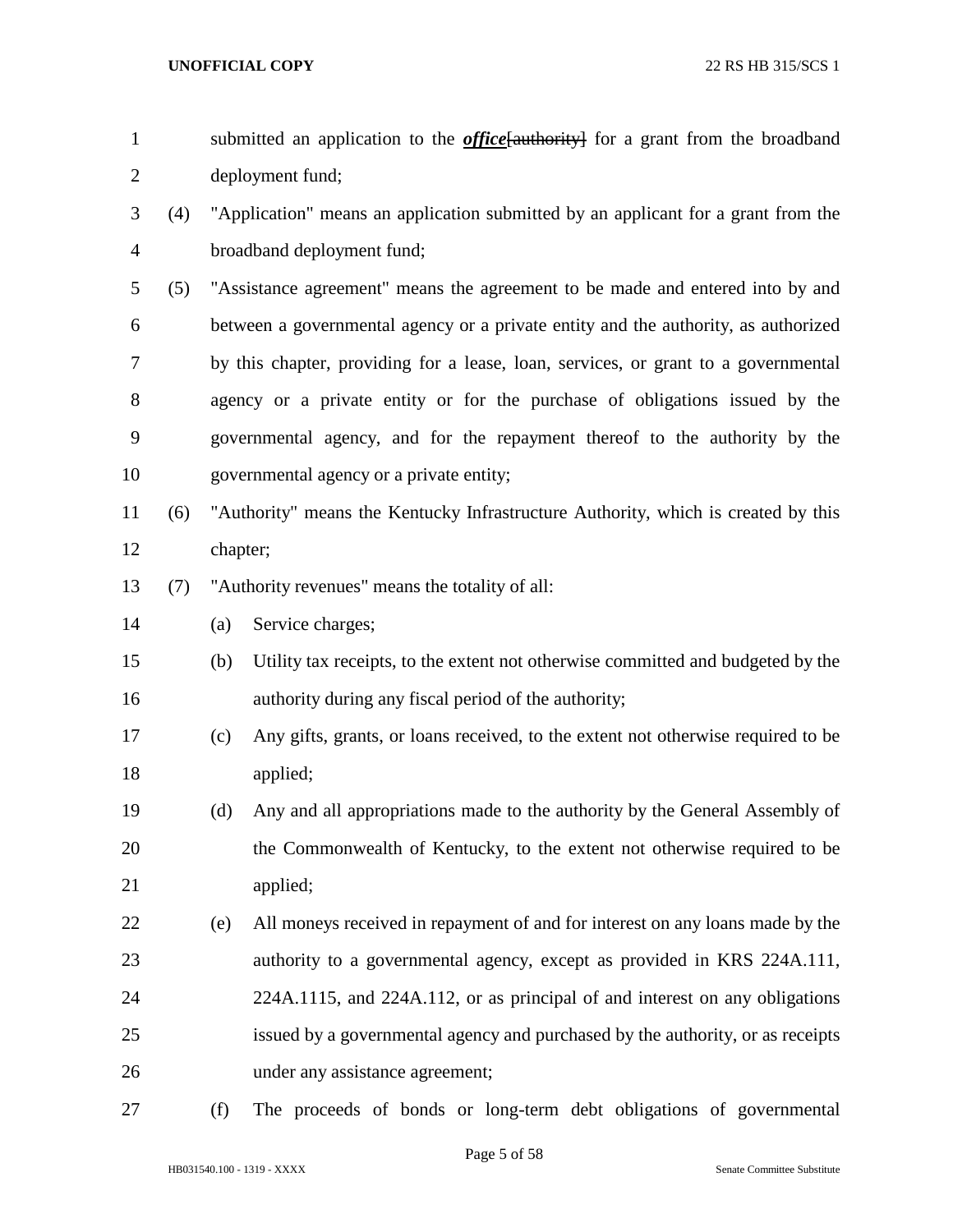- agencies pledged to the payment of bond anticipation notes issued by the authority on behalf of the said governmental agency to provide interim construction financing; and
- (g) Payments under agreements with any agencies of the state and federal government;
- (8) "Borrower or borrowing entity" means any agency of the state or its political subdivisions, any city, or any special district created under the laws of the state acting individually or jointly under interagency or interlocal cooperative agreements to enter into assistance agreements with the authority;
- (9)[ "Broadband" means any wireline or fixed terrestrial technology having a capacity to 11 transmit data from or to the Internet with a minimum speed of twenty-five (25) megabits per second downstream and three (3) megabits per second upstream as defined by the Federal Communications Commission or the United States Department of Agriculture and any amendments to those definitions. If the agencies use different speed definitions, the faster speed definition shall apply to KRS 224A.110, 224A.112, and 224A.1121;
- (10)] "Broadband deployment fund" means a fund to assist with the construction, development, or improvement of broadband infrastructure, broadband services, or technologies that constitute a part of, or are related to, broadband infrastructure or broadband services, to provide for broadband service in underserved or unserved areas of the Commonwealth;
- *(10)*[(11)] "Broadband deployment project" means a proposed deployment of broadband service infrastructure set forth in an application for grant funding under KRS 224A.112;
- *(11)*[(12)] "Broadband deployment project area" means a geographic area determined by 26 census block, <del>[ or]</del> shapefile geospatial data, *or list of addresses* [ for] which *has* **been proposed for** grant funding has been authorized under this section and KRS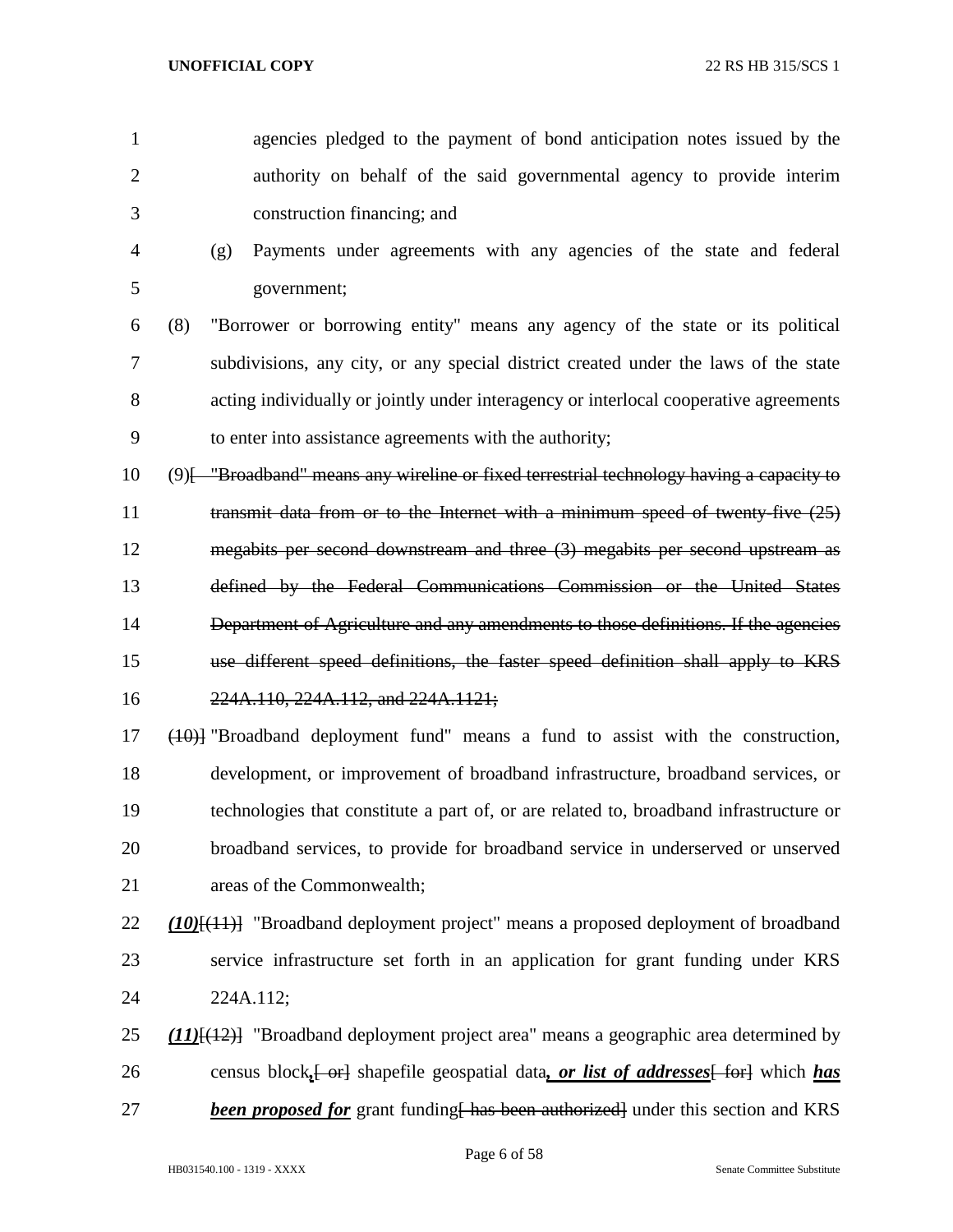| $\mathbf{1}$   |     | 224A.110, 224A.112, and 224A.1121;                                                                  |
|----------------|-----|-----------------------------------------------------------------------------------------------------|
| $\overline{2}$ |     | $(12)$ [ $(13)$ ] "Census block" means the smallest geographic unit used by the United States       |
| 3              |     | Census Bureau that is reported on the Federal Communications Commission (FCC)                       |
| $\overline{4}$ |     | Form 477 relating to fixed broadband deployment data;                                               |
| 5              |     | (13)[(14)] "Community flood damage abatement project" means any structural or                       |
| 6              |     | nonstructural study, plan, design, construction, development, improvement, or other                 |
| 7              |     | activity to provide for flood control;                                                              |
| $8\,$          |     | $(14)$ [ $(15)$ ] "Construction" means and includes but is not limited to:                          |
| 9              | (a) | Preliminary planning to determine the economic and engineering feasibility of                       |
| 10             |     | infrastructure projects, the engineering, architectural, legal, fiscal, and                         |
| 11             |     | economic investigations, and studies necessary thereto, and surveys, designs,                       |
| 12             |     | plans, working drawings, specifications, procedures, and other actions                              |
| 13             |     | necessary to the construction of infrastructure or solid waste projects;                            |
| 14             | (b) | The erection, building, acquisition, alteration, remodeling, improvement, or                        |
| 15             |     | extension of infrastructure or solid waste projects; and                                            |
| 16             | (c) | The inspection and supervision of the construction of infrastructure or solid                       |
| 17             |     | waste projects and all costs incidental to the acquisition and financing of                         |
| 18             |     | same. This term shall also relate to and mean any other physical devices or                         |
| 19             |     | appurtenances in connection with, or reasonably attendant to, infrastructure or                     |
| 20             |     | solid waste projects;                                                                               |
| 21             |     | (15) <sup>[(16)]</sup> "Dams" means any artificial barrier, including appurtenant works, which does |
| 22             |     | or can impound or divert water, and which either:                                                   |
| 23             | (a) | Is or will be twenty-five (25) feet or more in height from the natural bed of the                   |
| 24             |     | stream or watercourse at the downstream toe of the barrier, as determined by                        |
| 25             |     | the Energy and Environment Cabinet; or                                                              |
| 26             | (b) | Has or will have an impounding capacity at maximum water storage elevation                          |
| 27             |     | of fifty (50) acre feet or more;                                                                    |

Page 7 of 58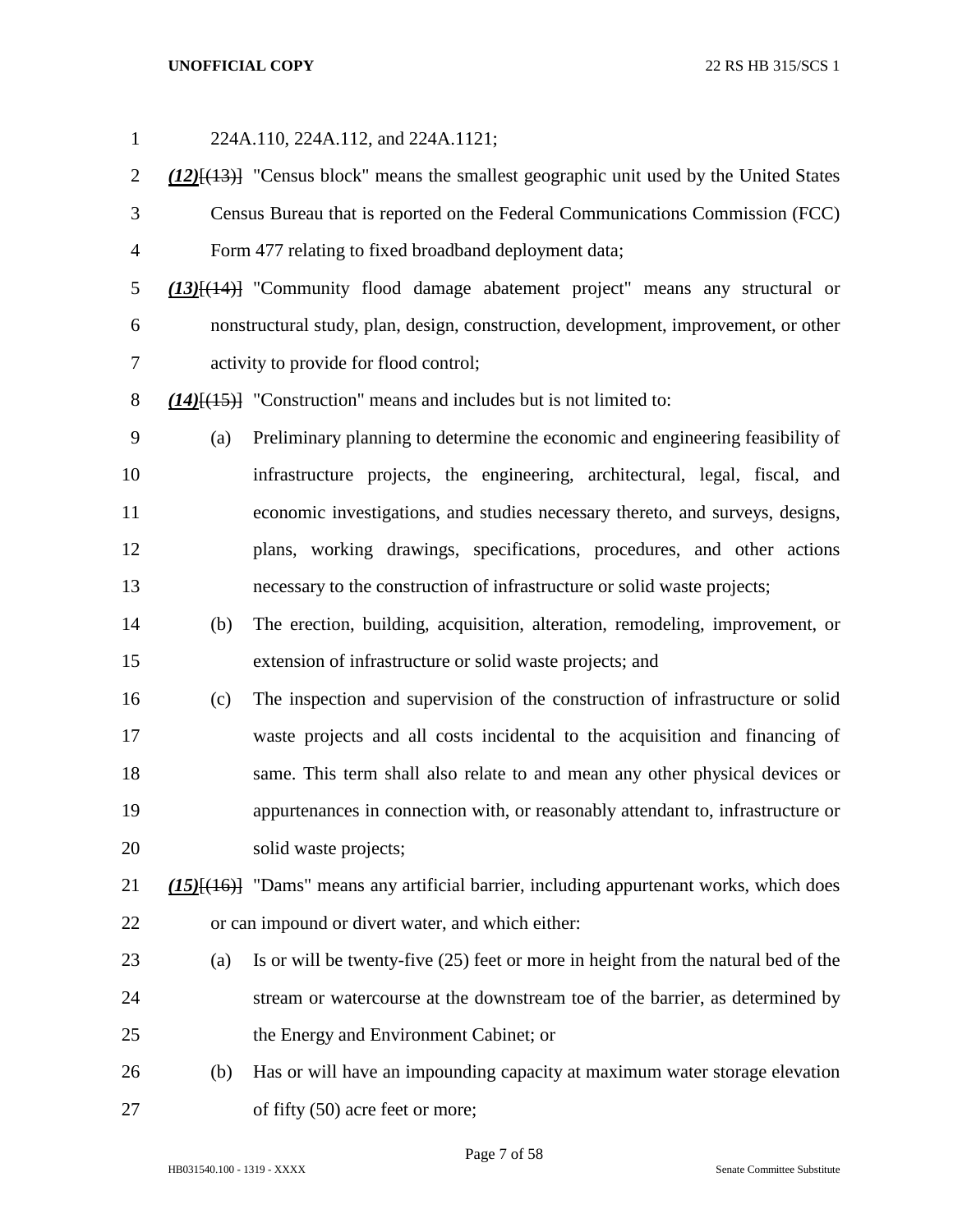*(16)*[(17)] "Distribution facilities" means all or any part of any facilities, devices, and systems used and useful in obtaining, pumping, storing, treating, and distributing water for agricultural, industrial, commercial, recreational, public, and domestic use;

 *(17)*[(18)] "Energy and Environment Cabinet" means the Kentucky Energy and Environment Cabinet, or its successor, said term being meant to relate specifically to the state agency which is designated as the water pollution agency for the 8 Commonwealth of Kentucky, for purposes of the federal act;

 *(18)*[(19)] "Federal act" means the Federal Clean Water Act (33 U.S.C. secs. 1251 et seq.) as said federal act may be amended from time to time in the future, or any other enactment of the United States Congress providing funds that may assist in carrying out the purposes of the authority;

 *(19)*[(20)] "Federally assisted wastewater revolving fund" means that fund which will receive federal and state funds or the proceeds from the sale of revenue bonds of the authority for the purpose of providing loans to finance construction of publicly owned treatment works as defined in Section 212 of the federal act and for the implementation of a management program established under Section 319 of the federal act and for the development and implementation of a conservation and management plan under Section 320 of the federal act;

 *(20)*[(21)] "Governmental agency" means any incorporated city or municipal corporation, or other agency, or unit of government within or a department or a cabinet of the Commonwealth of Kentucky, now having or hereafter granted, the authority and power to finance, acquire, construct, or operate infrastructure or solid waste projects. This definition shall specifically apply but not by way of limitation to incorporated cities; counties, including any counties containing a metropolitan sewer district; sanitation districts; water districts; water associations if these associations are permitted to issue interest-bearing obligations which interest would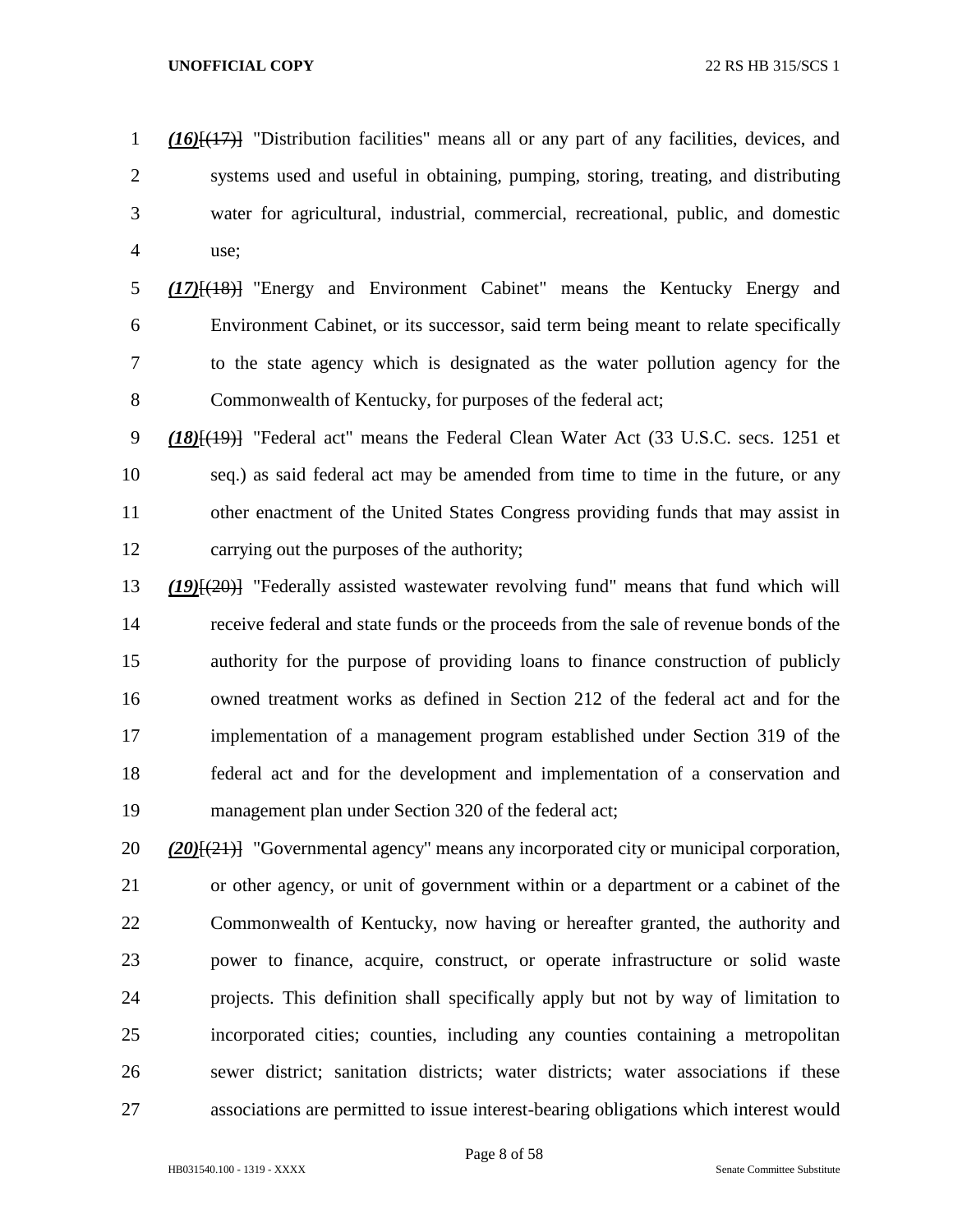be excludable from gross income under Section 103 of the Internal Revenue Code of 1986 as amended; sewer construction districts; metropolitan sewer districts; sanitation taxing districts; a regional wastewater commission established under KRS 65.8901 to 65.8923; and any other agencies, commissions, districts, or authorities (either acting alone, or in combination with one another in accordance with any regional or area compact, or intergovernmental cooperative agreements), now or hereafter established in accordance with the laws of the Commonwealth of Kentucky having and possessing the described powers described in this subsection;

 *(21)*[(22)] "Industrial waste" means any liquid, gaseous, or solid waste substances resulting from any process of industry, manufacture, trade, or business, or from the mining or taking, development, processing, or recovery of any natural resources, including heat and radioactivity, together with any sewage as is present therein, which pollutes the waters of the state, and specifically, but not by way of limitation, means heat or thermal differentials created in the waters of the state by any industrial processing, generating, or manufacturing processes;

 *(22)*[(23)] "Infrastructure project" means any construction or acquisition of treatment works, facilities related to the collection, transportation, and treatment of wastewater as defined in KRS 65.8903, distribution facilities, or water resources projects instituted by a governmental agency or an investor-owned water utility which is approved by the authority and, if required, by the Energy and Environment Cabinet, Public Service Commission, or other agency; solid waste projects; dams; storm water control and treatment systems; gas or electric utility; broadband deployment project; or any other public utility or public service project which the authority finds would assist in carrying out the purposes set out in KRS 224A.300;

 *(23)*[(24)] "Infrastructure revolving fund" means that fund which will receive state funds, the proceeds from the sale of revenue bonds of the authority or other moneys earmarked for that fund for the purpose of providing loans or grants to finance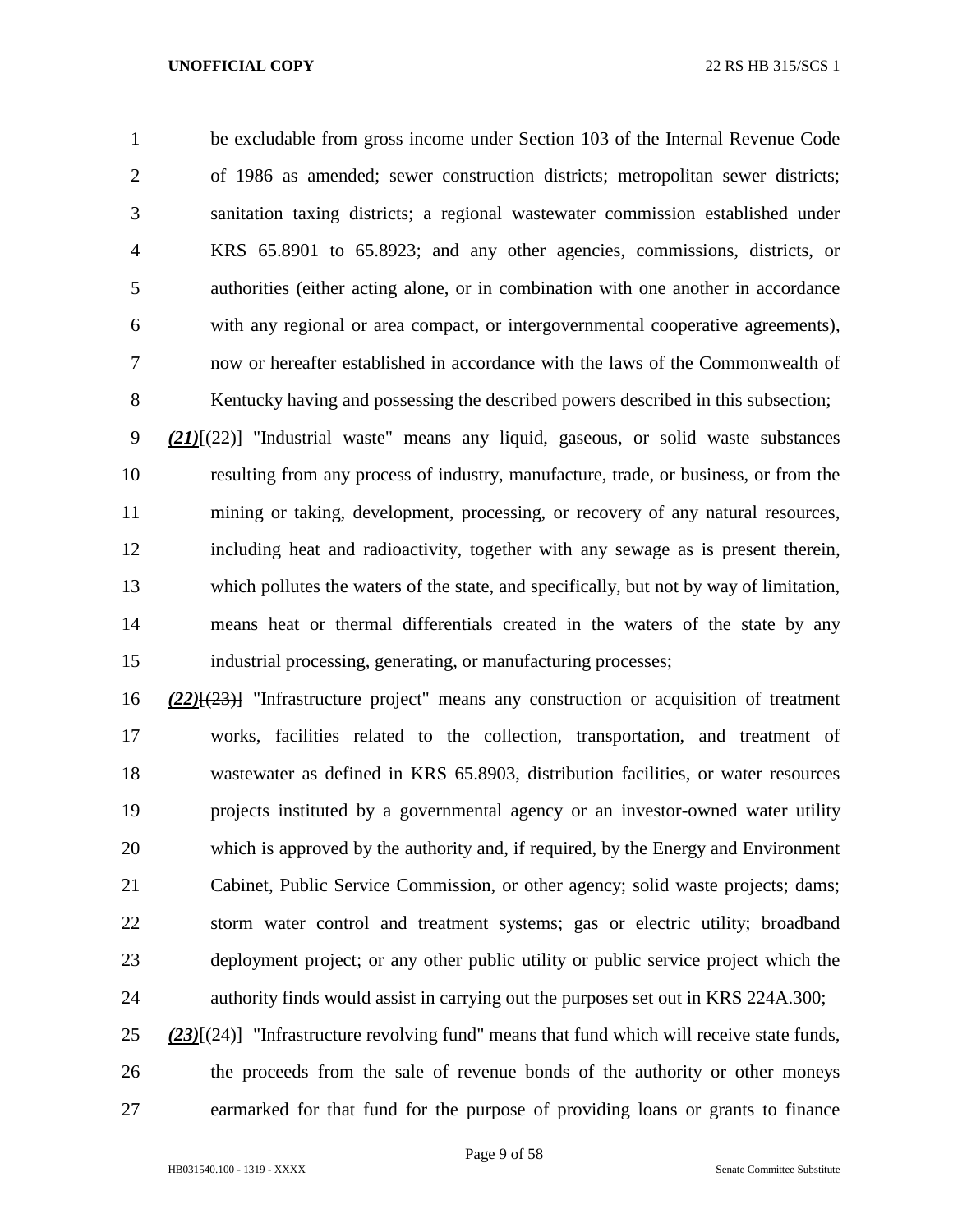construction or acquisition of infrastructure projects as defined in this section; *(24)*[(25)] "Loan or grant" means moneys to be made available to governmental agencies by the authority for the purpose of defraying all or any part of the total costs incidental to construction or acquisition of any infrastructure project; *(25)*[(26)] "Market interest rate" means the interest rate determined by the authority under existing market conditions at the time the authority shall provide financial assistance to a governmental agency; *(26)*[(27)] "Obligation of a governmental agency" means a revenue bond, bond anticipation note, revenue anticipation note, lease, or other obligation issued by a

governmental agency under KRS 58.010 et seq. or other applicable statutes;

*(27)*[(28)] *"Office" means the Office of Broadband Development;*

- *(28)* "Person" means any individual, firm, partnership, association, corporation, or governmental agency;
- (29) "Pollution" means the placing of any noxious or deleterious substances ("pollutants"), including sewage and industrial wastes, in any waters of the state or affecting the properties of any waters of the state in a manner which renders the waters harmful or inimical to the public health or to animal or aquatic life, or to the use, present or future, of these waters for domestic water supply, industrial or agricultural purposes, or recreational purposes;
- (30) "Prioritization schedules" means the list of wastewater treatment works, distribution facilities and water resources projects which the Energy and Environment Cabinet has evaluated and determined to be of priority for receiving financial assistance from the federally assisted wastewater revolving fund and the federally assisted drinking water revolving fund, or the list of infrastructure projects which the authority has evaluated and determined to be of priority for receiving financial aid from the infrastructure revolving fund. The evaluation by the authority of infrastructure projects for water systems shall be undertaken with input from the

Page 10 of 58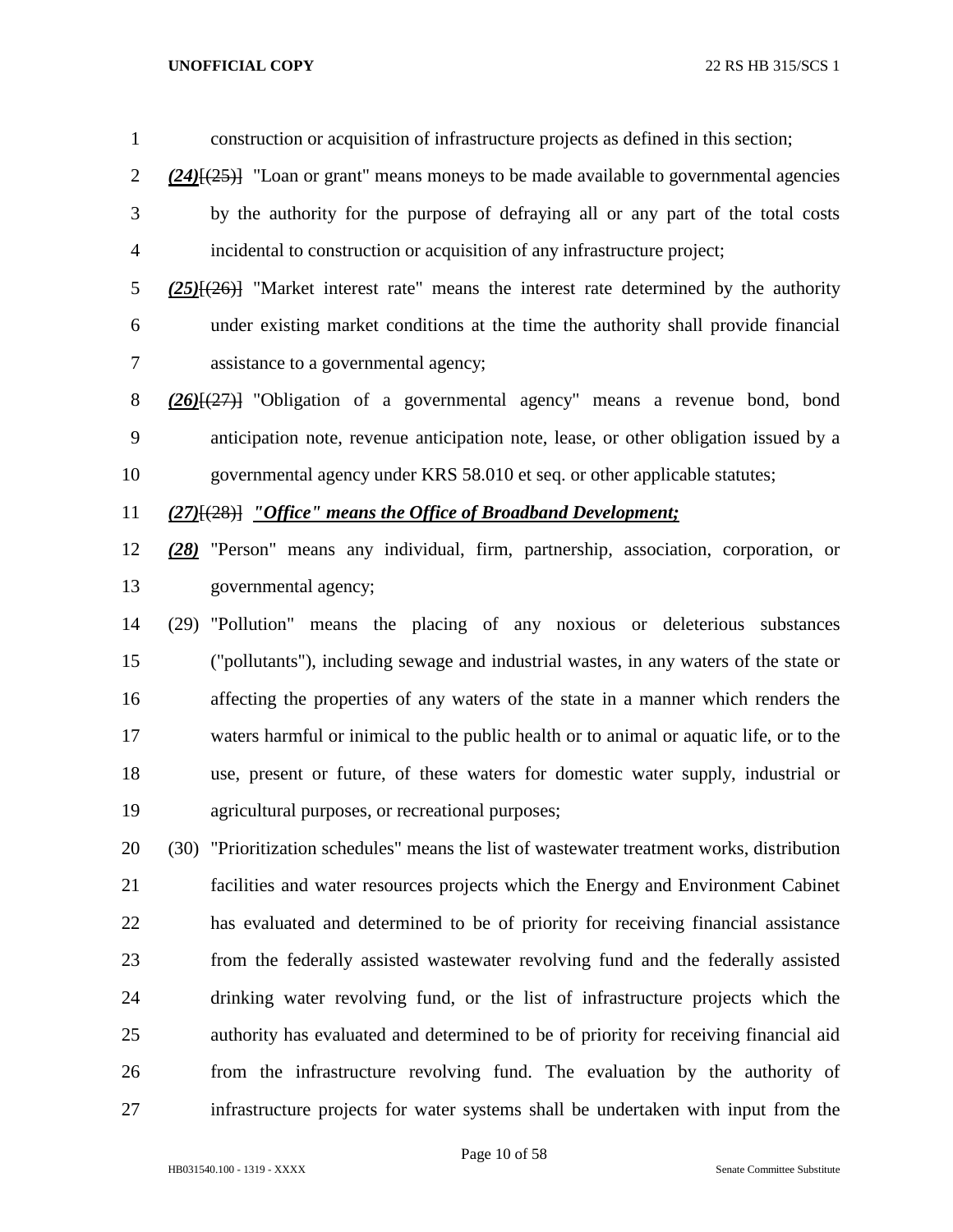appropriate area development district;

 (31) "Recovered material" means those materials which have known current use, reuse, or recycling potential, which can be feasibly used, reused, or recycled, and which have been diverted or removed from the solid waste stream for sale, use, reuse, or recycling, whether or not requiring subsequent separation and processing but does not include materials diverted or removed for purposes of energy recovery or combustion except refuse-derived fuel (RDF), which shall be credited as a recovered material in an amount equal to that percentage of the municipal solid waste received on a daily basis at the processing facility and processed into RDF; but not to exceed fifteen percent (15%) of the total amount of the municipal solid waste received at the processing facility on a daily basis;

 (32) "Recovered material processing facility" means a facility engaged solely in the storage, processing, and resale or reuse of recovered material but does not mean a solid waste facility if solid waste generated by a recovered material processing facility is managed in accordance with KRS Chapter 224 and administrative regulations adopted by the cabinet;

 (33) "Revenue bonds" means special obligation bonds issued by the authority as provided by the provisions of this chapter, which are not direct or general obligations of the state, and which are payable only from a pledge of, and lien upon, authority revenues as provided in the resolution authorizing the issuance of the bonds, and shall include revenue bond anticipation notes;

- (34) "Service charge" means any monthly, quarterly, semiannual, or annual charge to be imposed by a governmental agency, or by the authority, for any infrastructure project financed by the authority, which service charge arises by reason of the existence of, and requirements of, any assistance agreement;
- (35) "Sewage" means any of the waste products or excrements, or other discharges from the bodies of human beings or animals, which pollute the waters of the state;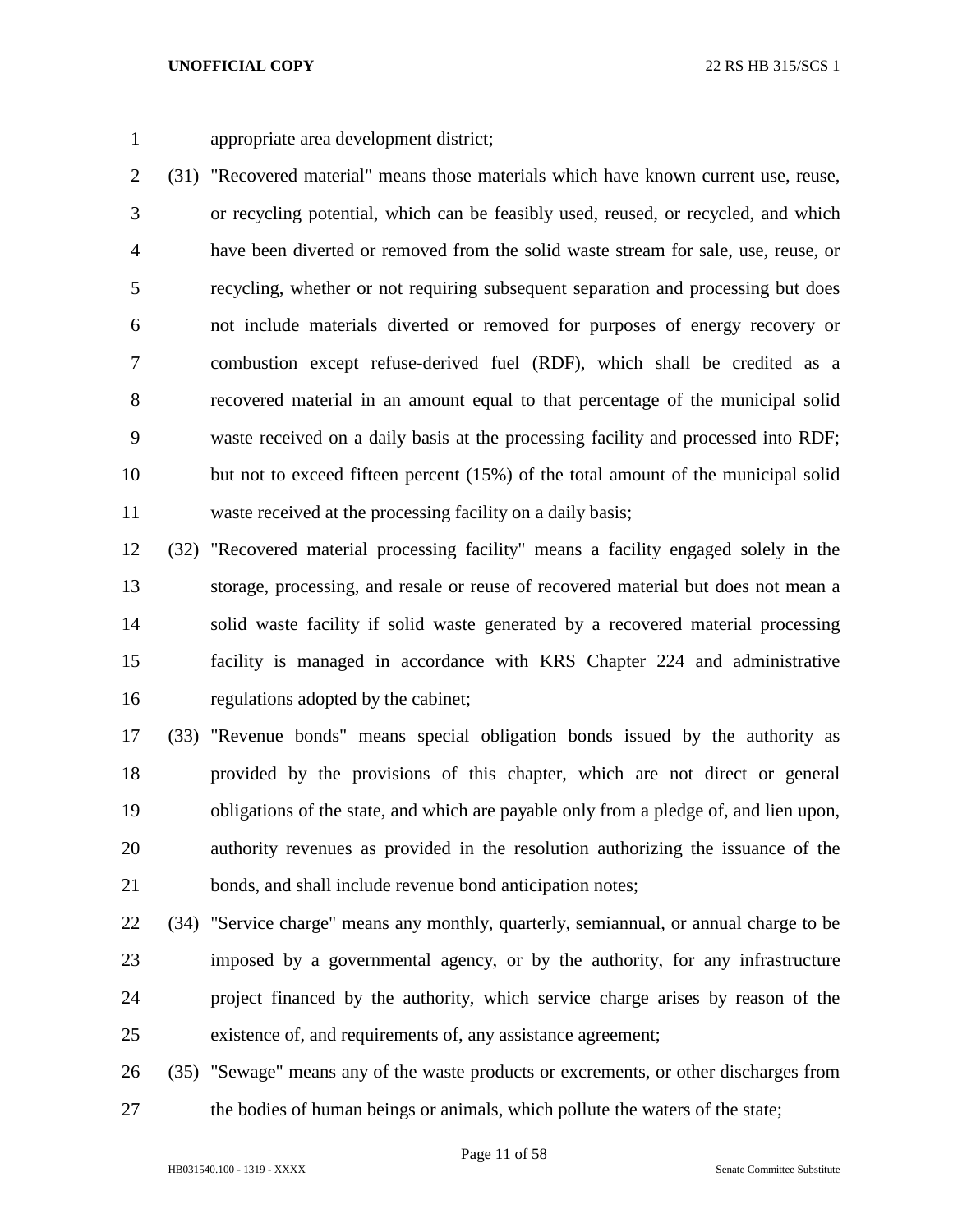- (36) "Shapefile" means a file format for storing, depicting, and analyzing geospatial data showing broadband coverage;
- (37) "Solid waste" means "solid waste" as defined by KRS 224.1-010(30)(a);

 (38) "Solid waste facility" means any facility for collection, handling, storage, transportation, transfer, processing, treatment, or disposal of solid waste, whether the facility is associated with facilities generating the waste or otherwise, but does not include a container located on property where the waste is generated and which is used solely for the purpose of collection and temporary storage of that solid waste prior to off-site disposal, or a recovered material processing facility;

 (39) "Solid waste project" means construction, renovation, or acquisition of a solid waste facility which shall be instituted and owned by a governmental agency;

 (40) "Solid waste revolving fund" means that fund which shall receive state funds, the proceeds from the sale of revenue bonds of the authority, or other moneys earmarked for the purpose of providing loans or grants to finance solid waste projects defined in this section;

(41) "State" means the Commonwealth of Kentucky;

 (42) "System" means the system owned and operated by a governmental agency with respect to solid waste projects, treatment works, or infrastructure projects financed as provided by the assistance agreement between the governmental agency and the authority;

 (43) "Treatment works" or "wastewater treatment works" means all or any part of any facilities, devices, and systems used and useful in the storage, treatment, recycling, and reclamation of wastewater or the abatement of pollution, including facilities for the treatment, neutralization, disposal of, stabilization, collecting, segregating, or holding of wastewater, including without limiting the generality of the foregoing, intercepting sewers, outfall sewers, pumping power stations, and other equipment and their appurtenances; extensions, improvements, remodeling, additions, and

Page 12 of 58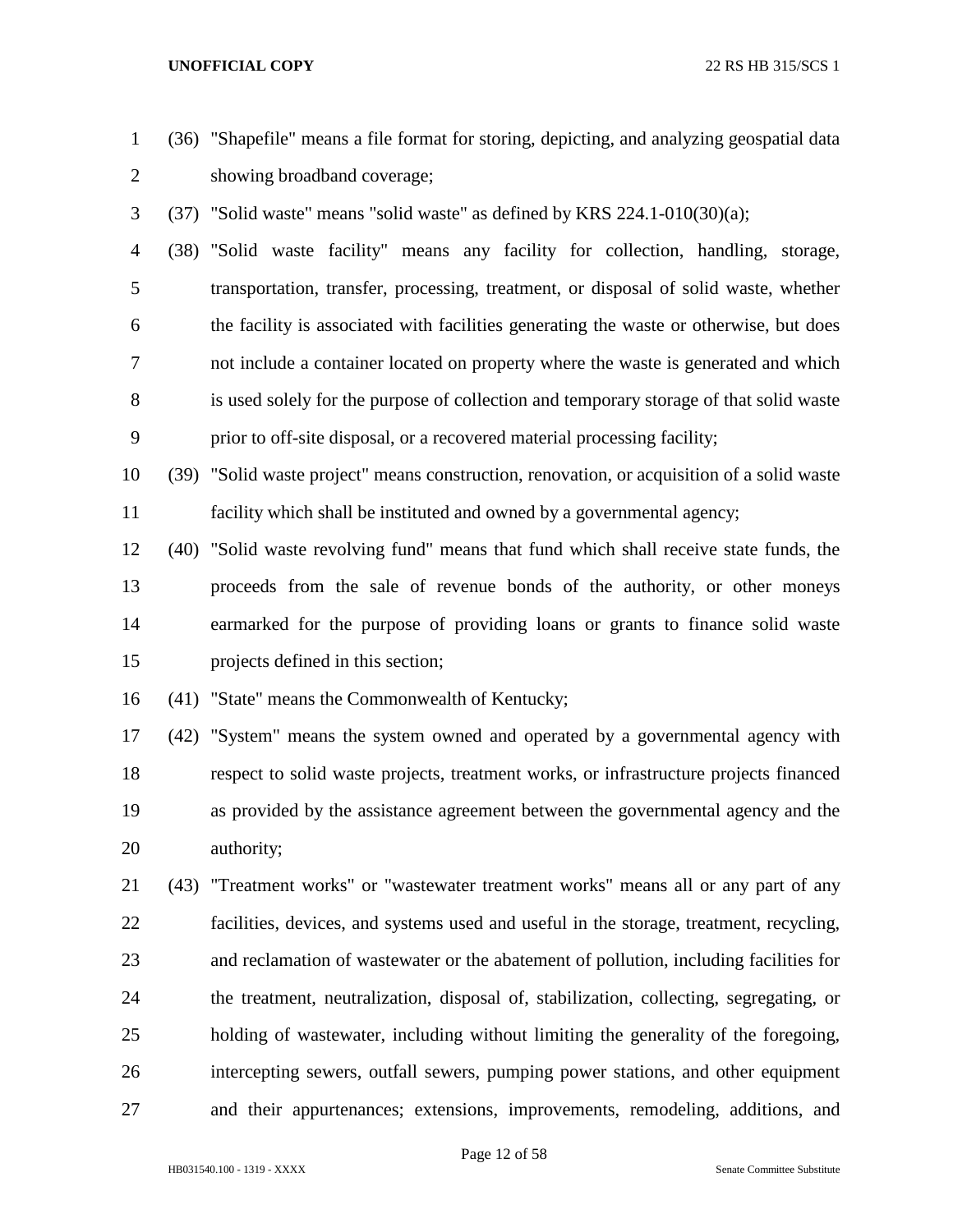| $\mathbf{1}$   |      | alterations thereof, and any wastewater treatment works, including site acquisition         |
|----------------|------|---------------------------------------------------------------------------------------------|
| $\overline{2}$ |      | of the land that will be an integral part of the wastewater treatment process, or is        |
| 3              |      | used for ultimate disposal of residues resulting from wastewater treatment, together        |
| $\overline{4}$ |      | with any other facilities which are deemed to be treatment works in accordance with         |
| 5              |      | the federal act;                                                                            |
| 6              |      | (44) "Underserved area" means any project area where [fixed, terrestrial] broadband         |
| 7              |      | service with a minimum <i>one hundred</i> $(100)$ [twenty five $(25)$ ] megabits per second |
| 8              |      | downstream and <b>twenty</b> (20) $[there (3)]$ megabits per second upstream is not         |
| 9              |      | available;                                                                                  |
| 10             |      | (45) "Unserved area" means any project area where fixed, terrestriall broadband service     |
| 11             |      | with a minimum <i>twenty-five</i> $(25)$ [ten $(10)$ ] megabits per second downstream and   |
| 12             |      | <i>three</i> (3) <i>megabits</i> [one $(1)$ megabit] per second upstream is not available;  |
| 13             |      | (46) "Utility tax" means the tax which may be imposed by the authority on every             |
| 14             |      | purchase of water or sewer service in the Commonwealth of Kentucky;                         |
| 15             |      | (47) "Variable rate revenue bonds" means revenue bonds the rate of interest on which        |
| 16             |      | fluctuates either automatically by reference to a predetermined formula or index or         |
| 17             |      | in accordance with the standards set forth in KRS 224A.120;                                 |
| 18             |      | (48) "Wastewater" means any water or liquid substance containing sewage, industrial         |
| 19             |      | waste, or other pollutants or contaminants derived from the prior use of these              |
| 20             |      | waters;                                                                                     |
| 21             |      | (49) "Water resources" means all waters of the state occurring on the surface, in natural   |
| 22             |      | or artificial channels, lakes, reservoirs, or impoundments, and in subsurface               |
| 23             |      | aquifers, which are available, or which may be made available to agricultural,              |
| 24             |      | industrial, commercial, recreational, public, and domestic users;                           |
| 25             | (50) | "Water resources project" means any structural or nonstructural study, plan, design,        |
| 26             |      | construction, development, improvement, or any other activity including programs            |
| 27             |      | for management, intended to conserve and develop the water resources of the state           |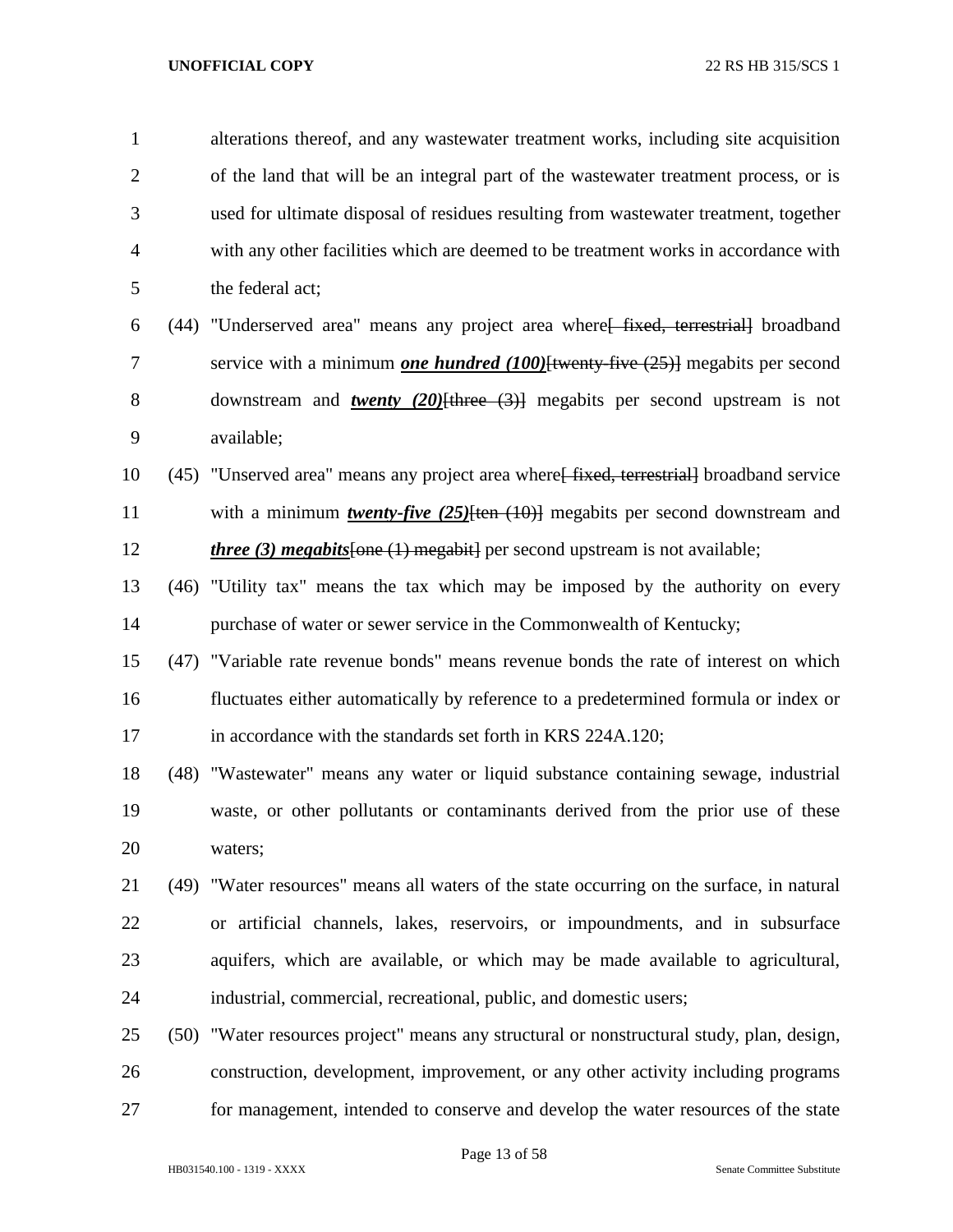and shall include all aspects of water supply, facilities to collect, transport, and treat wastewater as defined in KRS 65.8903, flood damage abatement, navigation, water-related recreation, and land conservation facilities and measures; and

 (51) "Waters of the state" means all streams, lakes, watercourses, waterways, ponds, marshes, wells, springs, irrigation systems, drainage systems, and all other bodies or accumulations of water, surface and underground, natural or artificial, which are situated wholly or partly within, or border upon, this state, or are within its jurisdiction, except those private waters which do not combine or effect a junction with natural, surface, or underground waters.

10 Section 3. KRS 224A.112 is amended to read as follows:

 (1) The infrastructure revolving fund shall be established in the State Treasury and shall be administered by the authority. The fund shall be a dedicated fund, and all moneys in the fund shall be allocated and dedicated solely to providing financial assistance to governmental agencies, and investor-owned water systems as provided for in KRS 96.540, 224A.306, 224A.308, and 224A.310, for the construction or acquisition of infrastructure projects through an account designated as the 2020 water service account.

 (2) The broadband deployment fund shall be established in the State Treasury and shall 19 be administered by the *office* [authority]. The fund shall be a dedicated fund, and all moneys in the fund shall be allocated and dedicated solely to providing grant funds to governmental agencies and private sector entities to construct infrastructure for the deployment of broadband service to households and businesses in underserved or unserved areas of the Commonwealth through an account designated as the broadband deployment fund.

- (3) Funds in subsections (1) and (2) of this section shall not be commingled and shall be used only for the stated purposes in subsections (1) and (2) of this section.
- (4) The financial assistance which may be provided by the revolving fund shall be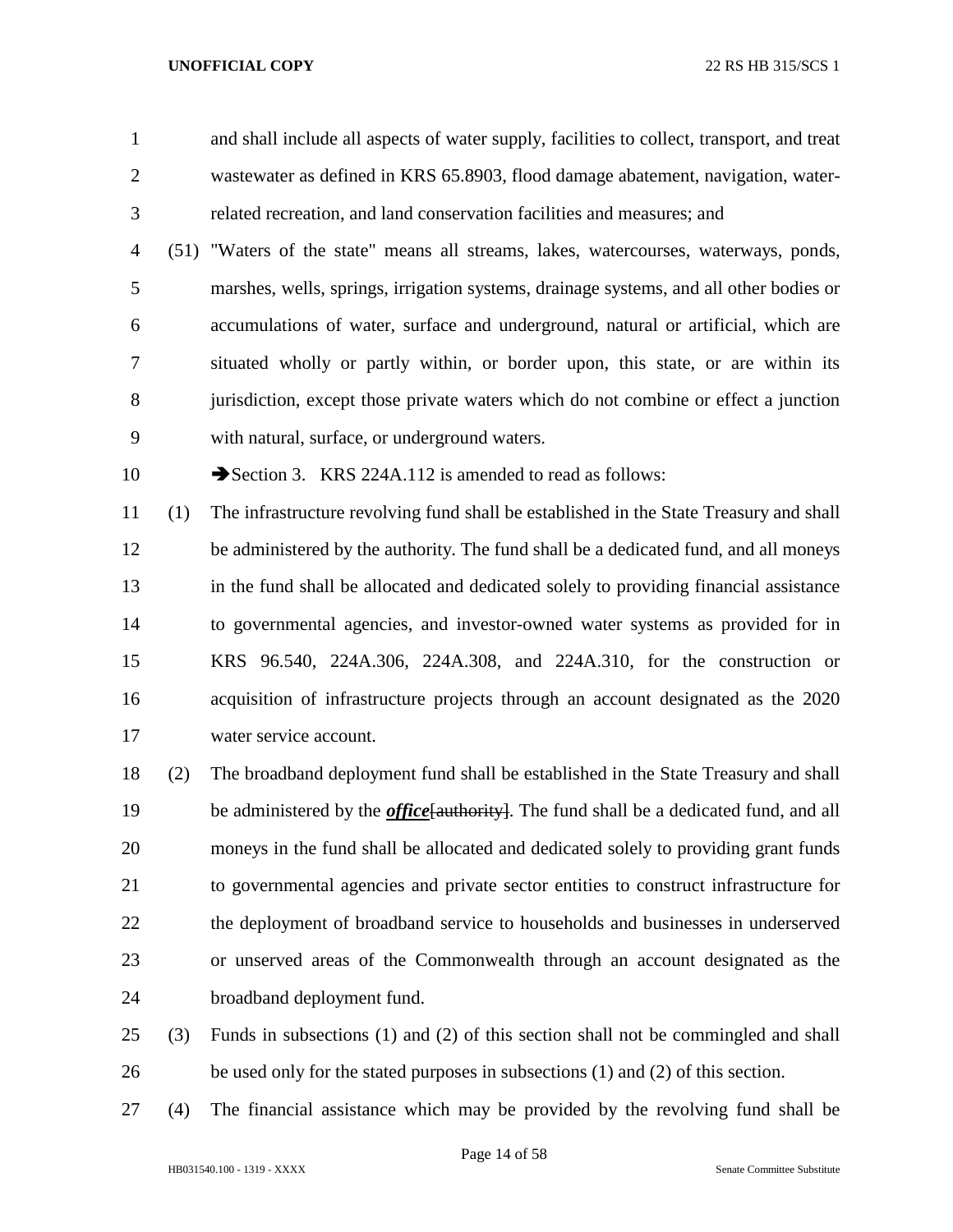- 1 limited to:
- (a) Making loans, on the condition that the loans are made at or below market interest rates, including interest free loans, at terms not to exceed thirty (30) years and that the fund will be credited with all payments of principal and interest on all loans;
- (b) Purchasing or guaranteeing, or purchasing insurance for, local or state obligations when the action would improve credit market access or reduce interest rates;
- (c) Providing a source of revenue or security for the payment of principal and interest on bonds or notes issued by the authority or other agencies of the state 11 if the proceeds of the sale of the bonds will be deposited in the fund;
- (d) Providing moneys with which to carry out the requirements of assistance agreements; and
- (e) Making grants as funds specifically appropriated for grants or proceeds from the sale of the authority's revenue bonds are available.
- (5) The revolving fund shall be established, maintained, and credited with repayments and the fund balance shall be available in perpetuity for its stated purposes.
- (6) The authority may provide financial assistance from the *revolving* fund to supplement assistance provided from the federally assisted wastewater revolving 20 fund as created in KRS 224A.111.
- (7) The authority shall advise governmental agencies of the availability of the infrastructure revolving fund and how moneys may be obtained from the fund.
- (8) The authority may enter into any necessary or required agreement with federal or state agencies or persons to carry out the provisions of this section. All state agencies shall cooperate with the authority and share information with the authority as appropriate to accomplish the purposes set out in KRS 224A.300.
- (9) Moneys in the *broadband deployment* fund are hereby appropriated for the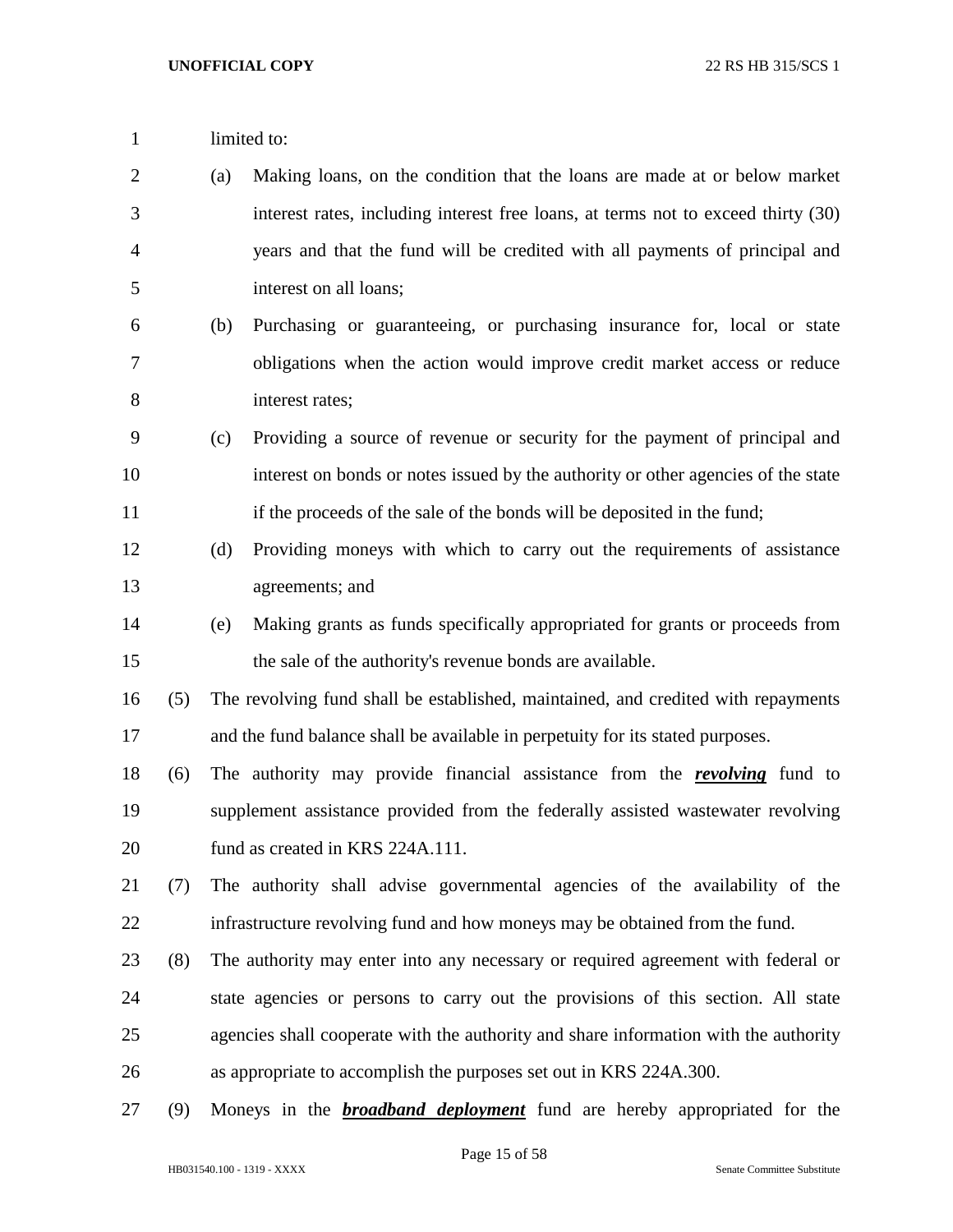| $\mathbf{1}$   |                  |            | purposes set forth in this section and KRS 224A.1121.                                       |
|----------------|------------------|------------|---------------------------------------------------------------------------------------------|
| $\overline{2}$ |                  |            | (10) Notwithstanding KRS 45.229, any moneys remaining in the <b>broadband deployment</b>    |
| 3              |                  |            | fund at the close of the fiscal year shall not lapse but shall be carried forward into      |
| $\overline{4}$ |                  |            | the succeeding fiscal year to be used for the purposes set forth in this section and        |
| 5              |                  |            | KRS 224A.1121.                                                                              |
| 6              |                  |            | (11) Interest earned on moneys in the broadband deployment fund shall stay in the fund.     |
| 7              |                  |            | Section 4. KRS 224A.1121 is amended to read as follows:                                     |
| 8              | (1)              | (a)        | The purpose of the broadband deployment fund set forth in KRS 224A.112                      |
| 9              |                  |            | shall be to:                                                                                |
| 10             |                  |            | Assist governmental agencies and private sector entities to construct<br><u>I.</u>          |
| 11             |                  |            | infrastructure for the deployment of broadband service to underserved or                    |
| 12             |                  |            | unserved areas of the Commonwealth; and                                                     |
| 13             |                  |            | <b>Provide supplemental funding for recipients of federal government</b><br><u>2.</u>       |
| 14             |                  |            | awards specifically to support the deployment or expansion of                               |
| 15             |                  |            | <b>broadband networks.</b>                                                                  |
| 16             |                  | <u>(b)</u> | The <b><i>office</i></b> [authority] shall manage the fund and may accept and receive       |
| 17             |                  |            | appropriations from the General Assembly or other funds or gifts from both                  |
| 18             |                  |            | public and private sources, including but not limited to local governments and              |
| 19             |                  |            | federal agencies.                                                                           |
| 20             | (2)              |            | The <i>office</i> [authority] shall establish a grant program that allocates funds from the |
| 21             |                  |            | broadband deployment fund in accordance with this section.                                  |
| 22             | (3)              | (a)        | The office shall issue grant applications for all projects awarded grant                    |
| 23             |                  |            | <u>funds on or after April 5, 2022.</u>                                                     |
| 24             |                  | (b)        | Grant funds may be used by government or private sector entities for                        |
| 25             |                  |            | broadband deployment projects. <sup>[1]</sup>                                               |
| 26             | $\left(3\right)$ |            | The grant program shall be developed to give highest funding priority to those              |
|                |                  |            | projects which most effectively provide broadband service to the greatest number of         |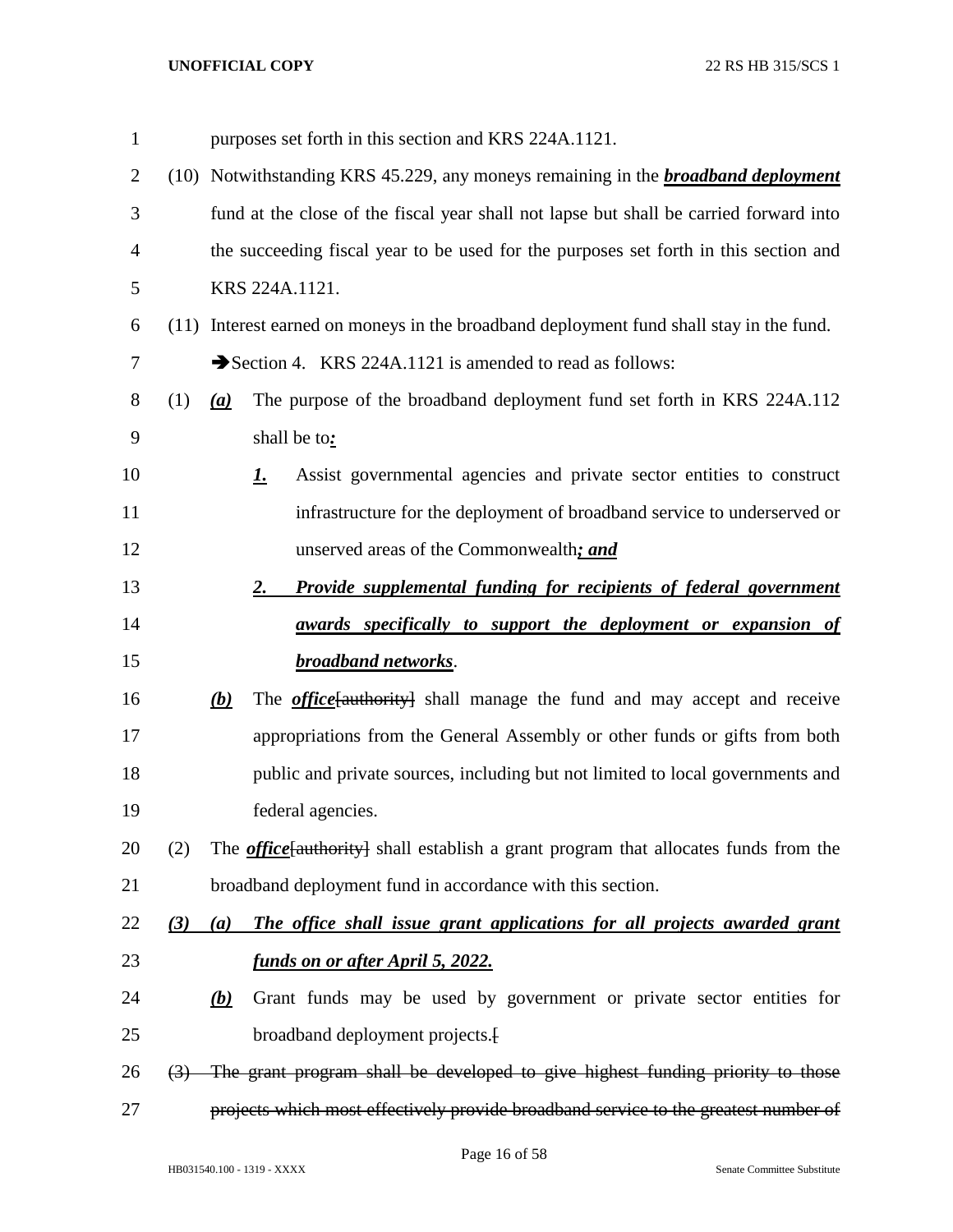| 1              |     |                  | underserved and unserved Kentucky citizens and at the lowest cost. Funding shall              |  |  |  |  |  |
|----------------|-----|------------------|-----------------------------------------------------------------------------------------------|--|--|--|--|--|
| $\overline{2}$ |     |                  | not be used to duplicate broadband service to citizens, households, and businesses            |  |  |  |  |  |
| 3              |     |                  | in a broadband deployment project area where fixed, terrestrial broadband service             |  |  |  |  |  |
| 4              |     |                  | meets or exceeds twenty five (25) megabits per second downstream and three (3)                |  |  |  |  |  |
| 5              |     |                  | megabits per second upstream.                                                                 |  |  |  |  |  |
| 6              | (4) |                  | The <i>office</i> [authority] shall develop funding criteria and prioritization schedules for |  |  |  |  |  |
| 7              |     |                  | broadband deployment projects <del>[ in a technology neutral manner]</del> in accordance      |  |  |  |  |  |
| 8              |     |                  | with this section.                                                                            |  |  |  |  |  |
| 9              | (5) | $\left(a\right)$ | The <i>office</i> [authority] shall establish guidelines and standards for applying for       |  |  |  |  |  |
| 10             |     |                  | and approving grants from the broadband deployment fund <i>according to the</i>               |  |  |  |  |  |
| 11             |     |                  | minimum requirements in this section. No additional requirement shall be                      |  |  |  |  |  |
| 12             |     |                  | added which could delay broadband deployment.                                                 |  |  |  |  |  |
| 13             |     | (b)              | An eligible applicant shall submit an application to the <i>office</i> [authority].           |  |  |  |  |  |
| 14             |     | (c)              | An application for a grant shall contain any information the <i>office</i> [authority]        |  |  |  |  |  |
| 15             |     |                  | requires, including but not limited to:                                                       |  |  |  |  |  |
| 16             |     |                  | A <i>shapefile</i> [geographic description] of the broadband deployment<br>I.[(a)]            |  |  |  |  |  |
| 17             |     |                  | project area <i>and a list of addresses in the broadband deployment</i>                       |  |  |  |  |  |
| 18             |     |                  | <i>project area</i> , including whether the area is partially served);                        |  |  |  |  |  |
| 19             |     |                  | A description of the broadband deployment project, including<br>2.[(b)]                       |  |  |  |  |  |
| 20             |     |                  | facilities, equipment, total cost, timeframe for completion, and network                      |  |  |  |  |  |
| 21             |     |                  | capabilities, including minimum speed thresholds;                                             |  |  |  |  |  |
| 22             |     |                  | Documentation of the applicant's technical, financial,<br>3.[(e)]<br>and                      |  |  |  |  |  |
| 23             |     |                  | managerial resources and experience to build, operate, and manage                             |  |  |  |  |  |
| 24             |     |                  | broadband <i>networks</i> serving citizens, households, and businesses in                     |  |  |  |  |  |
| 25             |     |                  | Kentucky, <i>including a detailed project management plan identifying</i>                     |  |  |  |  |  |
| 26             |     |                  | staff, contractors, and key responsibilities;                                                 |  |  |  |  |  |
| 27             |     |                  | 4.[(d)]<br>Documentation of the economic and commercial feasibility of the                    |  |  |  |  |  |

Page 17 of 58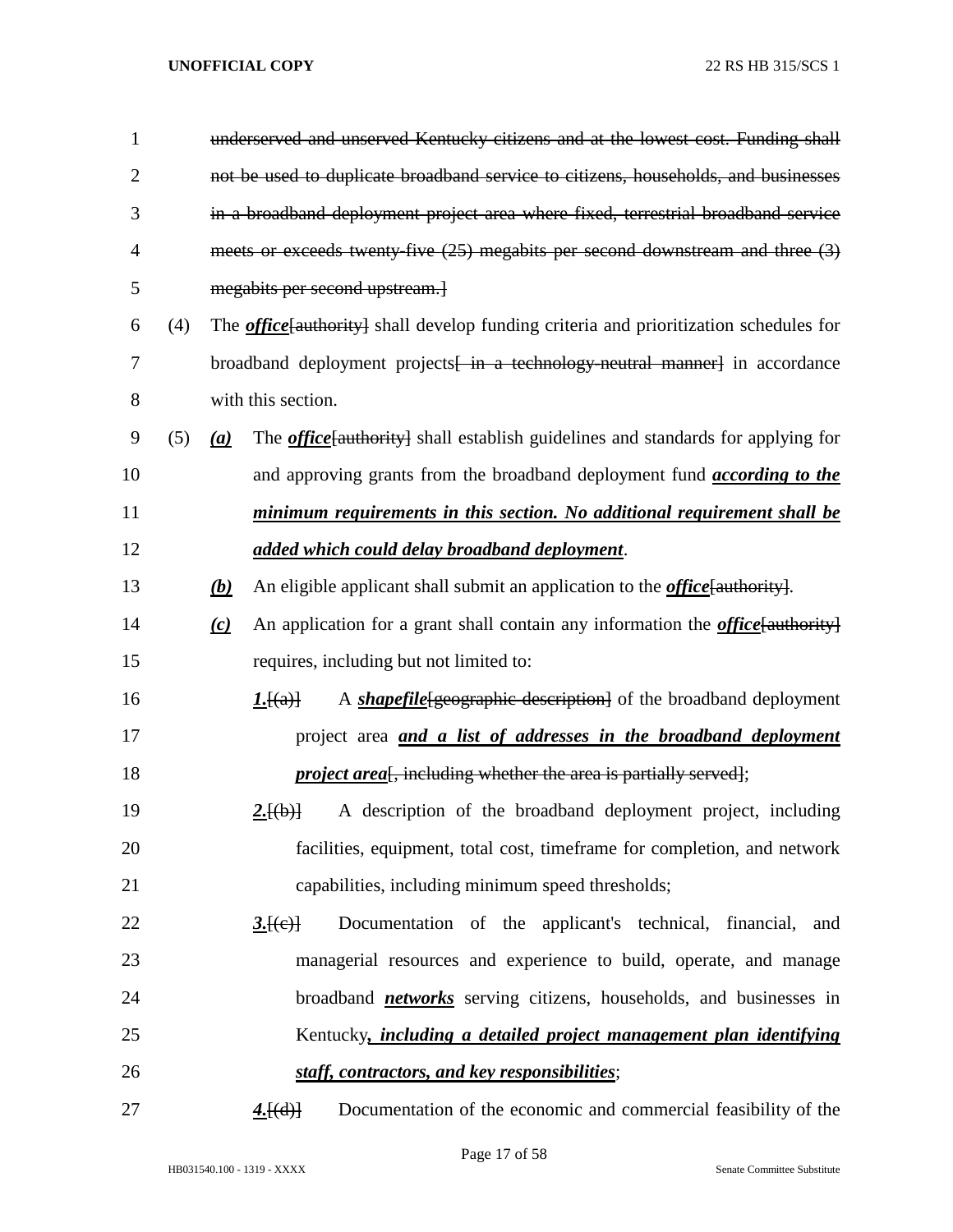| 1              | proposed broadband deployment project, <i>including a detailed project</i>                        |
|----------------|---------------------------------------------------------------------------------------------------|
| $\overline{2}$ | <b>budget and documentation of availability of supplies;</b>                                      |
| 3              | The number of <i>addresses</i> within the broadband deployment<br>5.[(e)]                         |
| $\overline{4}$ | <i>project area</i> eitizens, households, or businesses] that would have new                      |
| 5              | access to broadband as a result of the grant;                                                     |
| 6              | The amount of matching funds the eligible applicant will<br><u>6. <math>[(f)]</math></u>          |
| 7              | contribute and a certification that no portion of the matching funds is                           |
| 8              | derived from any state or federal grant received for the purpose of                               |
| 9              | funding broadband infrastructure within the project area; and                                     |
| 10             | A certification that none of the funds provided by the program for<br>$\frac{7.[(g)}{2}$          |
| 11             | the project in the application will be used to extend or deploy facilities                        |
| 12             | to any currently served <i>addresses</i> [citizens, households, or businesses].                   |
| 13<br>(6)      | The <i>office</i> [authority] shall make <i>all information within each application</i> [the      |
| 14             | applications] available to the public within five (5) business days <i>following</i> [of] the     |
| 15             | deadline for submission of applications, provided the information contained within                |
| 16             | an application is not exempt from disclosure under the provisions of the Open                     |
| 17             | Records Act, KRS 61.870 to 61.884. The description of the geographic scope of the                 |
| 18             | broadband deployment project area shall not be exempt under the Open Records                      |
| 19             | Act, KRS 61.870 to 61.884, and shall be made available to the public within five (5)              |
| 20             | days after submission of the application.                                                         |
| 21<br>(7)      | As part of the grant application process <i>under</i> [, pursuant to ] subsection<br>(a)          |
| 22             | $(5)$ [ $(3)$ ] of this section, the <i>office</i> [authority] shall include an opportunity for a |
| 23             | <i>challenging</i> broadband service provider to challenge $an$ <sup>[the]</sup> application      |
| 24             | within fifteen (15) business days of making all information available to the                      |
| 25             | <i>public under subsection (6) of this section.</i>                                               |
| 26             | A challenging provider shall provide the office with proof that: As part of<br><u>(b)</u>         |
| 27             | the dispute process, the authority may consider any relevant geospatial data                      |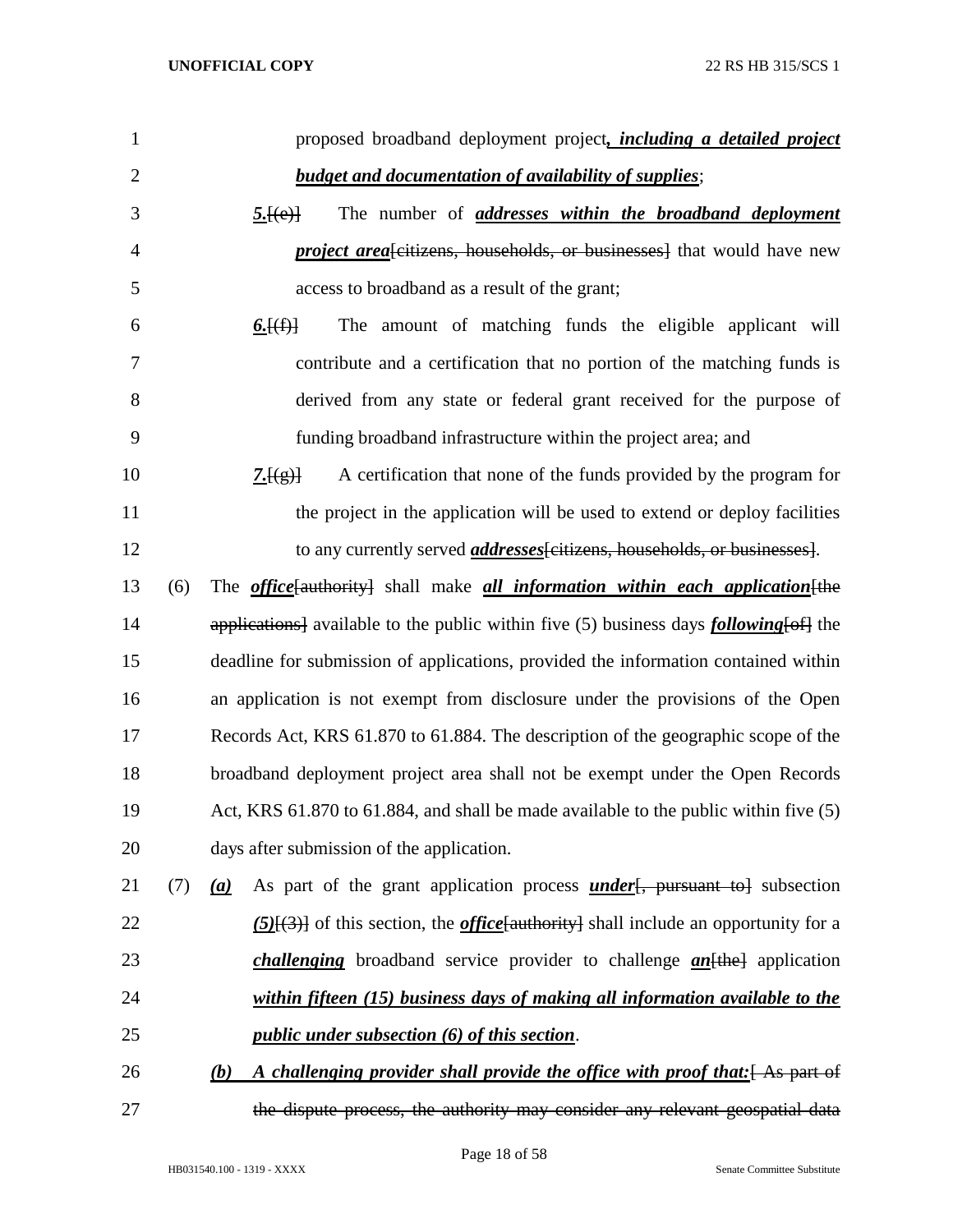| $\mathbf{1}$   | available from a broadband service provider or grant applicant. Geospatial          |
|----------------|-------------------------------------------------------------------------------------|
| $\overline{2}$ | data may include but is not limited to shapefiles detailing broadband coverage,     |
| 3              | the most current Federal Communications Commission Form 477 fixed                   |
| 4              | broadband deployment data reporting, or other documentation of broadband            |
| 5              | deployment infrastructure in the project area to show that a challenged project     |
| 6              | area is underserved or unserved. A challenging provider may provide the             |
| 7              | authority with proof, including but not limited to:]                                |
| 8              | The broadband deployment project area is:<br>I.[(a)]                                |
| 9              | Currently served; or $\frac{1}{1}$<br>$\mathbf{a}$ .                                |
| 10             | Under construction for provision of broadband service within<br><u>b.</u>           |
| 11             | twelve (12) months of the challenge; or                                             |
| 12             | 2.[(b)]<br>The applicant has received funds from another state or federally         |
| 13             | funded grant program designed to encourage broadband deployment in                  |
| 14             | the <b>broadband deployment project</b> area <i>that covers more than fifty</i>     |
| 15             | <i>percent (50%) of the eligible project expenses.</i>                              |
| 16             | As part of the challenge process and in order to meet the burden of proof in<br>(c) |
| 17             | <i>paragraph (b) of this subsection, the challenging provider shall submit:</i>     |
| 18             | A shapefile and a list of addresses containing all addresses within the<br>1.       |
| 19             | <b>broadband deployment project area that the challenging broadband</b>             |
| 20             | service provider currently serves and the maximum megabits per                      |
| 21             | second downstream speed and the maximum megabits per second                         |
| 22             | <u>upstream speed provided to each challenged address;</u>                          |
| 23             | A feasibility study, construction plan, or other relevant documentation<br>2.       |
| 24             | that clearly and convincingly demonstrates that the challenging                     |
| 25             | broadband service provider will be under construction within twelve                 |
| 26             | (12) months of the application date for the broadband deployment                    |
| 27             | <u>fund grant, which may be extended by the office an additional six (6)</u>        |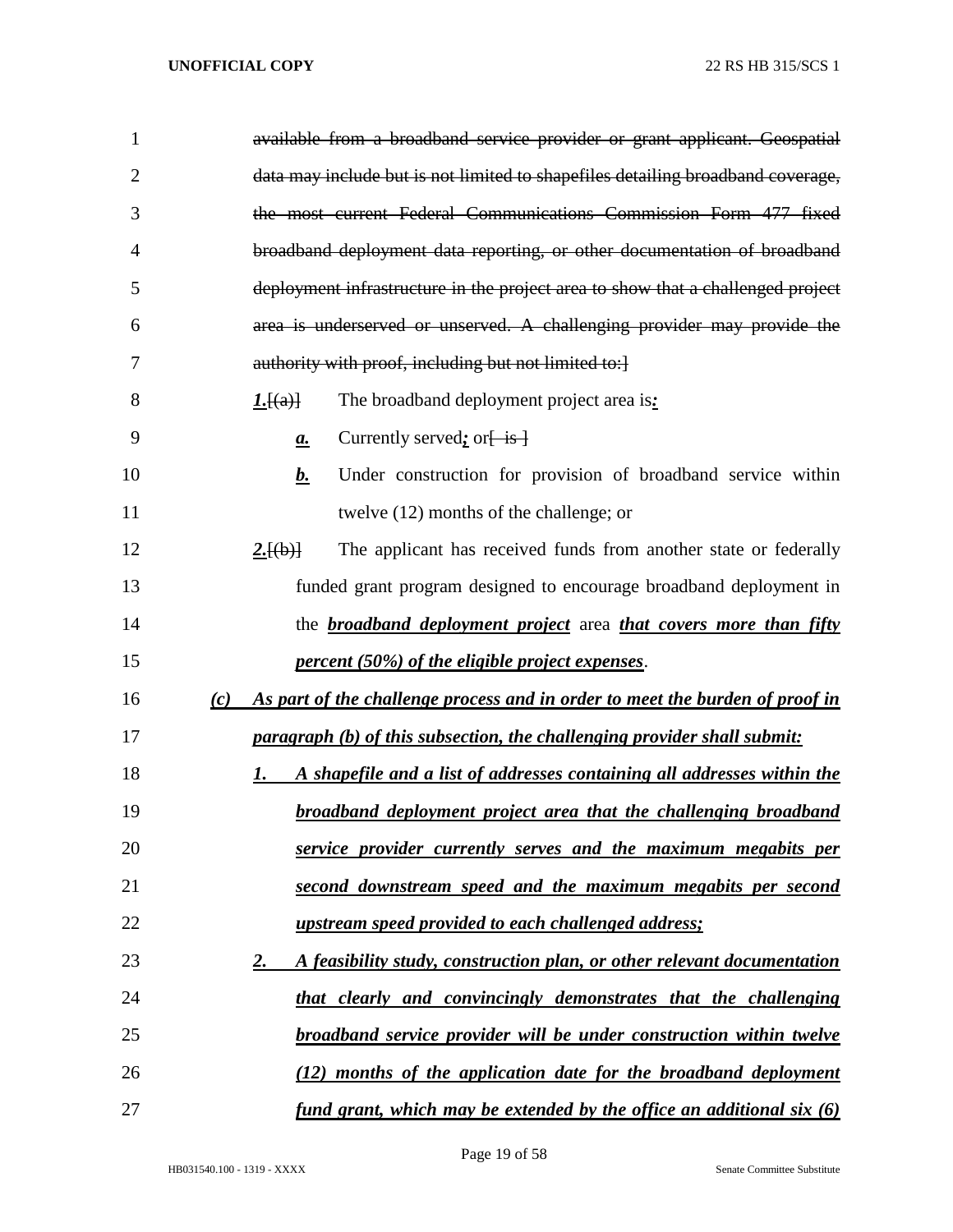| 1              |     |                             | months because of undue construction delays; or                                         |
|----------------|-----|-----------------------------|-----------------------------------------------------------------------------------------|
| $\overline{2}$ |     |                             | 3.<br><b>Loan documents, grant award receipts, or other financial information</b>       |
| 3              |     |                             | that clearly and convincingly demonstrates to the office that the                       |
| 4              |     |                             | challenging broadband service provider has received adequate funds                      |
| 5              |     |                             | from another state or federally funded grant program designed to                        |
| 6              |     |                             | <u>encourage broadband deployment in the area.</u>                                      |
| 7              |     | (d)                         | Within five (5) business days of a challenge being submitted to the office,             |
| 8              |     |                             | the provider submitting the application which is challenged shall be                    |
| 9              |     |                             | <u>provided copies of all challenge material.</u>                                       |
| 10             |     | (e)                         | The office shall treat any information submitted as part of a challenge as              |
| 11             |     |                             | confidential and exempt from disclosure under the Open Records Act, KRS                 |
| 12             |     |                             | 61.870 to 61.884, upon the challenging provider's request for confidential              |
| 13             |     |                             | treatment.                                                                              |
| 14             |     | (f)                         | Within fifteen (15) business days of receipt of the copies under paragraph              |
| 15             |     |                             | (d) of this subsection, the applicant shall respond to the challenge.                   |
| 16             |     | $\left( \mathbf{g} \right)$ | Once the response to the challenge is submitted to the office by the                    |
| 17             |     |                             | applicant, the office shall have fifteen (15) business days to resolve the              |
| 18             |     |                             | dispute.                                                                                |
| 19             |     | (h)                         | Upon a determination that a challenge is unsuccessful because the                       |
| 20             |     |                             | challenging provider is unable to prove, within the timeframe provided                  |
| 21             |     |                             | under this section, that the provider currently serves a broadband                      |
| 22             |     |                             | deployment project area, the office shall move forward with the funding                 |
| 23             |     |                             | process provided in this section.                                                       |
| 24             | (8) | (a)                         | Upon a determination that an application meets the funding criteria, but the            |
| 25             |     |                             | proposed project area is found to be partially served, the <i>applicant</i> [authority] |
| 26             |     |                             | may amend <i>and resubmit</i> the application <i>within fifteen (15) business days</i>  |
| 27             |     |                             | and <i>the office may</i> grant partial funding based on the partial service provided   |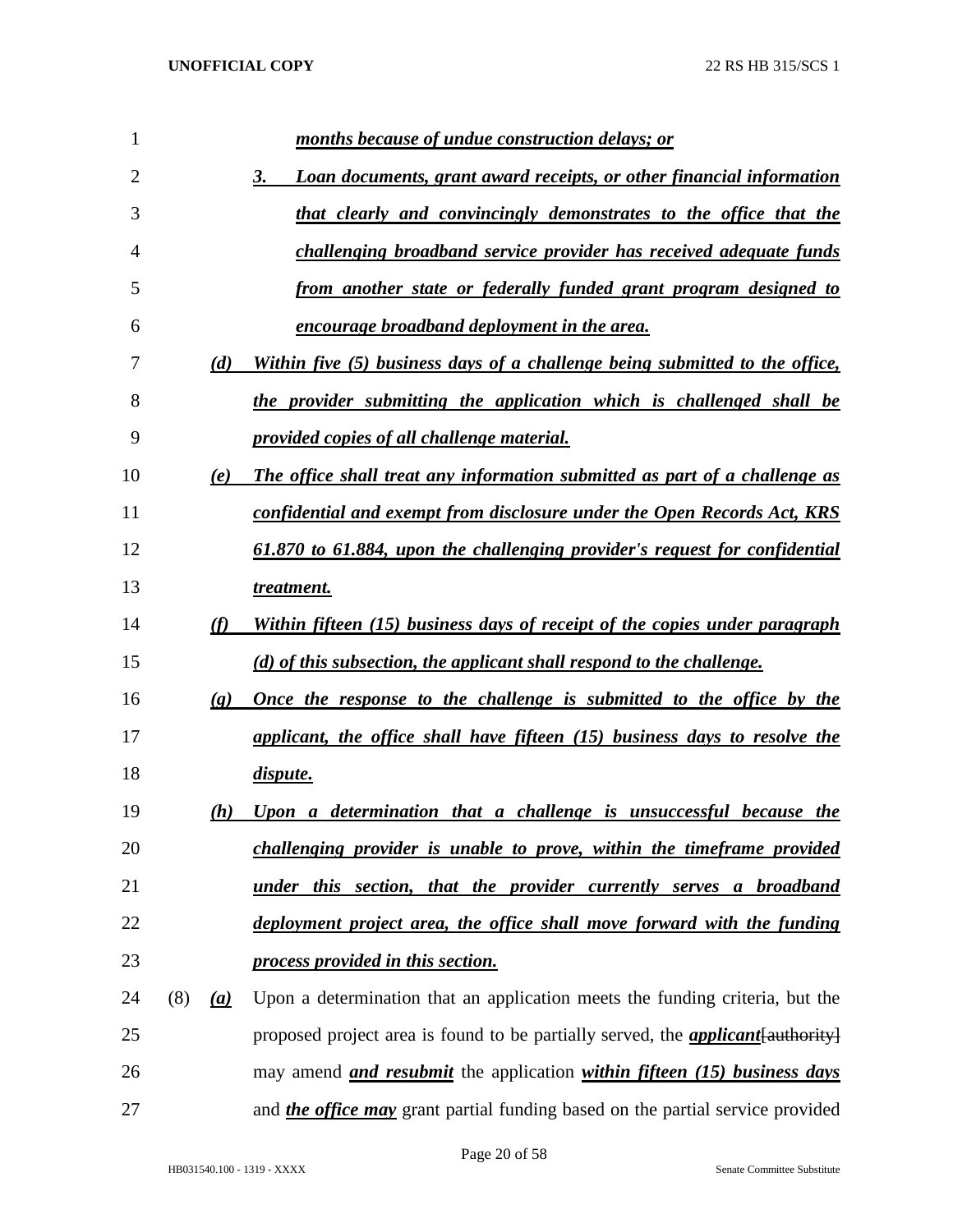| $\mathbf{1}$ |     | in order to ensure that grant funds are used to only provide broadband service          |
|--------------|-----|-----------------------------------------------------------------------------------------|
| 2            |     | to <i>addresses</i> feitizens, households, or businesses deemed underserved or          |
| 3            |     | unserved.                                                                               |
| 4            |     | In the event of a challenge that involves subsection $(7)(c)$ 2. of this section<br>(b) |
| 5            |     | and those addresses are not under construction within twelve (12) months,               |
| 6            |     | <u>or eighteen (18) months if extended by the office, the challenging provider</u>      |
| 7            |     | shall pay a civil penalty to the broadband deployment fund in an amount                 |
| 8            |     | equal to the amount of grant funding for those addresses plus ten percent               |
| 9            |     | $(10\%)$ .                                                                              |
| 10           | (9) | When awarding grant funds, the office shall award funding to addresses with no          |
| 11           |     | service first, then to addresses that are unserved, and then lastly to addresses that   |
| 12           |     | <u>are underserved. The office shall:</u>                                               |
| 13           |     | Score the unserved and underserved grant applications based on the<br>(a)               |
| 14           |     | following criteria, giving priority consideration in the order listed:                  |
| 15           |     | Projects in unserved and underserved areas that reach the customers<br>1.               |
| 16           |     | that are the least economical to serve, in the following order;                         |
| 17           |     | Projects that average zero to five (5) locations per route mile;<br>а.                  |
| 18           |     | Projects that average five $(5)$ to ten $(10)$ locations per route mile;<br>b.          |
| 19           |     | and                                                                                     |
| 20           |     | Projects that average eleven (11) locations or more per route<br>c.                     |
| 21           |     | mile;                                                                                   |
| 22           |     | Projects in unserved and underserved areas where local, state, or<br>2.                 |
| 23           |     | federal funds are not available;                                                        |
| 24           |     | Fiber-to-the-premise projects that will deploy broadband services with<br><b>3.</b>     |
| 25           |     | a capacity to transmit data from or to the Internet with symmetrical                    |
| 26           |     | downstream and upstream speeds of at least one (1) gigabit;                             |
| 27           |     | Projects deploying infrastructure capable of achieving symmetrical<br>4.                |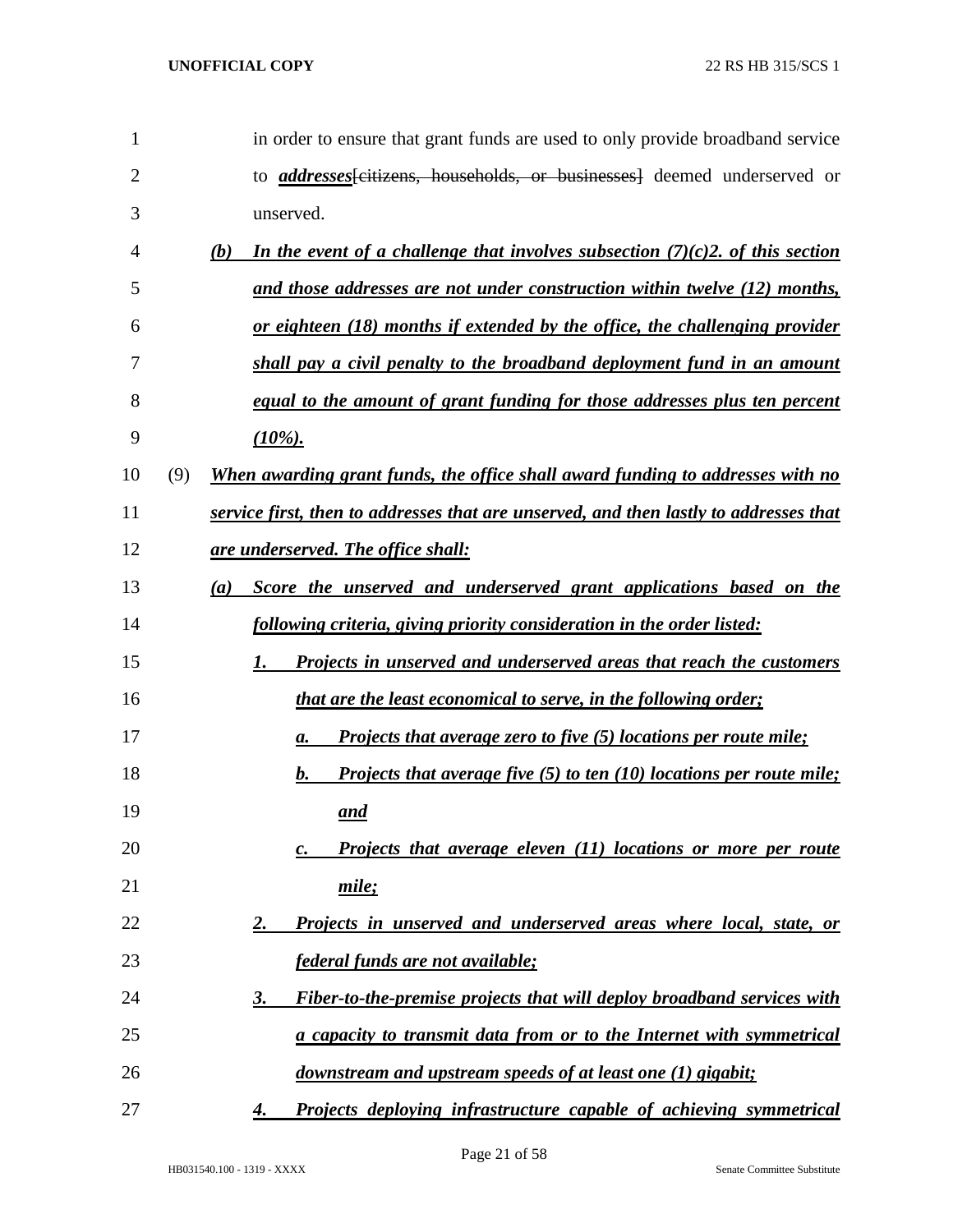| 1  | speeds at a minimum of one hundred (100) megabits per second                               |
|----|--------------------------------------------------------------------------------------------|
| 2  | download and upload speeds;                                                                |
| 3  | <b>The size and the scope of the unserved and underserved area proposed</b><br>5.          |
| 4  | to be served;                                                                              |
| 5  | The technical, managerial, and financial capabilities of the applicant,<br>6.              |
| 6  | demonstrating the ability to successfully deploy the proposed project                      |
| 7  | and provide broadband service;                                                             |
| 8  | A project requesting less than fifty percent (50%) funding from the<br>7.                  |
| 9  | <u>requested grant;</u>                                                                    |
| 10 | <b>Projects that will be eligible for the Affordable Connectivity Program</b><br>8.        |
| 11 | low-income consumers administered<br>by the<br>Federal<br><i>for</i>                       |
| 12 | <b>Communications Commission; and</b>                                                      |
| 13 | <b>Projects that plan to encourage adoption of broadband services,</b><br>9.               |
| 14 | including community outreach to promote adoption, technical                                |
| 15 | support, and training on how to connect;                                                   |
| 16 | (b)<br><u>Award no more than fifty percent (50%) of the total project cost, unless the</u> |
| 17 | <i><u><b>project meets the following density requirements:</b></u></i>                     |
| 18 | Projects that average zero $(0)$ to five $(5)$ locations per route mile,<br>1.             |
| 19 | <u>which may be eligible for reimbursement of up to seventy percent</u>                    |
| 20 | (70%) of the cost of the project;                                                          |
| 21 | <b>Projects that average five (5) to ten (10) locations per route mile,</b><br>2.          |
| 22 | which may be eligible for reimbursement of up to sixty percent (60%)                       |
| 23 | of the cost of the project; and                                                            |
| 24 | Projects that average eleven (11) locations or more per route mile,<br><u>3.</u>           |
| 25 | which may be eligible for reimbursement of fifty percent $(50\%)$ of the                   |
| 26 | cost of the project;                                                                       |
| 27 | Require the remaining project costs to be paid by matching funds from:<br>(c)              |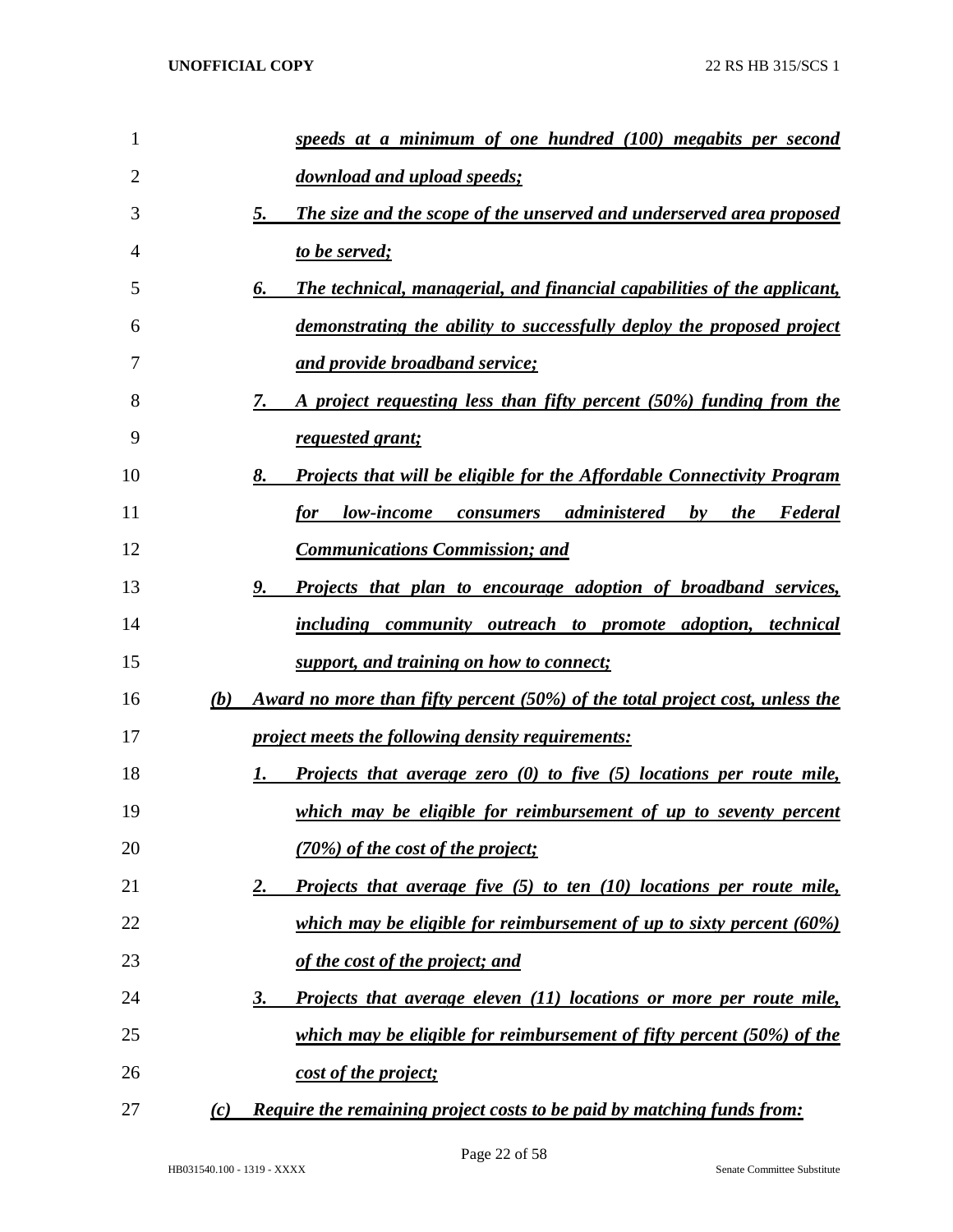| 1  |          | A private source, including but not limited to financial institutions             |
|----|----------|-----------------------------------------------------------------------------------|
| 2  |          | <i>that serve distribution cooperatives;</i>                                      |
| 3  |          | 2.<br><u>A city, county, urban-county government, or consolidated local</u>       |
| 4  |          | <u>government; or</u>                                                             |
| 5  |          | Any combination of matching moneys provided under subparagraphs<br>3.             |
| 6  |          | 1. and 2. of this paragraph;                                                      |
| 7  | (d)      | Allow eligible project expenses, including those that are incurred starting       |
| 8  |          | <u>on or after the date in the written acknowledgement of acceptance issued</u>   |
| 9  |          | <u>under paragraph (f) of this subsection and ending at the conclusion of the</u> |
| 10 |          | grant project, or grant project contractual term, whichever is earlier, and       |
| 11 |          | <u>may include:</u>                                                               |
| 12 |          | <b>Project engineering or design plans;</b>                                       |
| 13 |          | Permitting;<br>2.                                                                 |
| 14 |          | <b>Pre-construction costs to make ready the project site;</b><br>3.               |
| 15 |          | Outside plant materials, including fiber; poles, hardware, conduit or<br>4.       |
| 16 |          | splitters;                                                                        |
| 17 |          | <b>Labor, construction management, and equipment; and</b><br>5.                   |
| 18 |          | <b>Installation and testing of the broadband services;</b><br>6.                  |
| 19 | (e)      | Make a determination that an application meets the funding criteria, unless       |
| 20 |          | the proposed project area is found to be partially served, in which case the      |
| 21 |          | application may be amended and partial funding based on the partial               |
| 22 |          | service provided may be granted; and                                              |
| 23 | $\omega$ | Issue within sixty (60) days of receipt of an application for grant<br>1.         |
| 24 |          | funds, except in the case of a challenged application under the                   |
| 25 |          | timeline in subsection (7) of this section, a written acknowledgement             |
| 26 |          | of either:                                                                        |
| 27 |          | Acceptance;<br>a.                                                                 |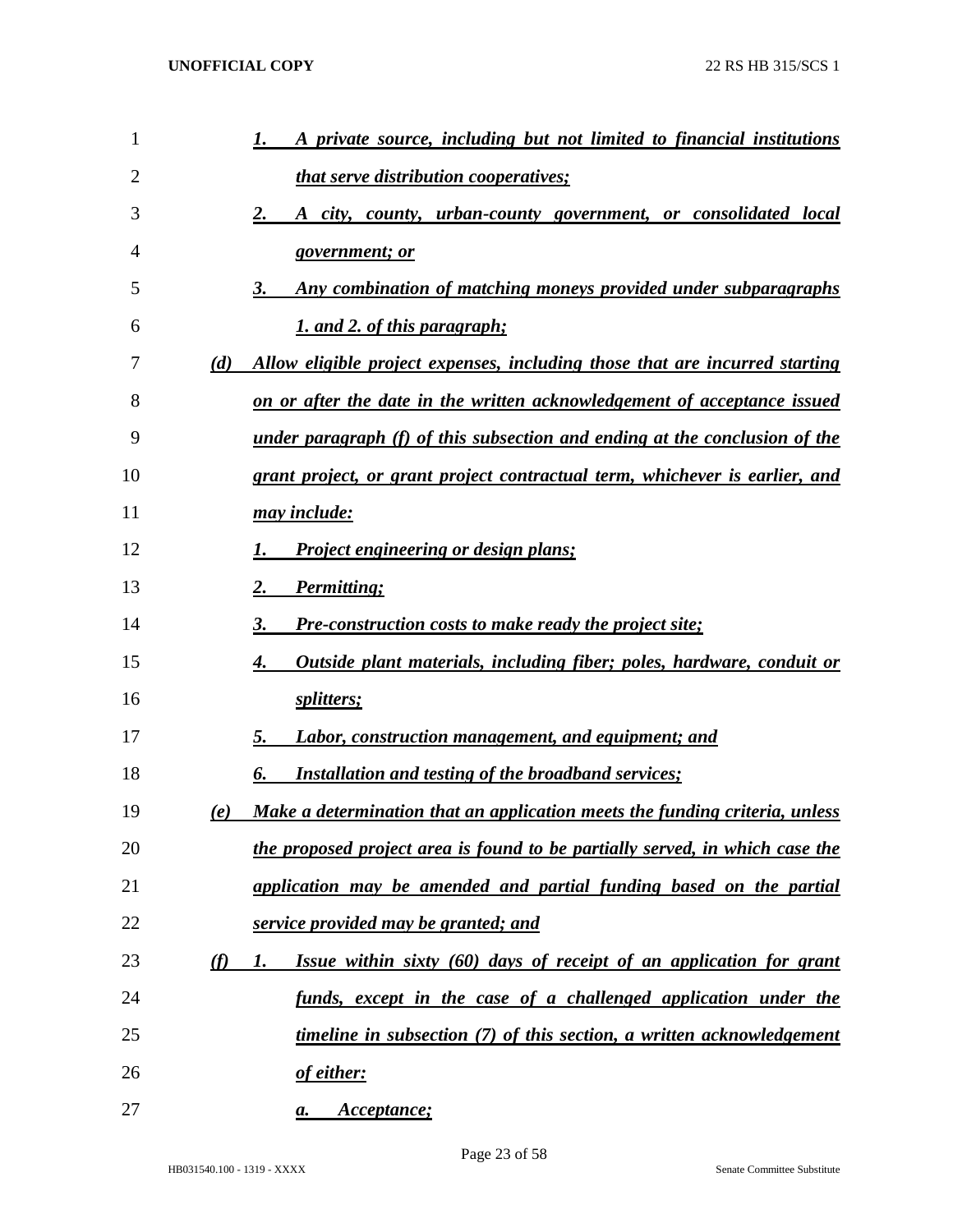| 1  |                            | <b>Denial and any reasons for denial of the application; or</b><br>b.                 |
|----|----------------------------|---------------------------------------------------------------------------------------|
| 2  |                            | A request for additional information to process the application<br>$\boldsymbol{c}$ . |
| 3  |                            | <i>listing the specific information required; and</i>                                 |
| 4  |                            | Issue grant funds to the applicant by the fifteenth day of the month, or<br><u>2.</u> |
| 5  |                            | the next business day if the fifteenth day falls on a weekend day or                  |
| 6  |                            | state or federal holiday, when a complete requisition of funds packet is              |
| 7  |                            | received prior to the fifth day of the month.                                         |
| 8  | (10)                       | The office shall not reimburse applicants for special construction charges,           |
| 9  |                            | including fees or charges imposed upon the end user as a condition of receiving       |
| 10 |                            | <b>broadband service at an address.</b>                                               |
| 11 | (11)                       | The office may provide an incentive for timely completion or a disincentive for       |
| 12 |                            | not meeting agreed upon timeframes.                                                   |
| 13 | (12)                       | <b>Grant funds awarded to an applicant to supplement the applicant's federal fund</b> |
| 14 |                            | <u>award may not be used for costs that will be reimbursed by the other federal</u>   |
| 15 | <u>funds.</u>              |                                                                                       |
| 16 |                            | (13) No funds shall be used:                                                          |
| 17 | $\left(a\right)$           | To support any broadband deployment project involving the upgrade of an               |
| 18 |                            | existing facility <i>already delivering broadband services</i> , <i>including an</i>  |
| 19 |                            | upgrade of existing wireline, or terrestrial infrastructure capable of                |
| 20 |                            | delivering services greater than twenty-five (25) megabits per second                 |
| 21 |                            | <i>downstream and three (3) megabits per second upstream;</i> or                      |
| 22 | $\underline{\mathbf{(b)}}$ | For non-capital expenses, non-broadband services, marketing, or advertising.          |
| 23 |                            | [The broadband deployment project area shall be described by census block             |
| 24 |                            | including the specific addresses to be serviced or by shapefile geospatial data.      |
| 25 |                            | (10) Grant applicants shall pay a minimum of fifty percent (50%) of the project cost  |
| 26 |                            | which shall not include any matching funds received from federal or state             |
| 27 |                            | government grants for broadband deployment in the project area.]                      |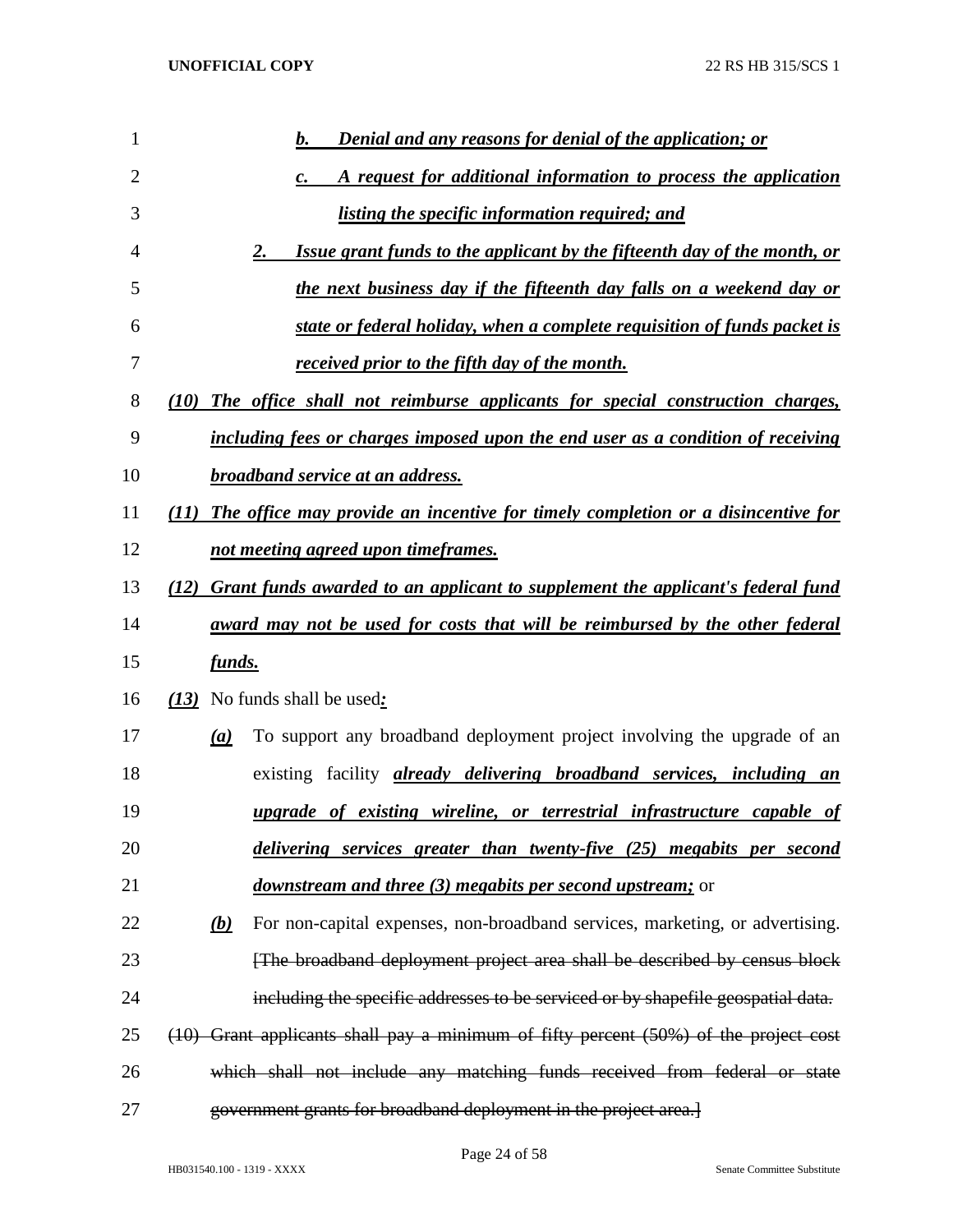- *(14)*[(11)] Moneys in this fund shall not be used by or transferred to the Kentucky Communications Network Authority.
- *(15) (a)*[(12)] To carry out the purposes of this section, the *office may*[authority shall] promulgate administration regulations *under*[in accordance with] KRS 5 Chapter 13A.<del>[ Within one hundred eighty (180) days of July 15, 2020, the</del> authority shall promulgate regulations to implement the provisions of this section and KRS 224A.011, 224A.110, and 224A.112 and govern the submission, review, and approval of applications and the administration of broadband deployment projects.]
- *(b)* The *office*[authority] shall not promulgate any regulations that place obligations on the applicants that are more restrictive than applicable federal 12 or state law.<del> Except as otherwise provided in this section, all of the</del> authority's records relating to the broadband deployment fund shall be deemed confidential unless disclosure is required under the provisions of the Open Records Act, KRS 61.870 to 61.884.]
- *(c) In the event that any state law or administrative regulation affecting the broadband deployment fund conflicts with any federal law or regulation*
- *related to federal broadband funding, the federal law or regulation shall*
- *govern. The office may adopt state and local program requirements to*
- *comply with all federal laws and regulation related to federal broadband funding.*

# 22 SECTION 5. A NEW SECTION OF KRS CHAPTER 224A IS CREATED TO READ AS FOLLOWS:

- *(1) The General Assembly hereby finds and declares that:*
- *(a) A rural infrastructure improvement fund, and a program to administer the fund, is necessary to further the Commonwealth's goal to expand and*
- *accelerate access to broadband service throughout the entire*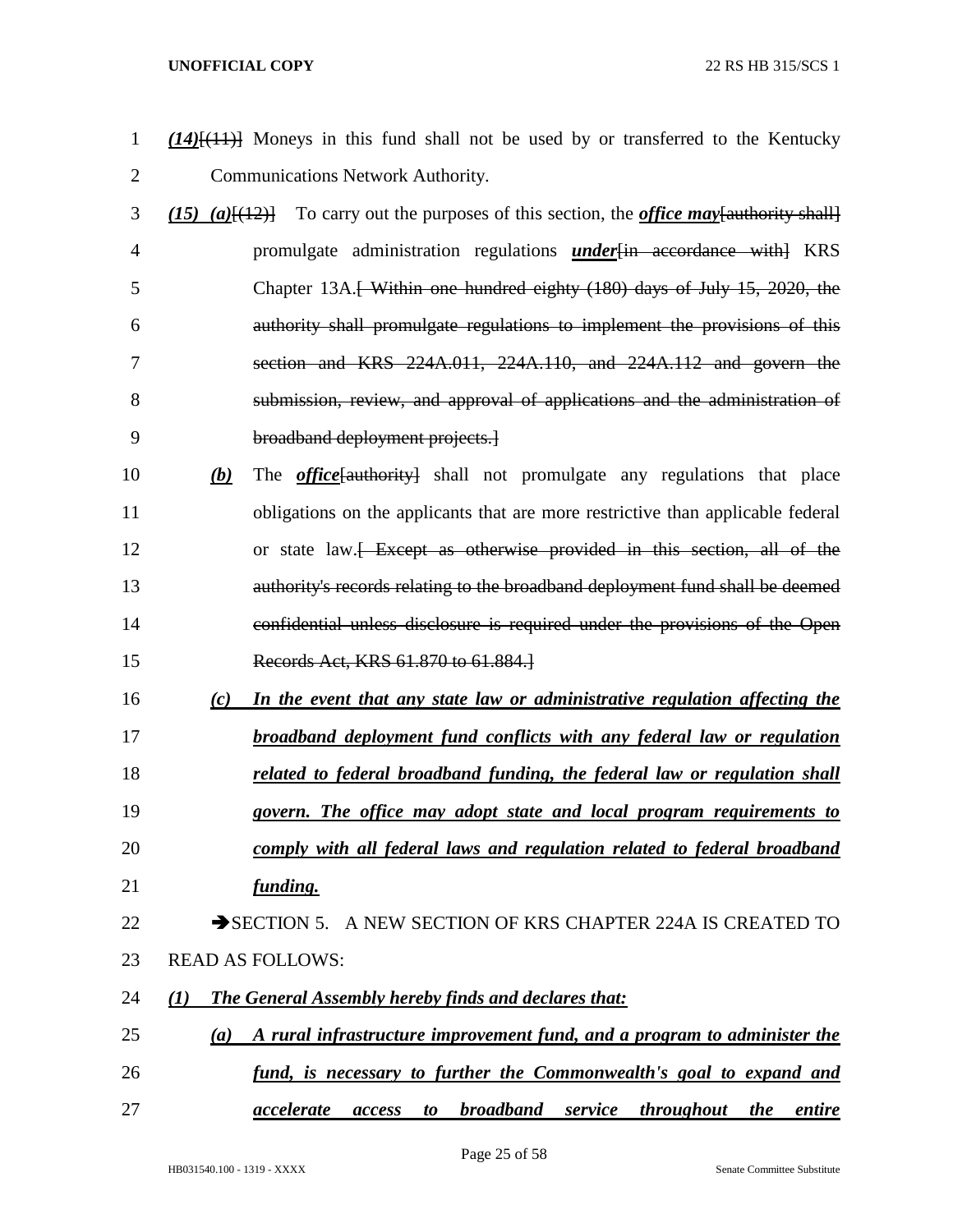| 1              | Commonwealth; and                                                                    |
|----------------|--------------------------------------------------------------------------------------|
| $\overline{2}$ | Supporting the replacement of utility poles will provide benefits to Kentucky<br>(b) |
| 3              | residents by:                                                                        |
| $\overline{4}$ | <b>Facilitating the construction of broadband networks;</b>                          |
| 5              | 2.<br>Minimizing the potential for disputes between broadband providers              |
| 6              | and utility pole owners that could otherwise delay deployment;                       |
| 7              | Improving the resiliency and longevity of broadband infrastructure;<br>3.            |
| 8              | and                                                                                  |
| 9              | Addressing needs for broadband investment not yet fully met by                       |
| 10             | <i>existing programs.</i>                                                            |
| 11             | As used in this section:<br>(2)                                                      |
| 12             | "Application" means an application made under subsection (4) of this<br>(a)          |
| 13             | section for eligible pole replacement costs;                                         |
| 14             | "Eligible pole replacement":<br>(b)                                                  |
| 15             | Means the removal of an existing utility pole and replacement with a<br>1.           |
| 16             | new utility pole in an unserved area in order to accommodate the                     |
| 17             | attachment of facilities to be used, in whole or in part, by a retail                |
| 18             | provider to provide qualifying broadband service access to residences                |
| 19             | <u>or businesses within an unserved area; and</u>                                    |
| 20             | 2.<br>Does not include the removal and replacement of a utility pole in              |
| 21             | order to accommodate facilities used only for the provision of                       |
| 22             | wholesale broadband or data transport service, where the owner of the                |
| 23             | facilities, or its affiliate, does not use the facilities to provide                 |
| 24             | qualifying broadband services directly to residences or businesses;                  |
| 25             | <u>"Eligible pole replacement costs":</u><br>(c)                                     |
| 26             | Means:<br>1.                                                                         |
| 27             | The actual and reasonable costs paid or incurred to perform an<br>a.                 |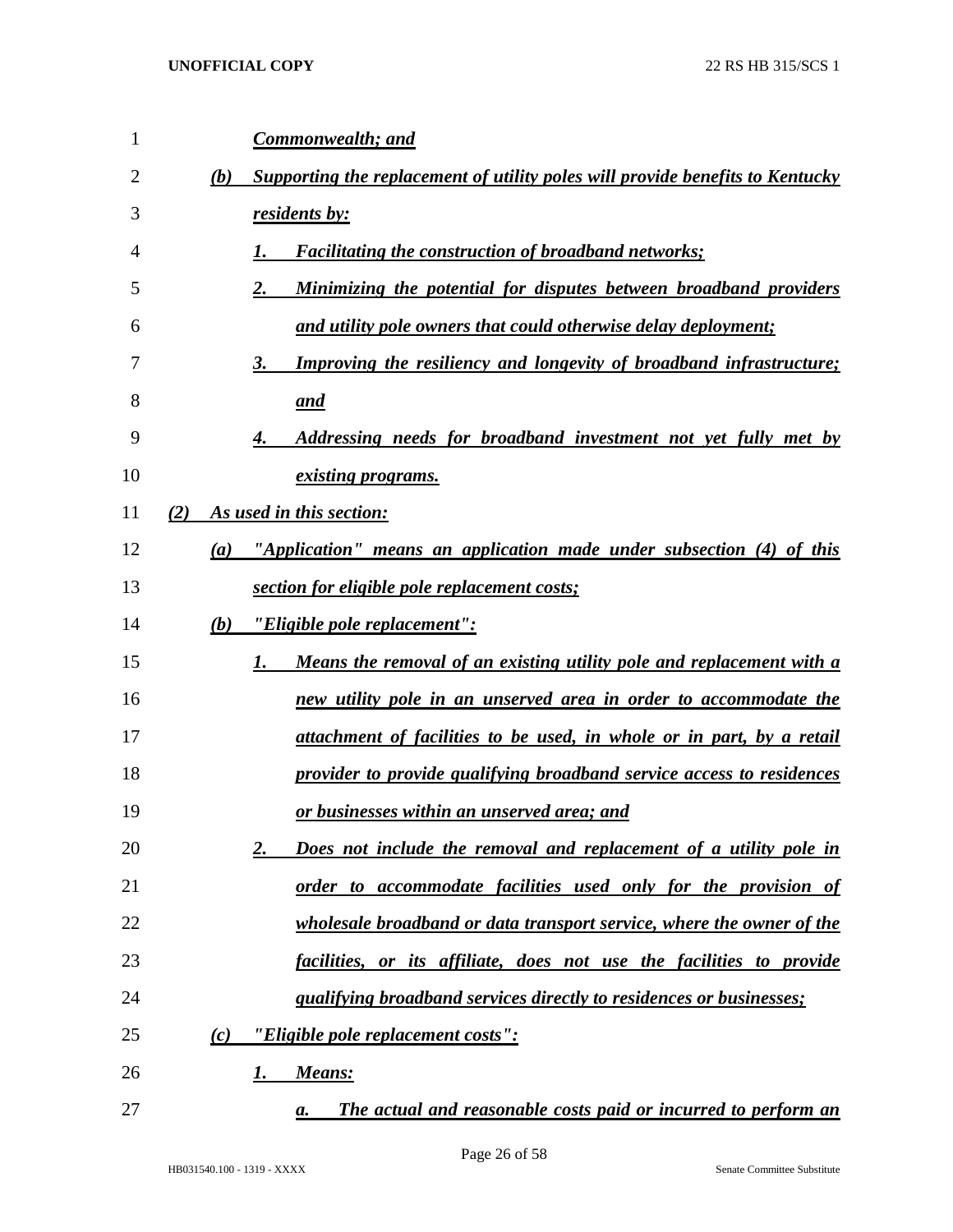| 1  | eligible pole replacement;                                                             |
|----|----------------------------------------------------------------------------------------|
| 2  | <b>The amounts of any expenditures to remove and dispose of the</b><br>$\mathbf{b}$ .  |
| 3  | existing utility pole, to purchase and install a replacement utility                   |
| 4  | pole, or to transfer any existing facilities to the new pole; and                      |
| 5  | The costs of reimbursing another party for the costs of<br>$\mathfrak{c}.$             |
| 6  | performing an eligible pole replacement, when paid or incurred                         |
| 7  | by the person responsible for the costs; and                                           |
| 8  | 2.<br>Does not include:                                                                |
| 9  | <u>Costs paid or incurred to perform an eligible pole replacement by</u><br>а.         |
| 10 | <u>a party who is not responsible for those costs, and which are</u>                   |
| 11 | <i>charged or passed along to the responsible party;</i>                               |
| 12 | Costs for which the party incurring or paying the costs<br>$\mathbf{b}$ .              |
| 13 | separately has received or is entitled to receive reimbursement                        |
| 14 | <u>under the terms of a state or federal grant program for the</u>                     |
| 15 | <u>deployment of broadband facilities; and</u>                                         |
| 16 | The receipt of a state or federal grant where the pole<br>$\mathbf{c}$ .               |
| 17 | <u>replacement costs, for which reimbursement is requested, exceed</u>                 |
| 18 | the pole replacement costs that were reasonably anticipated at                         |
| 19 | the time of, or on which the amount of, the other support                              |
| 20 | funding was predicated.                                                                |
| 21 | Costs are considered separately reimbursed for purposes of this paragraph              |
| 22 | if the amount of an award under another state or federal broadband                     |
| 23 | program included consideration, by the awarding entity, of the pole                    |
| 24 | <i>replacement costs by the applicant;</i>                                             |
| 25 | (d)<br>"Fund" means the rural infrastructure improvement fund established by           |
| 26 | subsection (3) of this section;                                                        |
| 27 | "Pole owner <u>" means any person or entity that owns or controls a utility</u><br>(e) |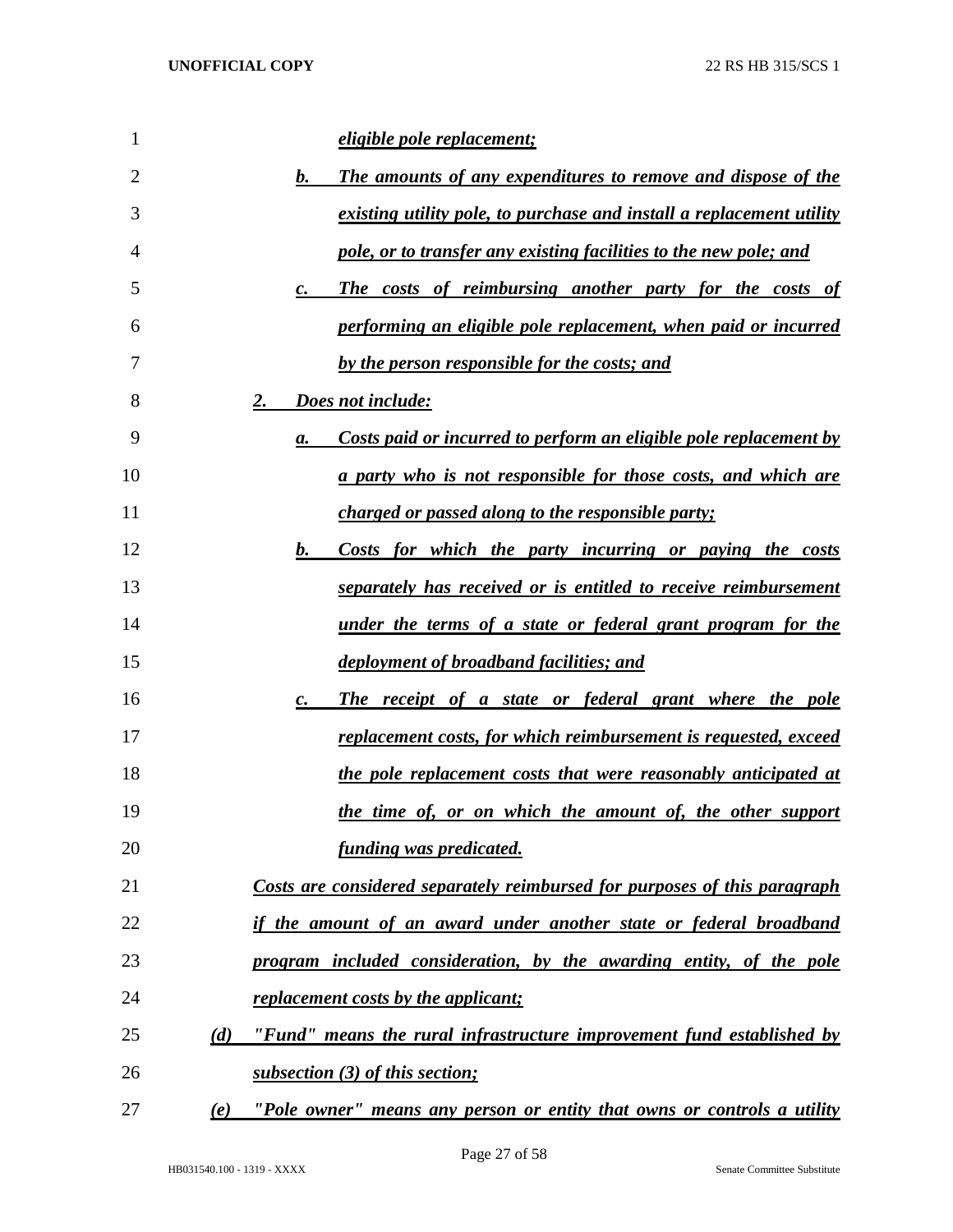| 1  |                             | pole;                                                                             |
|----|-----------------------------|-----------------------------------------------------------------------------------|
| 2  | (f)                         | "Program" means the Kentucky Rural Infrastructure Improvement                     |
| 3  |                             | <b>Program established by subsection (4) of this section;</b>                     |
| 4  | $\left( \mathbf{g} \right)$ | "Qualifying broadband service" means a retail wireline broadband service          |
| 5  |                             | capable of delivering Internet access at speeds of at least one hundred (100)     |
| 6  |                             | megabits per second in both the downstream and upstream directions, and           |
| 7  |                             | with latency at a level sufficient to permit real-time, interactive applications; |
| 8  |                             | and                                                                               |
| 9  | (h)                         | "Utility pole" means any pole used, in whole or in part, for any wire             |
| 10 |                             | communications or electric distribution, regardless of the owner or operator      |
| 11 |                             | of the pole.                                                                      |
| 12 | (3)<br>(a)                  | There is created within the State Treasury a trust and agency account to be       |
| 13 |                             | known as the rural infrastructure improvement fund, consisting of moneys          |
| 14 |                             | appropriated by the General Assembly, federal funds, grants, and gifts.           |
| 15 | (b)                         | <b>The fund shall be administered by the Office of Broadband Development</b>      |
| 16 |                             | and all money deposited in the fund shall be used:                                |
| 17 |                             | By the office to provide reimbursements to qualified applicants under<br>1.       |
| 18 |                             | the Rural Infrastructure Improvement Program established under                    |
| 19 |                             | subsection (4) of this section;                                                   |
| 20 |                             | For the purposes of covering the costs of program administration and<br>2.        |
| 21 |                             | operation; and                                                                    |
| 22 |                             | In a manner consistent with federal law.<br>3.                                    |
| 23 | (c)                         | <u>Notwithstanding KRS 45.229, any moneys remaining in the fund at the</u>        |
| 24 |                             | close of the fiscal year shall not lapse but shall be carried forward into the    |
| 25 |                             | succeeding fiscal year to be used for the purposes set forth in this section.     |
| 26 | (d)                         | Interest earned on money deposited to the credit of the fund shall be             |
| 27 |                             | retained in the fund and shall not lapse.                                         |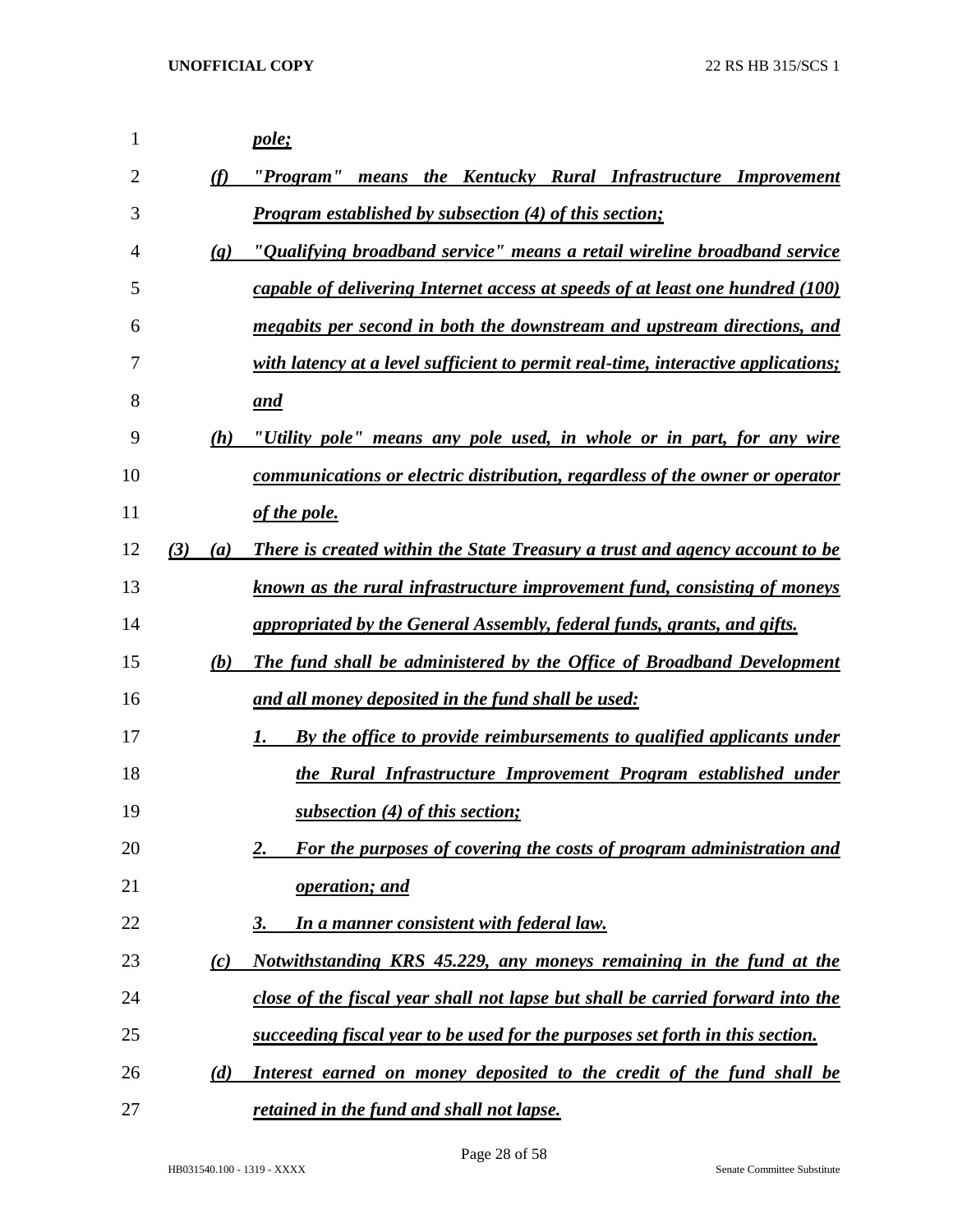| 1  | (e)        | Moneys deposited in the fund are hereby appropriated for the purposes in           |
|----|------------|------------------------------------------------------------------------------------|
| 2  |            | this section.                                                                      |
| 3  | (4)<br>(a) | There is hereby established the Kentucky Rural Infrastructure Improvement          |
| 4  |            | <b>Program for the purpose of expediting and facilitating the deployment of</b>    |
| 5  |            | broadband service to individuals, businesses, agricultural operations, and         |
| 6  |            | community access points in unserved areas by reimbursing a portion of              |
| 7  |            | <i>eligible pole replacement costs incurred by eligible applicants.</i>            |
| 8  | (b)        | The office shall administer and provide staff assistance for the program and       |
| 9  |            | shall be responsible for receiving, reviewing, and approving applications for      |
| 10 |            | pole reimbursements.                                                               |
| 11 | (c)        | The office shall award pole reimbursements from moneys in the fund                 |
| 12 |            | created by subsection (3) of this section until all moneys in the fund are         |
| 13 |            | exhausted.                                                                         |
| 14 | (d)        | No later than September 1, 2022, the office shall:                                 |
| 15 |            | Promulgate administrative regulations under KRS Chapter 13A<br>1.                  |
| 16 |            | necessary for the administration of this section;                                  |
| 17 |            | <b>Publish an application for pole replacement reimbursements that shall</b><br>2. |
| 18 |            | require:                                                                           |
| 19 |            | Information sufficient to establish the number, cost, and<br>а.                    |
| 20 |            | eligibility of eligible pole replacements that qualify for                         |
| 21 |            | reimbursement;                                                                     |
| 22 |            | Documentation sufficient to establish that the claimed eligible<br>$\bm{b}$ .      |
| 23 |            | pole replacements have been completed, including receipts                          |
| 24 |            | verifying the amount of eligible pole replacement costs paid by                    |
| 25 |            | the applicant;                                                                     |
| 26 |            | The amount of program reimbursement requested in the<br>$\boldsymbol{c}$ .         |
| 27 |            | application and any grant funding or accounting information                        |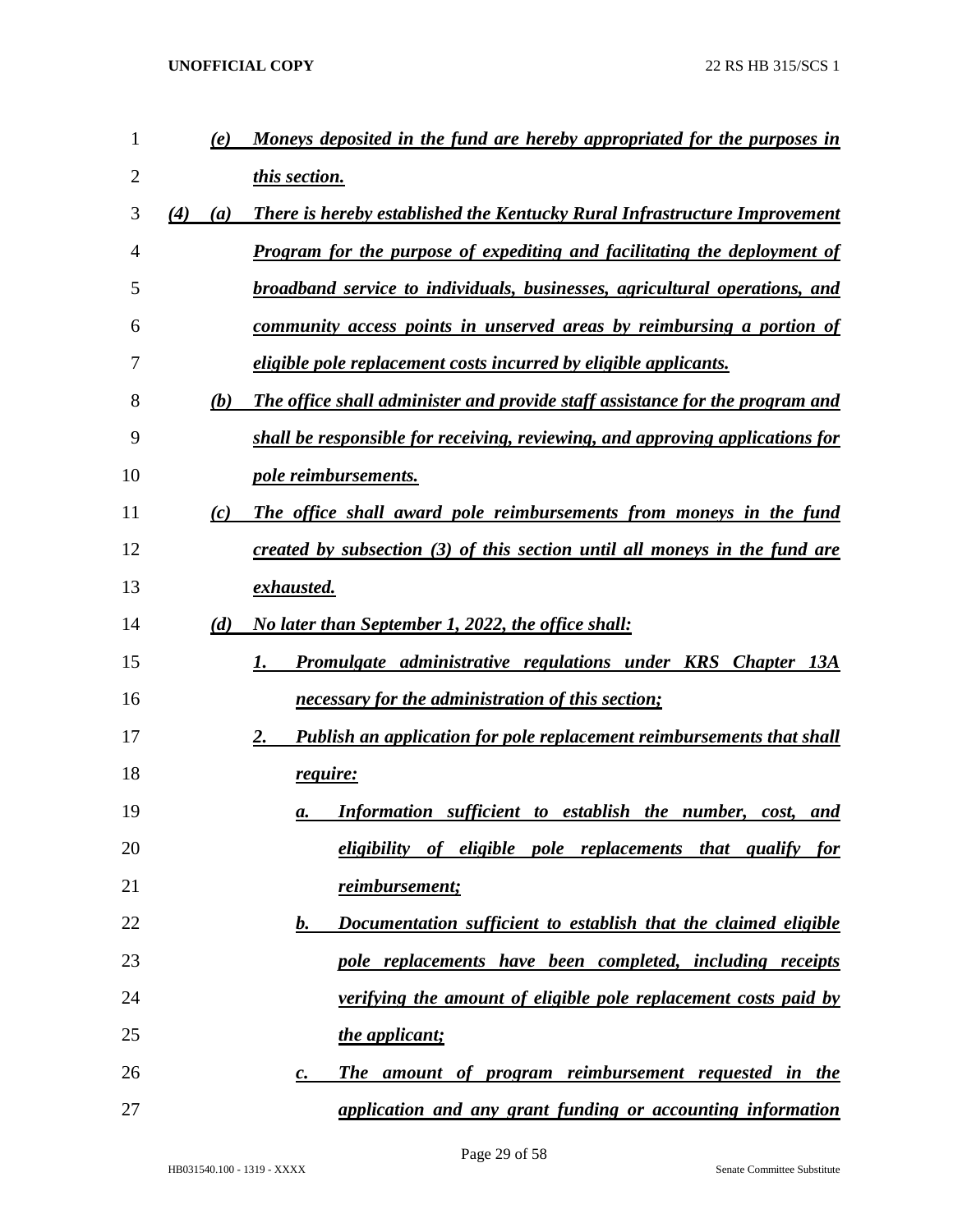| 1  | <u>required to justify the amount of the request;</u>                               |
|----|-------------------------------------------------------------------------------------|
| 2  | A statement that the costs for which reimbursement is<br>$\boldsymbol{d.}$<br>i.    |
| 3  | requested have not been reimbursed through any other                                |
| 4  | state or federal broadband grant program.                                           |
| 5  | ii.<br>If the applicant is a recipient of funding from another                      |
| 6  | program, the statement shall include an explanation of                              |
| 7  | how the costs for which reimbursement is requested exceed                           |
| 8  | the pole replacement costs on which the original award was                          |
| 9  | predicated or that were reasonably anticipated at the time                          |
| 10 | of the original award;                                                              |
| 11 | A notarized statement from an officer or agent of the applicant<br>e.               |
| 12 | that the contents of the application are true and accurate and                      |
| 13 | that the applicant accepts the requirements of this section and                     |
| 14 | any promulgated administrative regulations as a condition of                        |
| 15 | <u>receiving an award of program reimbursement; and</u>                             |
| 16 | <u>Any other information necessary for the office to comply with</u>                |
| 17 | any conditions on federal funding used in connection with the                       |
| 18 | <i>program; and</i>                                                                 |
| 19 | <b>Publish and maintain on its Web site:</b><br>3.                                  |
| 20 | Statistics on the number of applications received, processed, and<br>а.             |
| 21 | rejected by the office under the pole replacement program;                          |
| 22 | Statistics on the size, number, and status of reimbursements<br>b.                  |
| 23 | awarded by the office under the pole replacement program,                           |
| 24 | including the pole owners and broadband providers receiving                         |
| 25 | <u>reimbursements; and</u>                                                          |
| 26 | The amount of money remaining in the fund.<br>$\mathbf{c}$ .                        |
| 27 | An applicant who incurs or pays the costs of an eligible pole replacement to<br>(e) |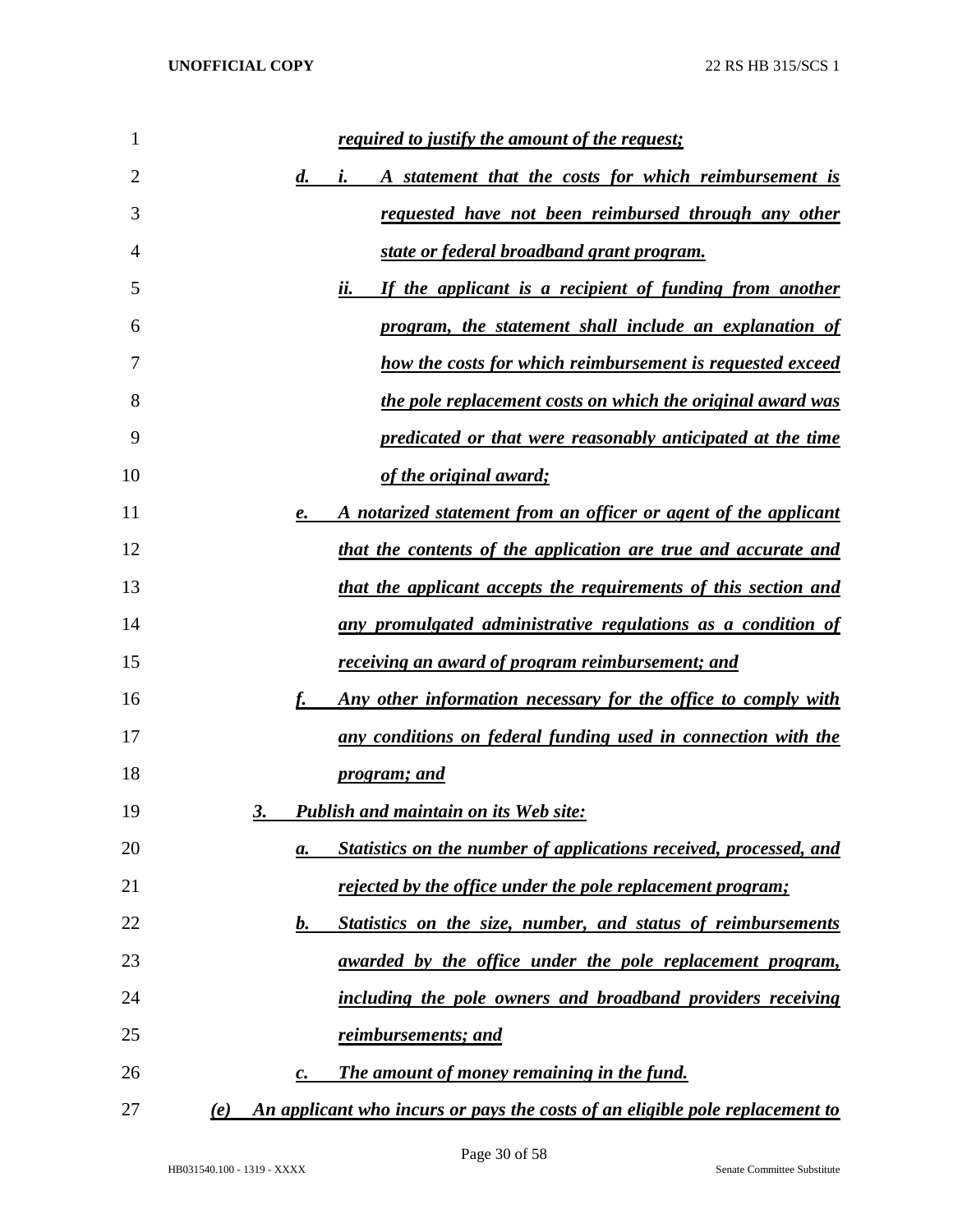| 1              |                            | accommodate broadband facilities consistent with this section may apply to         |
|----------------|----------------------------|------------------------------------------------------------------------------------|
| $\overline{2}$ |                            | the office for reimbursement.                                                      |
| 3              | (f)                        | As a condition of receiving reimbursement under this subsection, an                |
| 4              |                            | <i><u>applicant shall:</u></i>                                                     |
| 5              |                            | <i>Certify its compliance with the requirements of this section;</i>               |
| 6              |                            | Agree to comply with any requirements that the office determines to be<br>2.       |
| 7              |                            | necessary conditions on federal funding used in connection with the                |
| 8              |                            | <u>program;</u>                                                                    |
| 9              |                            | 3.<br>Agree to refund, with interest at the applicable federal funds rate as       |
| 10             |                            | specified by KRS 355.4A-506, to the fund, any reimbursements or                    |
| 11             |                            | portions of reimbursements received from the fund under this                       |
| 12             |                            | subsection, if the office finds, upon substantial evidence and after               |
| 13             |                            | notice and opportunity to respond, that the recipient materially                   |
| 14             |                            | <i>violated any of the requirements agreed to under this section;</i>              |
| 15             |                            | 4.<br><u>Agree that no funds awarded by the program will be used to meet any</u>   |
| 16             |                            | cash match requirement under any other broadband program                           |
| 17             |                            | administered by the Commonwealth or one $(1)$ of its subdivisions;                 |
| 18             |                            | 5.<br><u>Agree to submit reports as the office may require regarding broadband</u> |
| 19             |                            | deployment facilitated by the program, which may include reports                   |
| 20             |                            | demonstrating that an application that has received a federally funded             |
| 21             |                            | award is meeting or exceeding buildout requirements contained in                   |
| 22             |                            | <u>that award; and</u>                                                             |
| 23             |                            | Agree to not include in any rates or fees charged for its services any<br>6.       |
| 24             |                            | <u>eligible pole replacement costs that were reimbursed by the program,</u>        |
| 25             |                            | <u>paid for by a broadband provider, or funded by another grant source.</u>        |
| 26             | $\left( \mathbf{g}\right)$ | If the necessary information is not otherwise reasonably available to<br>1.        |
| 27             |                            | the applicant, the applicant may request a pole owner performing an                |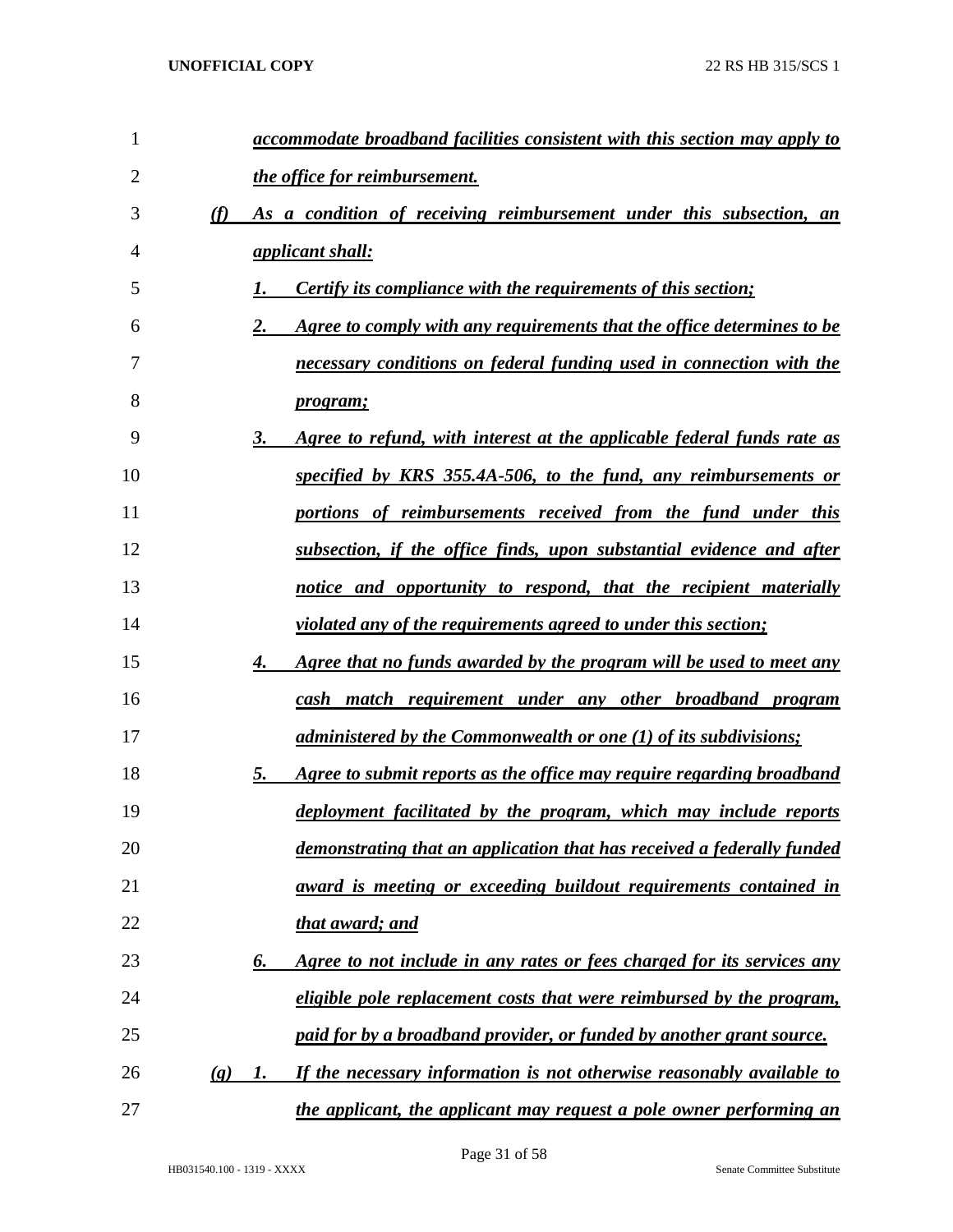| 1              | eligible pole replacement to provide the number and costs of the pole                |
|----------------|--------------------------------------------------------------------------------------|
| $\overline{2}$ | <u>replacements, receipts verifying the amount of pole replacement costs</u>         |
| 3              | paid by the applicant, and confirmation that the pole replacement                    |
| $\overline{4}$ | costs were incurred to accommodate the applicant's attachment and                    |
| 5              | not due to some other reason.                                                        |
| 6              | 2.<br>In the event the office requires additional information from an                |
| 7              | applicant following the submission of an application to confirm the                  |
| 8              | eligibility of costs in an application that is in the possession of the pole         |
| 9              | <u>owner and not otherwise reasonably available to the applicant, the</u>            |
| 10             | <u>applicant may also request that the pole owner assist with providing</u>          |
| 11             | <i>the information as requested by the office.</i>                                   |
| 12             | 3.<br>A pole owner shall coordinate in good faith to provide the information         |
| 13             | to the applicant, and may require reimbursement from the broadband                   |
| 14             | provider of its actual and reasonable administrative expenses in                     |
| 15             | <u>connection with the coordination, which shall not exceed five percent</u>         |
| 16             | <u>(5%) of the eligible pole replacement costs.</u>                                  |
| 17             | 4.<br>Administrative costs that a broadband provider reimburses to a pole            |
| 18             | <u>owner under this subsection are not eligible for reimbursement from</u>           |
| 19             | the fund as eligible pole replacement costs.                                         |
| 20             | Within sixty (60) days of receipt of a completed application establishing the<br>(h) |
| 21             | eligibility of costs for reimbursement, and to the extent that moneys are            |
| 22             | <i><u>available in the fund, the office shall award the lesser of:</u></i>           |
| 23             | Five thousand dollars (\$5,000) for each pole replaced; or<br>Ι.                     |
| 24             | 2.<br>Fifty percent (50%) of the total amount incurred or paid by the                |
| 25             | <i>applicant for eligible pole replacement costs.</i>                                |
| 26             | (i)<br>Any application pending at the exhaustion of the moneys in the fund shall     |
| 27             | be deemed denied but may be refiled if sufficient moneys are later made              |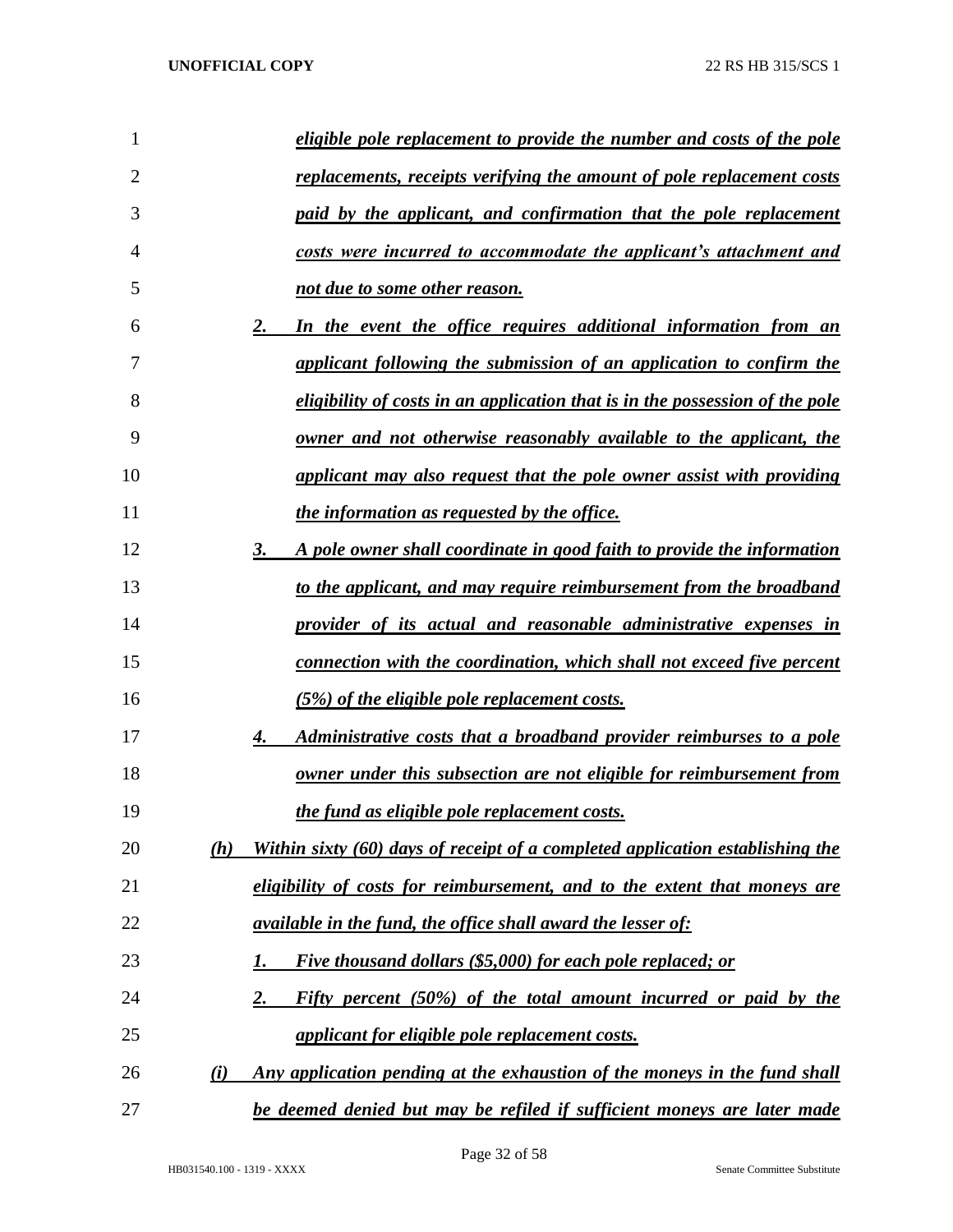| 1              | <i><u>available in the fund.</u></i>                                                      |
|----------------|-------------------------------------------------------------------------------------------|
| $\overline{2}$ | No later than one (1) year after the fund receives moneys for the purpose of<br>(i)       |
| 3              | providing pole replacement reimbursements to qualified applicants, the                    |
| $\overline{4}$ | <b>Auditor of Public Accounts shall audit the fund and its administration by</b>          |
| 5              | the office for compliance with the requirements of this section.                          |
| 6              | No later than one $(1)$ year after the exhaustion of the money in the fund, the<br>(k)    |
| 7              | office shall file a report with the Legislative Research Commission that                  |
| 8              | <i>identifies and examines the deployment of broadband infrastructure and</i>             |
| 9              | technology facilitated by the eligible pole reimbursements the office has                 |
| 10             | <i><u>awarded under this section.</u></i>                                                 |
| 11             | A broadband provider's use of funds reimbursed under this subsection to pay<br>(5)        |
| 12             | eligible pole replacement costs shall have no effect on the subsequent ownership          |
| 13             | of any replacement pole purchases and installed by a pole owner using the funds.          |
| 14             | Section 6. KRS 278.5461 is amended to read as follows:                                    |
| 15             | In addition to the definitions in KRS 278.010 and KRS 278.516(2), for KRS 278.546 to      |
| 16             | 278.5462, [the following definitions shall apply:                                         |
| 17             | $(1)$ "Broadband" means any service that is used to deliver video or to provide access to |
| 18             | the Internet and that consists of the offering of the capability to transmit information  |
| 19             | at a rate that is generally not less than two hundred (200) kilobits per second in at     |
| 20             | least one direction; or any service that combines computer processing, information        |
| 21             | storage, and protocol conversion to enable users to access Internet content and           |
| 22             | services. Nothing in this definition shall be construed to include any intrastate         |
| 23             | service, other than digital subscriber line service, tariffed at the commission as of     |
| 24             | July 15, 2004.                                                                            |
| 25             | $\frac{2}{2}$ - Tocal exchange carrier" means any company certified by the commission to  |
| 26             | provide local exchange telecommunications service in the Commonwealth on or               |
| 27             | before June 30, 1995.                                                                     |

Page 33 of 58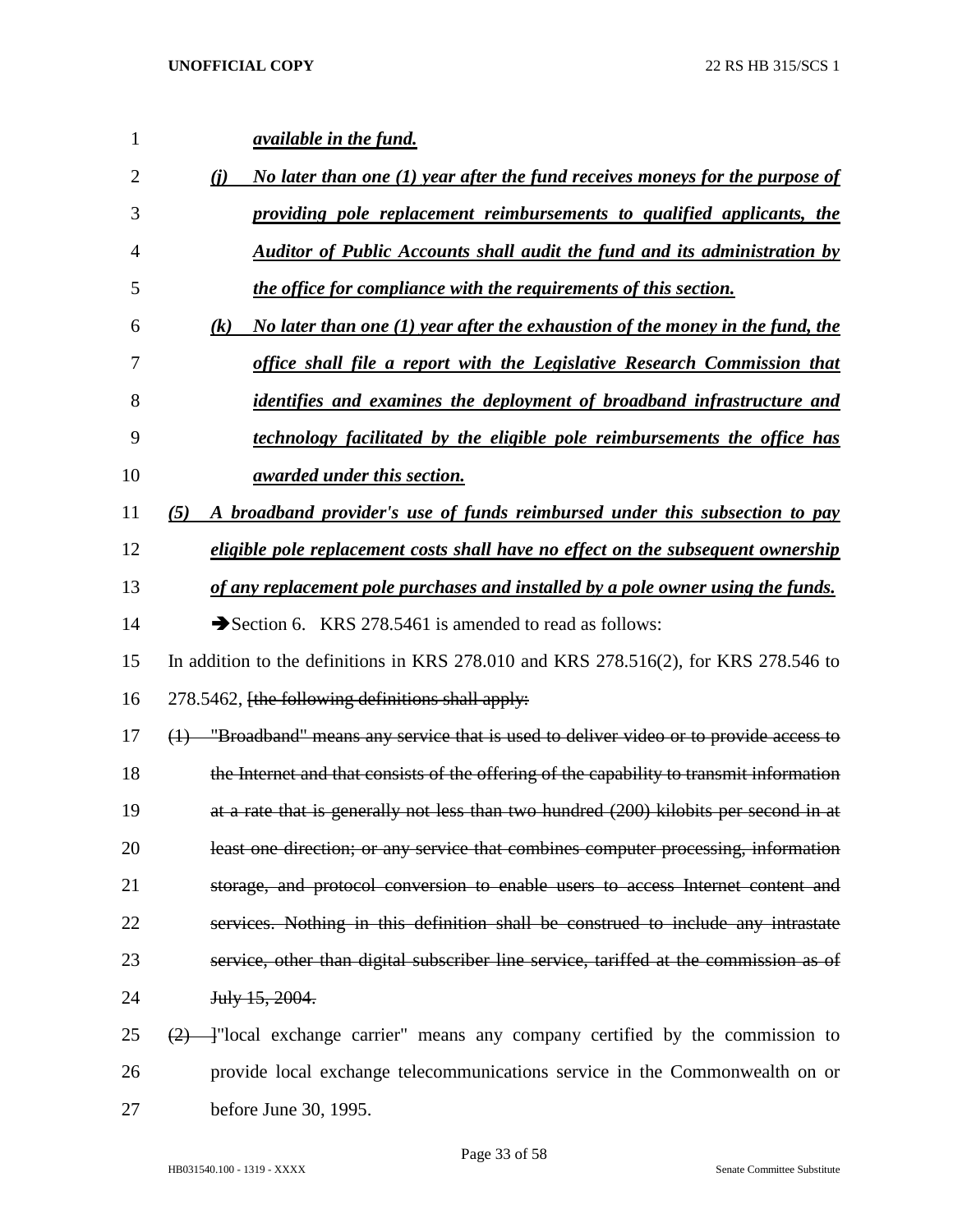| $\mathbf{1}$   |     | Section 7. KRS 278.5464 is amended to read as follows:                                  |
|----------------|-----|-----------------------------------------------------------------------------------------|
| $\overline{2}$ | (1) | The General Assembly recognizes and declares:                                           |
| 3              |     | The provision of broadband service to residential, commercial, and industrial<br>(a)    |
| $\overline{4}$ |     | customers is critical to securing a sound economy and promoting the general             |
| 5              |     | welfare of the Commonwealth; and                                                        |
| 6              |     | Distribution cooperatives are able to access and leverage federal funding to<br>(b)     |
| 7              |     | extend and enhance the availability of broadband service to Kentucky                    |
| 8              |     | residents who are currently unserved or underserved.                                    |
| 9              | (2) | As used in this section:                                                                |
| 10             |     | (a) Fill and The Broadband" means any wireline, fixed wireless, or fixed terrestrial    |
| 11             |     | technology having a capacity to transmit data from or to the Internet with a            |
| 12             |     | minimum speed of twenty-five (25) megabits per second downstream and                    |
| 13             |     | three (3) megabits per second upstream as defined by the Federal                        |
| 14             |     | Communications Commission or the United States Department of Agriculture                |
| 15             |     | and any amendments to those definitions. If the agencies use different speed            |
| 16             |     | definitions, the faster speed definition shall apply;                                   |
| 17             |     | $\Theta$ ) "Underserved area" has the same meaning as in Section 2 of this Act {means}  |
| 18             |     | any project area where broadband service with a minimum twenty-five $(25)$              |
| 19             |     | megabits per second downstream and three (3) megabits per second upstream               |
| 20             |     | is not available]; and                                                                  |
| 21             |     | "Unserved area" has the same meaning as in Section 2 of this<br>$(b)$ $(e)$ $\vdash$    |
| 22             |     | Act [means any project area where broadband service with a minimum ten $(10)$           |
| 23             |     | megabits per second downstream and one (1) megabit per second upstream is               |
| 24             |     | not available].                                                                         |
| 25             | (3) | Notwithstanding any other statute to the contrary, $\frac{1}{x}$                        |
| 26             |     | $(a)$ - a distribution cooperative may facilitate the operation of an affiliate engaged |
| 27             |     | exclusively in the provision of broadband service to unserved or underserved            |

Page 34 of 58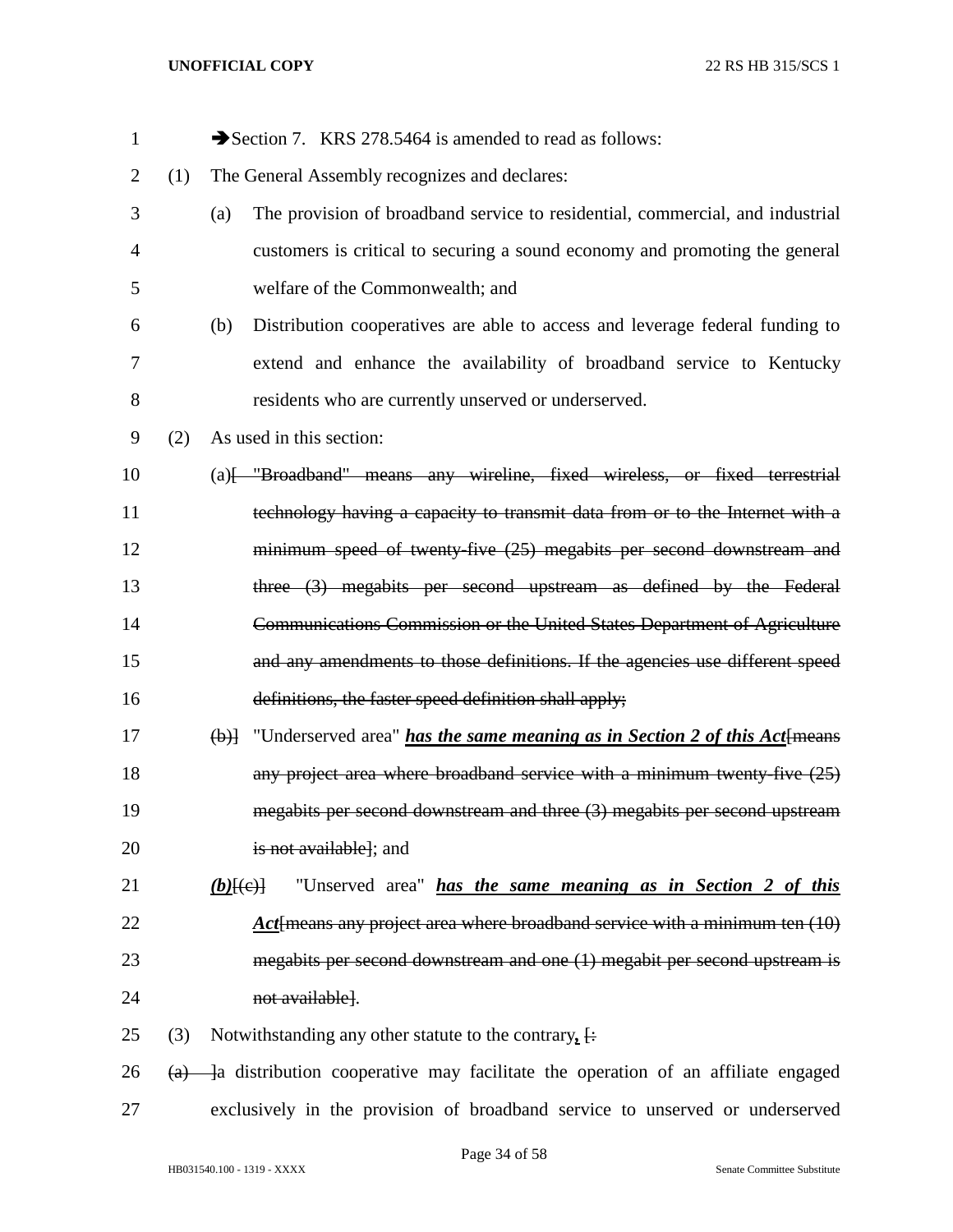- households and businesses by: *(a)*[1.] *Constructing and* leasing excess capacity on any fiber optic cable *for broadband service which shall not require a certificate of public*
- *convenience and necessity under KRS 278.020; however, the construction of fiber optic cable* used to support the distribution cooperative's *electric* distribution system *shall require a certificate of public convenience and necessity under KRS 278.020*;
- *(b)*[2.] Issuing securities or evidences of indebtedness in an amount not to exceed twenty-five percent (25%) of the net book value of its assets, the proceeds of which shall be used for the exclusive purpose of capitalizing the affiliate; or
- *(c)*[3.] Pledging up to twenty-five percent (25%) of the net book value of its assets as collateral for a loan entered into by the affiliate for the purpose of 14 providing broadband services [; and
- (b) The commission shall grant approval of the leasing of excess capacity, the issuing of securities or evidences of indebtedness, or the pledging of assets upon a finding the proposal is in the public interest.
- (4) The commission shall take into consideration the policy of encouraging the provision of broadband service to unserved or underserved households and 20 businesses throughout the Commonwealth when determining whether:
- (a) The proposed investment will result in wasteful duplication of investment in the case of any distribution cooperative's application for a certificate of public convenience and necessity under KRS 278.020 that includes the construction 24 of a fiber optic cable system with capacity in excess of that which is necessary 25 to support the distribution cooperative's system under subsection  $(3)(a)1$ . of 26 this section; and
- 
- (b) The issuance or assumption of securities or evidence of indebtedness satisfies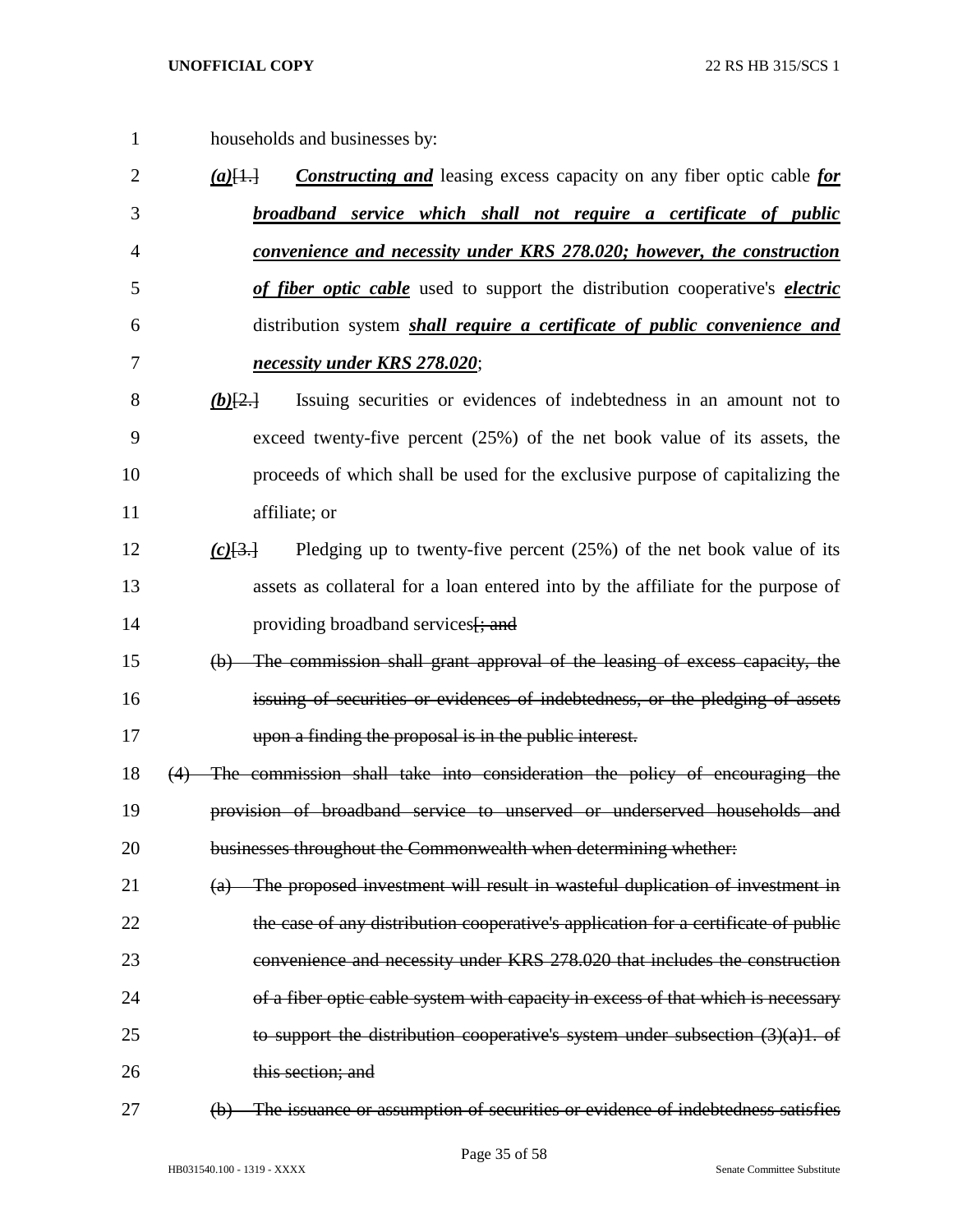| $\mathbf{1}$   |                                                                              | the criteria of KRS 278.300(3) in the case of any distribution cooperative's              |  |  |  |  |
|----------------|------------------------------------------------------------------------------|-------------------------------------------------------------------------------------------|--|--|--|--|
| $\overline{2}$ |                                                                              | application for approval of an issuance of securities or evidence of                      |  |  |  |  |
| 3              |                                                                              | indebtedness or pledge of assets under subsection $(3)(a)2$ , and 3, of this              |  |  |  |  |
| 4              |                                                                              | section].                                                                                 |  |  |  |  |
| 5              | $(4)$ [(5)]                                                                  | A distribution cooperative shall comply with the cost allocation requirements             |  |  |  |  |
| 6              | of:                                                                          |                                                                                           |  |  |  |  |
| 7              | (a)                                                                          | KRS 278.2201, 278.2203, 278.2205, 278.2207, 278.2209, and 278.2211; and                   |  |  |  |  |
| 8              | (b)                                                                          | Only KRS 278.2213(1) and (3) with regard to any costs associated with its                 |  |  |  |  |
| 9              |                                                                              | facilitation of an affiliate's provision of broadband services.                           |  |  |  |  |
| 10             | $(5)$ $(6)$ }                                                                | Frior to December 31, 2021, The commission shall promulgate                               |  |  |  |  |
| 11             |                                                                              | administrative regulations regarding pole attachments under the commission's              |  |  |  |  |
| 12             |                                                                              | jurisdiction, including those necessary for the provision of broadband service.           |  |  |  |  |
| 13             | (6)                                                                          | <b>Before broadband services may be offered under this section, a distribution</b>        |  |  |  |  |
| 14             |                                                                              | cooperative shall, by resolution of the board of directors and spread upon its            |  |  |  |  |
| 15             |                                                                              | <u>minutes, have an economic feasibility study conducted. The feasibility study shall</u> |  |  |  |  |
| 16             | be provided to the commission and made available to distribution cooperative |                                                                                           |  |  |  |  |
| 17             | <u>members upon request.</u>                                                 |                                                                                           |  |  |  |  |
| 18             | (7)                                                                          | A distribution cooperative shall not allow the installation or operation of a             |  |  |  |  |
| 19             |                                                                              | broadband system on its electric delivery system by an affiliate or other                 |  |  |  |  |
| 20             |                                                                              | broadband operator to diminish the reliability of the electric delivery system.           |  |  |  |  |
| 21             | (8)                                                                          | A distribution cooperative shall not require any person to purchase broadband             |  |  |  |  |
| 22             |                                                                              | services from an affiliate or other broadband operator as a condition of receiving        |  |  |  |  |
| 23             |                                                                              | or continuing to receive electric energy from the distribution cooperative.               |  |  |  |  |
| 24             | (9)                                                                          | A distribution cooperative shall not disconnect or threaten to disconnect its             |  |  |  |  |
| 25             |                                                                              | electric service to any customer due to the customer's failure to pay for                 |  |  |  |  |
| 26             |                                                                              | broadband services provided to the customer by an affiliate or other broadband            |  |  |  |  |
| 27             |                                                                              | operator.                                                                                 |  |  |  |  |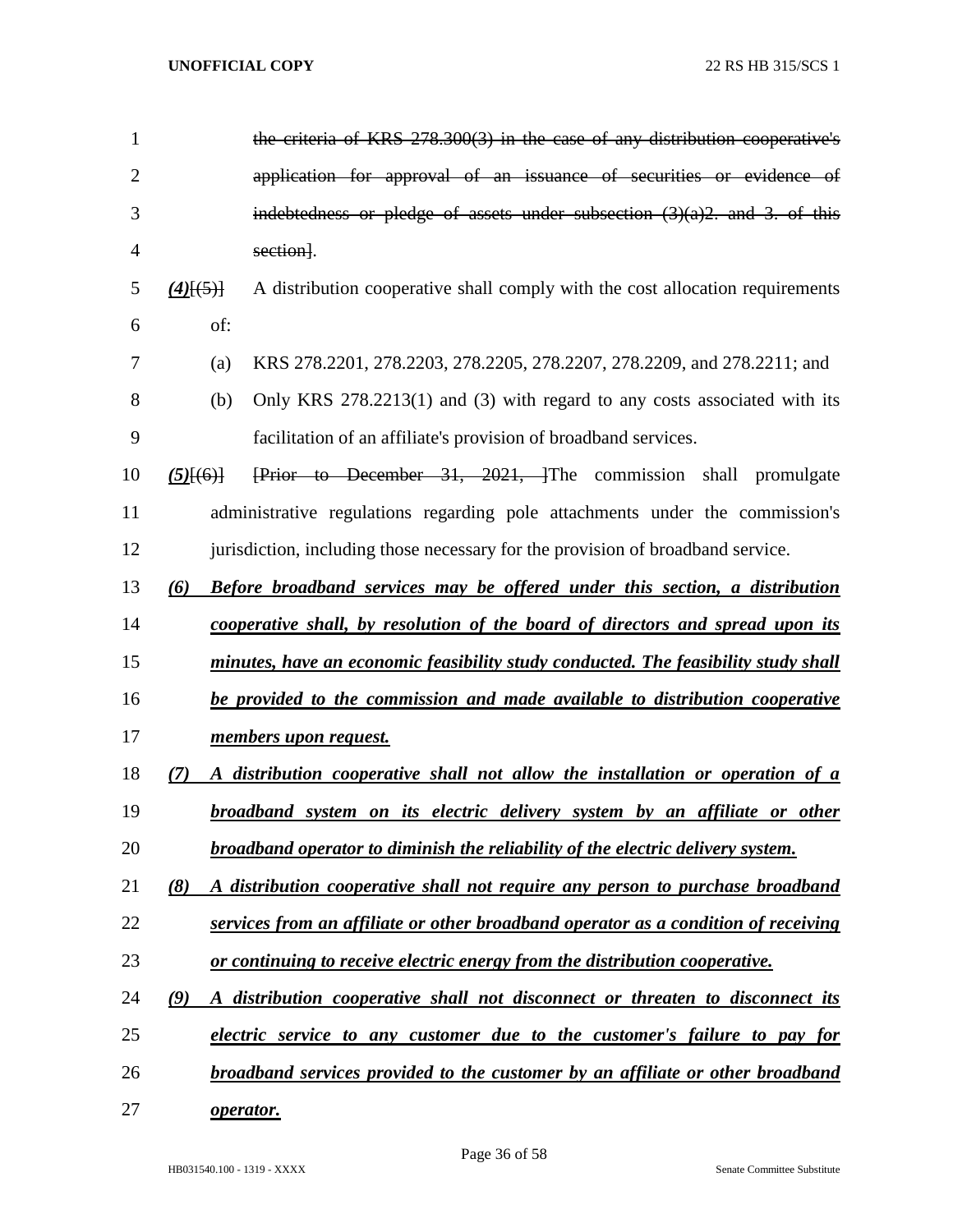| $\mathbf{1}$   | (10)                                                                          |     |    | <b>Every distribution cooperative shall conduct an annual audit of compliance with</b> |  |
|----------------|-------------------------------------------------------------------------------|-----|----|----------------------------------------------------------------------------------------|--|
| $\overline{2}$ | this section, which shall be provided to the commission and made available to |     |    |                                                                                        |  |
| 3              | distribution cooperative members upon request.                                |     |    |                                                                                        |  |
| 4              | (11)                                                                          |     |    | The commission shall have no jurisdiction over the creation or operation of an         |  |
| 5              |                                                                               |     |    | distribution cooperative's broadband affiliate, except as referred to in subsection    |  |
| 6              |                                                                               |     |    | $(4)$ of this section.                                                                 |  |
| 7              |                                                                               |     |    | Section 8. KRS 139.010 is amended to read as follows:                                  |  |
| 8              |                                                                               |     |    | As used in this chapter, unless the context otherwise provides:                        |  |
| 9              | (1)                                                                           | (a) |    | "Admissions" means the fees paid for:                                                  |  |
| 10             |                                                                               |     | 1. | The right of entrance to a display, program, sporting event, music                     |  |
| 11             |                                                                               |     |    | concert, performance, play, show, movie, exhibit, fair, or other                       |  |
| 12             |                                                                               |     |    | entertainment or amusement event or venue; and                                         |  |
| 13             |                                                                               |     | 2. | The privilege of using facilities or participating in an event or activity,            |  |
| 14             |                                                                               |     |    | including but not limited to:                                                          |  |
| 15             |                                                                               |     |    | Bowling centers;<br>a.                                                                 |  |
| 16             |                                                                               |     |    | Skating rinks;<br>b.                                                                   |  |
| 17             |                                                                               |     |    | Health spas;<br>c.                                                                     |  |
| 18             |                                                                               |     |    | Swimming pools;<br>d.                                                                  |  |
| 19             |                                                                               |     |    | Tennis courts;<br>e.                                                                   |  |
| 20             |                                                                               |     |    | f.<br>Weight training facilities;                                                      |  |
| 21             |                                                                               |     |    | Fitness and recreational sports centers; and<br>g.                                     |  |
| 22             |                                                                               |     |    | Golf courses, both public and private;<br>h.                                           |  |
| 23             |                                                                               |     |    | regardless of whether the fee paid is per use or in any other form,                    |  |
| 24             |                                                                               |     |    | including but not limited to an initiation fee, monthly fee, membership                |  |
| 25             |                                                                               |     |    | fee, or combination thereof.                                                           |  |
| 26             |                                                                               | (b) |    | "Admissions" does not include:                                                         |  |
| 27             |                                                                               |     | 1. | Any fee paid to enter or participate in a fishing tournament; or                       |  |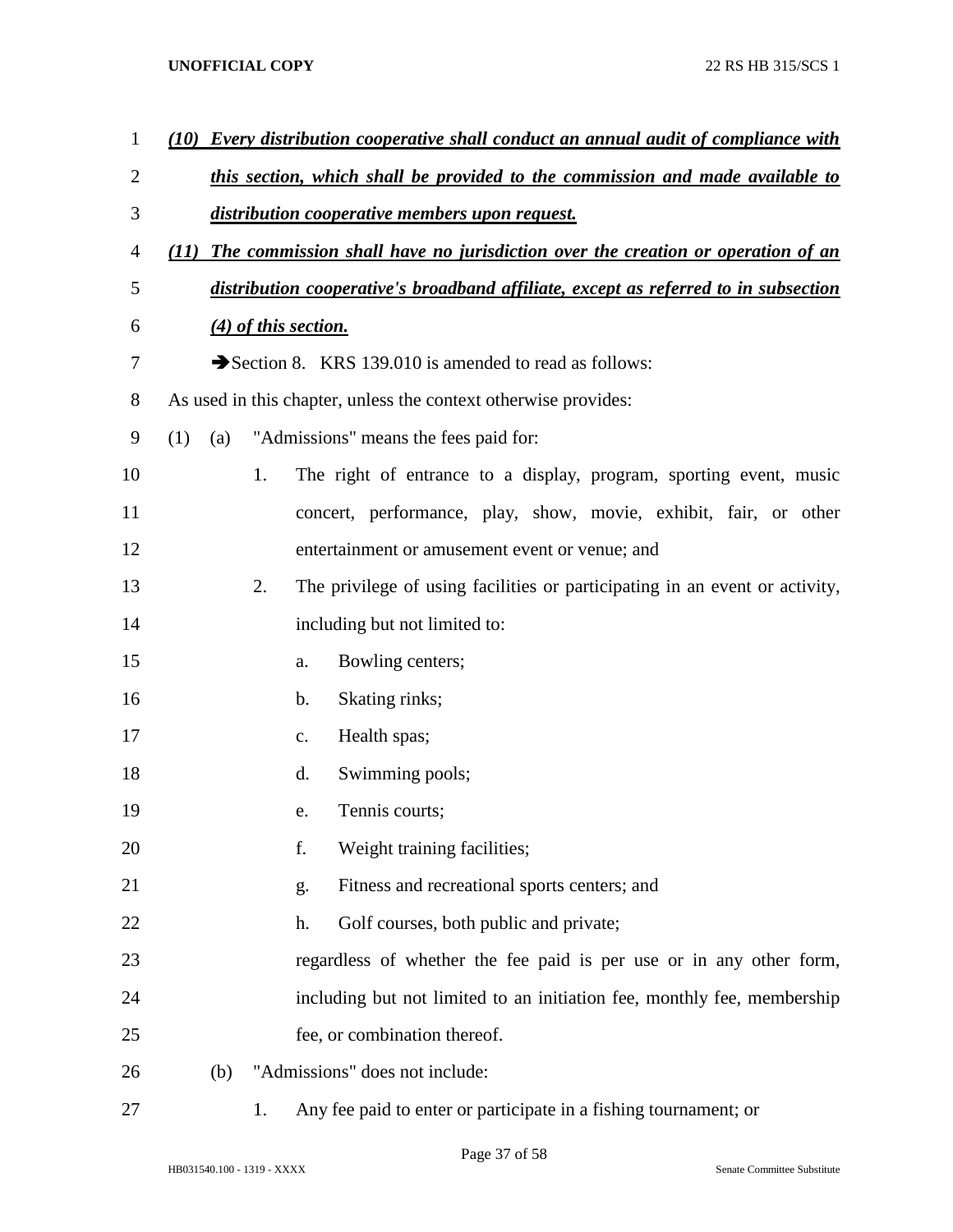| 1              |     |           | Any fee paid for the use of a boat ramp for the purpose of allowing boats<br>2.          |
|----------------|-----|-----------|------------------------------------------------------------------------------------------|
| $\overline{2}$ |     |           | to be launched into or hauled out from the water;                                        |
| 3              | (2) |           | "Advertising and promotional direct mail" means direct mail the primary purpose of       |
| $\overline{4}$ |     |           | which is to attract public attention to a product, person, business, or organization, or |
| 5              |     |           | to attempt to sell, popularize, or secure financial support for a product, person,       |
| 6              |     |           | business, or organization. As used in this definition, "product" means tangible          |
| 7              |     |           | personal property, an item transferred electronically, or a service;                     |
| 8              | (3) |           | "Business" includes any activity engaged in by any person or caused to be engaged        |
| 9              |     |           | in by that person with the object of gain, benefit, or advantage, either direct or       |
| 10             |     | indirect; |                                                                                          |
| 11             | (4) |           | "Commonwealth" means the Commonwealth of Kentucky;                                       |
| 12             | (5) |           | "Department" means the Department of Revenue;                                            |
| 13             | (6) | (a)       | "Digital audio-visual works" means a series of related images which, when                |
| 14             |     |           | shown in succession, impart an impression of motion, with accompanying                   |
| 15             |     |           | sounds, if any.                                                                          |
| 16             |     | (b)       | "Digital audio-visual works" includes movies, motion pictures, musical                   |
| 17             |     |           | videos, news and entertainment programs, and live events.                                |
| 18             |     | (c)       | "Digital audio-visual works" shall not include video greeting cards, video               |
| 19             |     |           | games, and electronic games;                                                             |
| 20             | (7) | (a)       | "Digital audio works" means works that result from the fixation of a series of           |
| 21             |     |           | musical, spoken, or other sounds.                                                        |
| 22             |     | (b)       | "Digital audio works" includes ringtones, recorded or live songs, music,                 |
| 23             |     |           | readings of books or other written materials, speeches, or other sound                   |
| 24             |     |           | recordings.                                                                              |
| 25             |     | (c)       | "Digital audio works" shall not include audio greeting cards sent by electronic          |
| 26             |     |           | mail;                                                                                    |
| 27             | (8) | (a)       | "Digital books" means works that are generally recognized in the ordinary and            |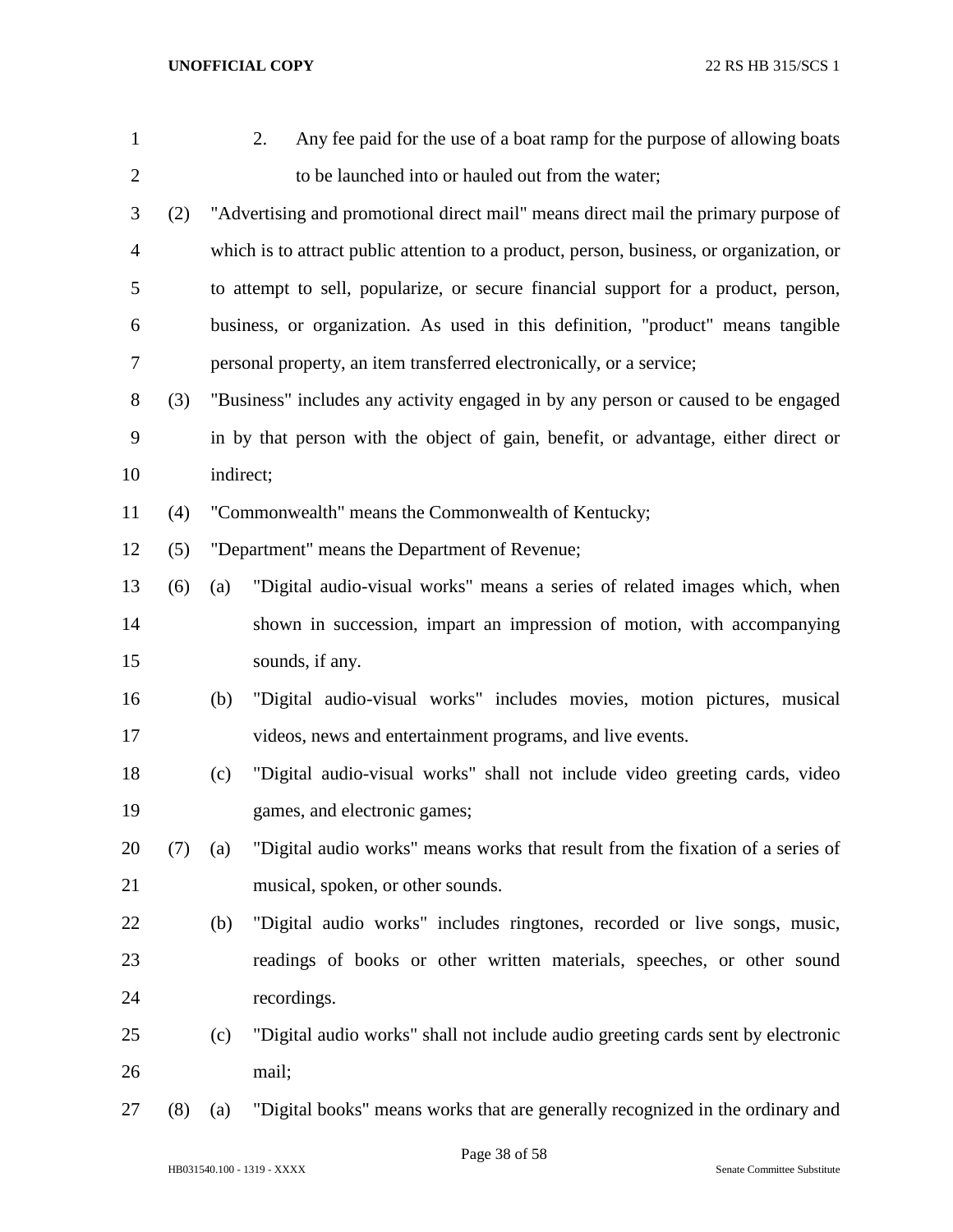| 1              |            | usual sense as books, including any literary work expressed in words,               |  |  |  |  |
|----------------|------------|-------------------------------------------------------------------------------------|--|--|--|--|
| $\overline{2}$ |            | numbers, or other verbal or numerical symbols or indicia if the literary work is    |  |  |  |  |
| 3              |            | generally recognized in the ordinary or usual sense as a book.                      |  |  |  |  |
| $\overline{4}$ | (b)        | "Digital books" shall not include digital audio-visual works, digital audio         |  |  |  |  |
| 5              |            | works, periodicals, magazines, newspapers, or other news or information             |  |  |  |  |
| 6              |            | products, chat rooms, or Web logs;                                                  |  |  |  |  |
| $\tau$         | (9)<br>(a) | "Digital code" means a code which provides a purchaser with a right to obtain       |  |  |  |  |
| 8              |            | one (1) or more types of digital property. A "digital code" may be obtained by      |  |  |  |  |
| 9              |            | any means, including electronic mail messaging or by tangible means,                |  |  |  |  |
| 10             |            | regardless of the code's designation as a song code, video code, or book code.      |  |  |  |  |
| 11             | (b)        | "Digital code" shall not include a code that represents:                            |  |  |  |  |
| 12             |            | 1.<br>A stored monetary value that is deducted from a total as it is used by the    |  |  |  |  |
| 13             |            | purchaser; or                                                                       |  |  |  |  |
| 14             |            | A redeemable card, gift card, or gift certificate that entitles the holder to<br>2. |  |  |  |  |
| 15             |            | select specific types of digital property;                                          |  |  |  |  |
| 16             | $(10)$ (a) | "Digital property" means any of the following which is transferred                  |  |  |  |  |
| 17             |            | electronically:                                                                     |  |  |  |  |
| 18             |            | Digital audio works;<br>1.                                                          |  |  |  |  |
| 19             |            | Digital books;<br>2.                                                                |  |  |  |  |
| 20             |            | 3.<br>Finished artwork;                                                             |  |  |  |  |
| 21             |            | 4.<br>Digital photographs;                                                          |  |  |  |  |
| 22             |            | 5.<br>Periodicals;                                                                  |  |  |  |  |
| 23             |            | Newspapers;<br>6.                                                                   |  |  |  |  |
| 24             |            | Magazines;<br>7.                                                                    |  |  |  |  |
| 25             |            | 8.<br>Video greeting cards;                                                         |  |  |  |  |
| 26             |            | Audio greeting cards;<br>9.                                                         |  |  |  |  |
| 27             |            | Video games;<br>10.                                                                 |  |  |  |  |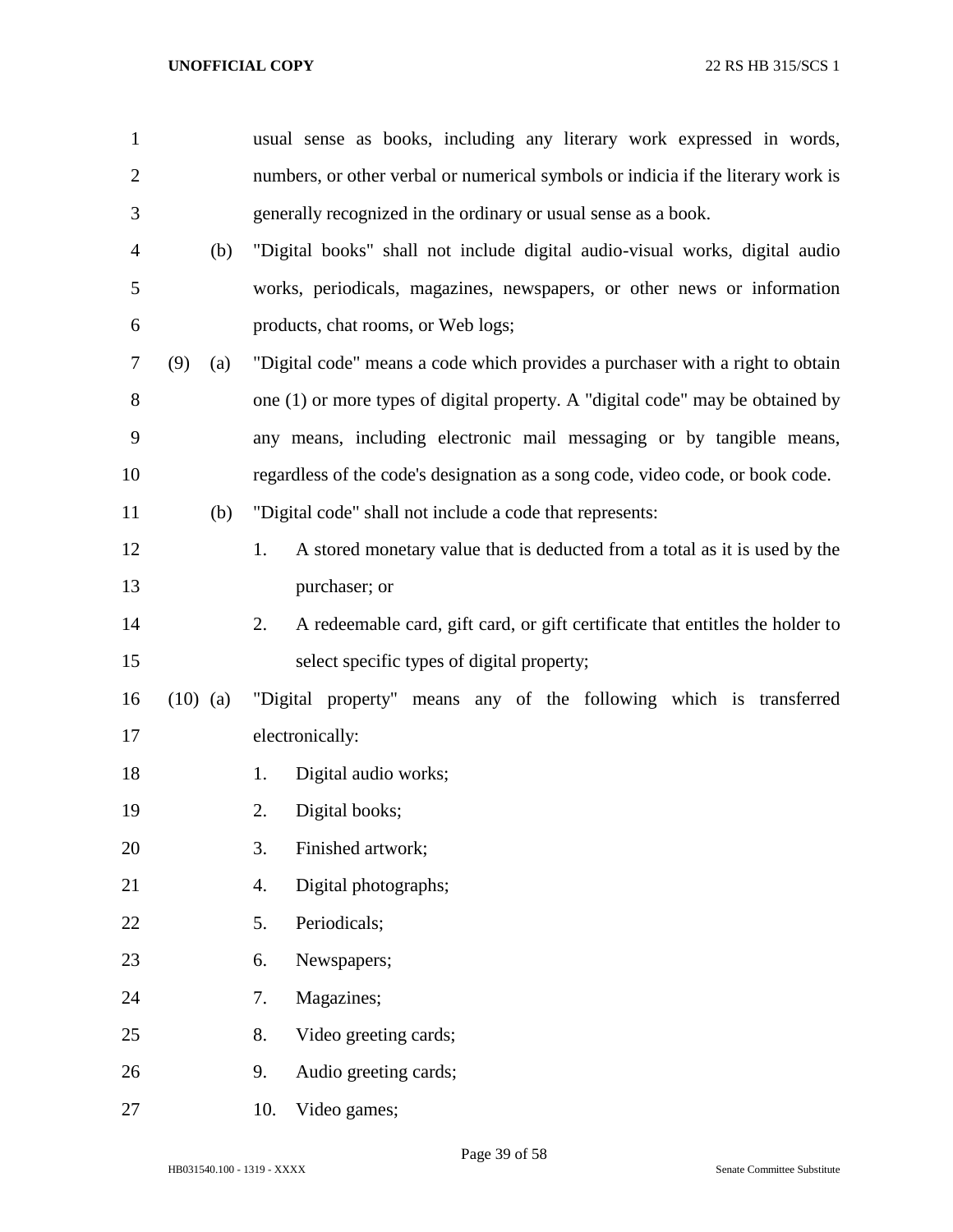| $\mathbf{1}$   |            |     | 11.<br>Electronic games; or                                                          |
|----------------|------------|-----|--------------------------------------------------------------------------------------|
| $\overline{2}$ |            |     | Any digital code related to this property.<br>12.                                    |
| 3              |            | (b) | "Digital property" shall not include digital audio-visual works or satellite         |
| $\overline{4}$ |            |     | radio programming;                                                                   |
| 5              | $(11)$ (a) |     | "Direct mail" means printed material delivered or distributed by United States       |
| 6              |            |     | mail or other delivery service to a mass audience or to addressees on a mailing      |
| 7              |            |     | list provided by the purchaser or at the direction of the purchaser when the         |
| 8              |            |     | cost of the items are not billed directly to the recipient.                          |
| 9              |            | (b) | "Direct mail" includes tangible personal property supplied directly or               |
| 10             |            |     | indirectly by the purchaser to the direct mail retailer for inclusion in the         |
| 11             |            |     | package containing the printed material.                                             |
| 12             |            | (c) | "Direct mail" does not include multiple items of printed material delivered to       |
| 13             |            |     | a single address;                                                                    |
| 14             |            |     | (12) "Directly used in the manufacturing or industrial processing process" means the |
| 15             |            |     | process that commences with the movement of raw materials from storage into a        |
| 16             |            |     | continuous, unbroken, integrated process and ends when the finished product is       |
| 17             |            |     | packaged and ready for sale;                                                         |
| 18             | $(13)$ (a) |     | "Extended warranty services" means services provided through a service               |
| 19             |            |     | contract agreement between the contract provider and the purchaser where the         |
| 20             |            |     | purchaser agrees to pay compensation for the contract and the provider agrees        |
| 21             |            |     | to repair, replace, support, or maintain tangible personal property or digital       |
| 22             |            |     | property according to the terms of the contract if:                                  |
| 23             |            |     | The service contract agreement is sold or purchased on or after July 1,<br>1.        |
| 24             |            |     | 2018; and                                                                            |
| 25             |            |     | The tangible personal property or digital property for which the service<br>2.       |
| 26             |            |     | contract agreement is provided is subject to tax under this chapter or               |
| 27             |            |     | under KRS 138.460.                                                                   |

Page 40 of 58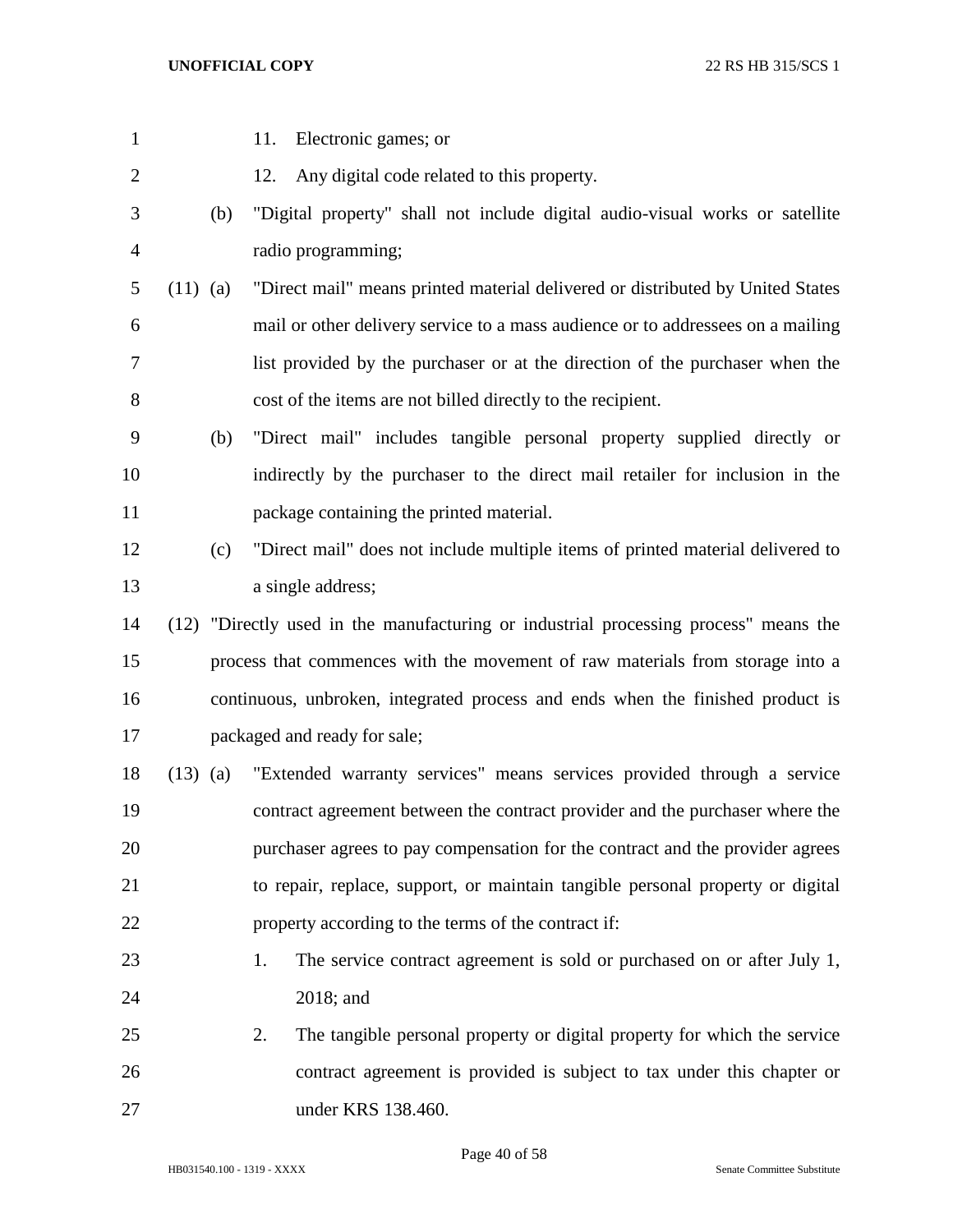| $\mathbf{1}$   | (b)        | "Extended warranty services" does not include the sale of a service contract       |  |  |  |  |
|----------------|------------|------------------------------------------------------------------------------------|--|--|--|--|
| $\overline{2}$ |            | agreement for tangible personal property to be used by a small telephone           |  |  |  |  |
| 3              |            | utility as defined in KRS 278.516 or a Tier III CMRS provider as defined in        |  |  |  |  |
| 4              |            | KRS 65.7621 to deliver communications services as defined in KRS 136.602           |  |  |  |  |
| 5              |            | or broadband <del>[as defined in KRS 278.5461]</del> ;                             |  |  |  |  |
| 6              | $(14)$ (a) | "Finished artwork" means final art that is used for actual reproduction by         |  |  |  |  |
| 7              |            | photomechanical or other processes or for display purposes.                        |  |  |  |  |
| 8              | (b)        | "Finished artwork" includes:                                                       |  |  |  |  |
| 9              |            | 1.<br>Assemblies;                                                                  |  |  |  |  |
| 10             |            | 2.<br>Charts;                                                                      |  |  |  |  |
| 11             |            | 3.<br>Designs;                                                                     |  |  |  |  |
| 12             |            | 4.<br>Drawings;                                                                    |  |  |  |  |
| 13             |            | 5.<br>Graphs;                                                                      |  |  |  |  |
| 14             |            | Illustrative materials;<br>6.                                                      |  |  |  |  |
| 15             |            | Lettering;<br>7.                                                                   |  |  |  |  |
| 16             |            | Mechanicals;<br>8.                                                                 |  |  |  |  |
| 17             |            | Paintings; and<br>9.                                                               |  |  |  |  |
| 18             |            | 10.<br>Paste-ups;                                                                  |  |  |  |  |
| 19             | $(15)$ (a) | "Gross receipts" and "sales price" mean the total amount or consideration,         |  |  |  |  |
| 20             |            | including cash, credit, property, and services, for which tangible personal        |  |  |  |  |
| 21             |            | property, digital property, or services are sold, leased, or rented, valued in     |  |  |  |  |
| 22             |            | money, whether received in money or otherwise, without any deduction for           |  |  |  |  |
| 23             |            | any of the following:                                                              |  |  |  |  |
| 24             |            | The retailer's cost of the tangible personal property, digital property, or<br>1.  |  |  |  |  |
| 25             |            | services sold;                                                                     |  |  |  |  |
| 26             |            | 2.<br>The cost of the materials used, labor or service cost, interest, losses, all |  |  |  |  |
| 27             |            | costs of transportation to the retailer, all taxes imposed on the retailer, or     |  |  |  |  |

Page 41 of 58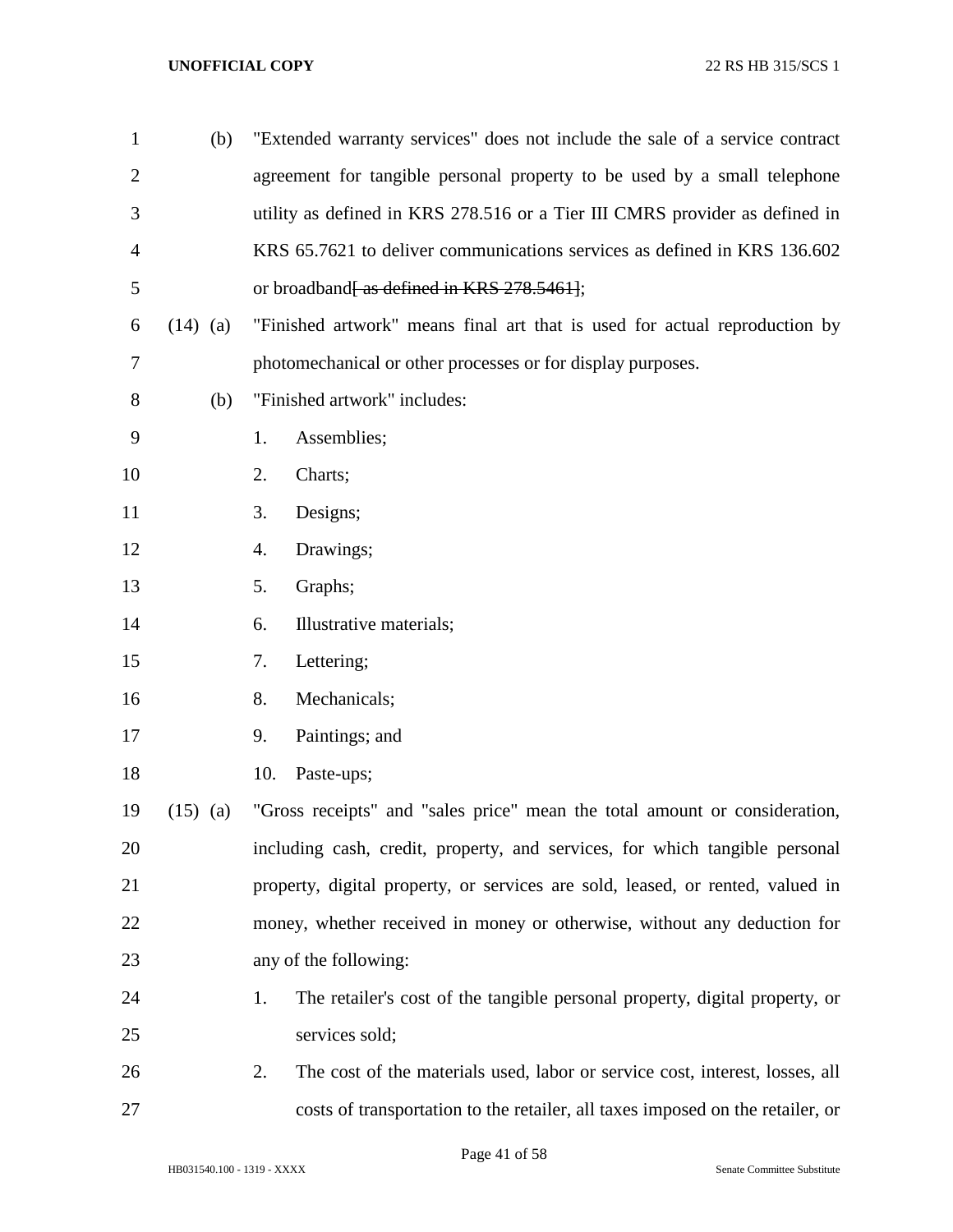any other expense of the retailer;

3. Charges by the retailer for any services necessary to complete the sale;

 4. Delivery charges, which are defined as charges by the retailer for the preparation and delivery to a location designated by the purchaser including transportation, shipping, postage, handling, crating, and packing;

- 5. Any amount for which credit is given to the purchaser by the retailer, other than credit for tangible personal property or digital property traded when the tangible personal property or digital property traded is of like kind and character to the property purchased and the property traded is 11 held by the retailer for resale; and
- 6. The amount charged for labor or services rendered in installing or applying the tangible personal property, digital property, or service sold.
- (b) "Gross receipts" and "sales price" shall include consideration received by the retailer from a third party if:
- 1. The retailer actually receives consideration from a third party and the consideration is directly related to a price reduction or discount on the 18 sale to the purchaser;
- 2. The retailer has an obligation to pass the price reduction or discount 20 through to the purchaser;
- 3. The amount of consideration attributable to the sale is fixed and determinable by the retailer at the time of the sale of the item to the purchaser; and
- 24 4. One (1) of the following criteria is met:
- a. The purchaser presents a coupon, certificate, or other documentation to the retailer to claim a price reduction or discount where the coupon, certificate, or documentation is authorized,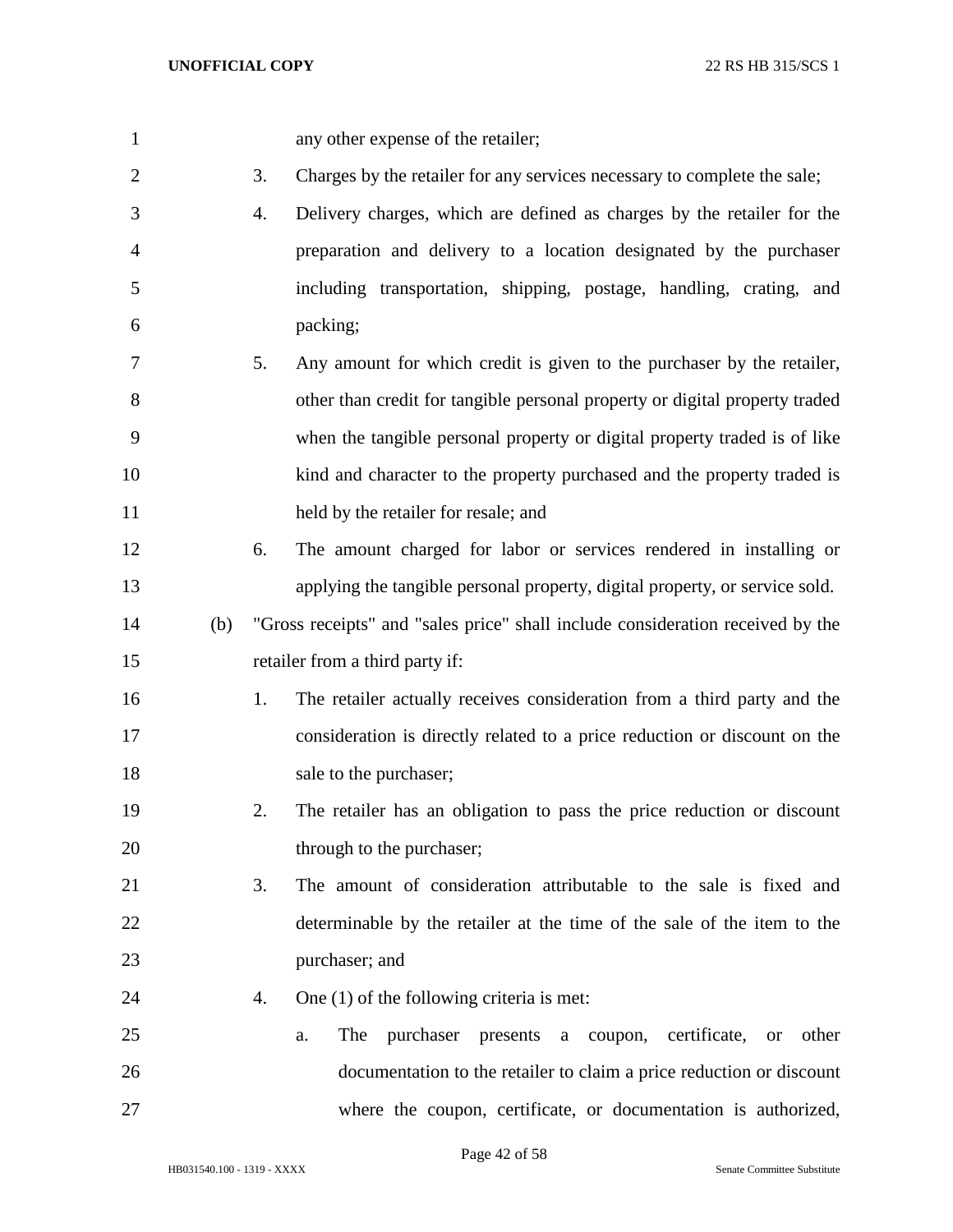| $\mathbf{1}$   |     | distributed, or granted by a third party with the understanding that                   |
|----------------|-----|----------------------------------------------------------------------------------------|
| $\overline{2}$ |     | the third party will reimburse any seller to whom the coupon,                          |
| 3              |     | certificate, or documentation is presented;                                            |
| $\overline{4}$ |     | The price reduction or discount is identified as a third-party price<br>$\mathbf{b}$ . |
| 5              |     | reduction or discount on the invoice received by the purchaser or                      |
| 6              |     | on a coupon, certificate, or other documentation presented by the                      |
| 7              |     | purchaser; or                                                                          |
| 8              |     | The purchaser identifies himself or herself to the retailer as a<br>$\mathbf{c}$ .     |
| 9              |     | member of a group or organization entitled to a price reduction or                     |
| 10             |     | discount. A "preferred customer" card that is available to any                         |
| 11             |     | patron does not constitute membership in such a group.                                 |
| 12             | (c) | "Gross receipts" and "sales price" shall not include:                                  |
| 13             |     | Discounts, including cash, term, or coupons that are not reimbursed by a<br>1.         |
| 14             |     | third party and that are allowed by a retailer and taken by a purchaser on             |
| 15             |     | a sale;                                                                                |
| 16             |     | Interest, financing, and carrying charges from credit extended on the sale<br>2.       |
| 17             |     | of tangible personal property, digital property, or services, if the amount            |
| 18             |     | is separately stated on the invoice, bill of sale, or similar document given           |
| 19             |     | to the purchaser;                                                                      |
| 20             |     | 3.<br>Any taxes legally imposed directly on the purchaser that are separately          |
| 21             |     | stated on the invoice, bill of sale, or similar document given to the                  |
| 22             |     | purchaser; or                                                                          |
| 23             |     | Local alcohol regulatory license fees authorized under KRS 243.075 that<br>4.          |
| 24             |     | are separately stated on the invoice, bill of sale, or similar document                |
| 25             |     | given to the purchaser.                                                                |
| 26             | (d) | As used in this subsection, "third party" means a person other than the                |
| 27             |     | purchaser;                                                                             |

Page 43 of 58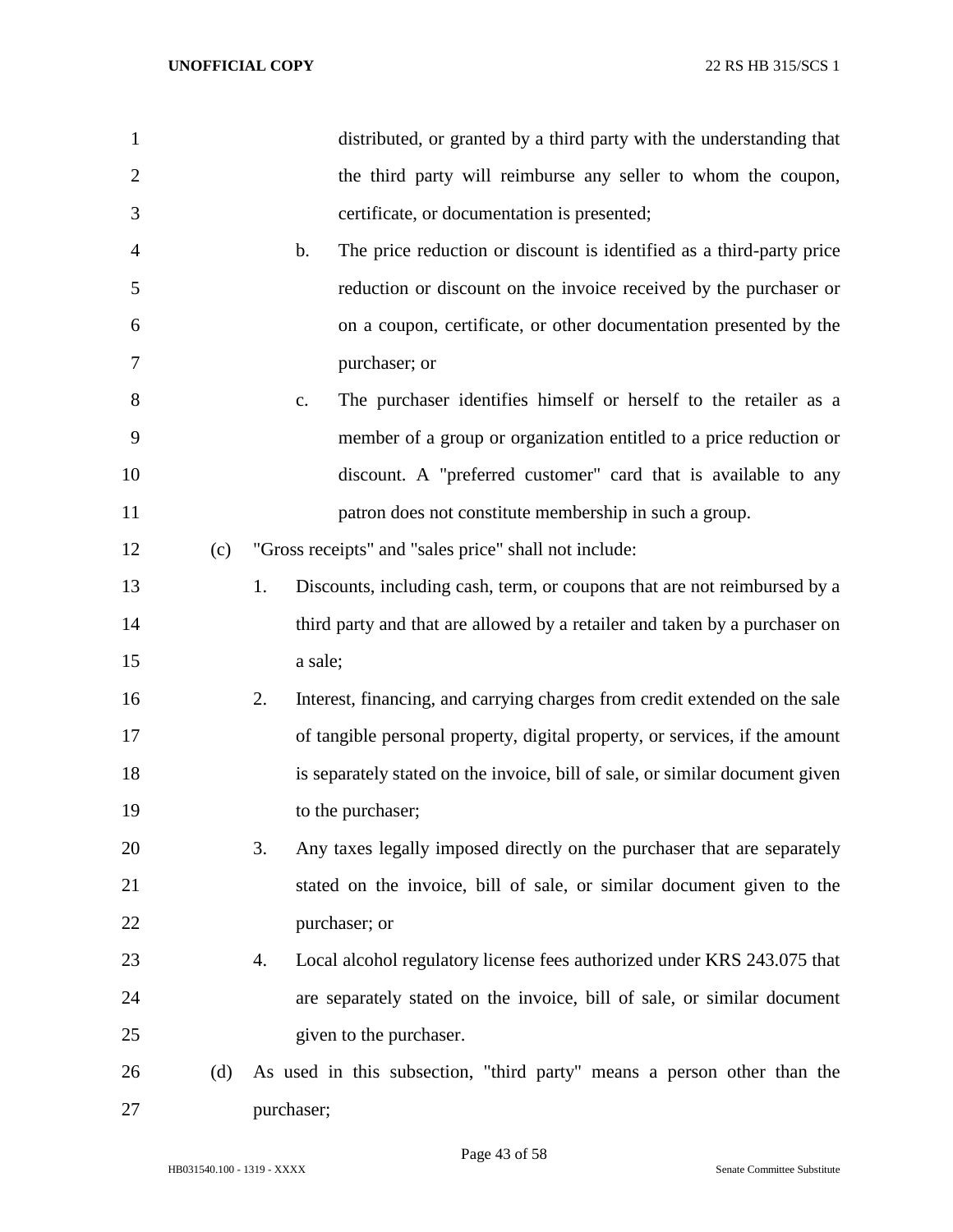| $\mathbf{1}$   |            |     | (16) "In this state" or "in the state" means within the exterior limits of the   |  |  |  |  |  |
|----------------|------------|-----|----------------------------------------------------------------------------------|--|--|--|--|--|
| $\overline{2}$ |            |     | Commonwealth and includes all territory within these limits owned by or ceded to |  |  |  |  |  |
| 3              |            |     | the United States of America;                                                    |  |  |  |  |  |
| 4              |            |     | (17) "Industrial processing" includes:                                           |  |  |  |  |  |
| 5              |            | (a) | Refining;                                                                        |  |  |  |  |  |
| 6              |            | (b) | Extraction of minerals, ores, coal, clay, stone, petroleum, or natural gas;      |  |  |  |  |  |
| 7              |            | (c) | Mining, quarrying, fabricating, and industrial assembling;                       |  |  |  |  |  |
| 8              |            | (d) | The processing and packaging of raw materials, in-process materials, and         |  |  |  |  |  |
| 9              |            |     | finished products; and                                                           |  |  |  |  |  |
| 10             |            | (e) | The processing and packaging of farm and dairy products for sale;                |  |  |  |  |  |
| 11             | $(18)$ (a) |     | "Lease or rental" means any transfer of possession or control of tangible        |  |  |  |  |  |
| 12             |            |     | personal property for a fixed or indeterminate term for consideration. A lease   |  |  |  |  |  |
| 13             |            |     | or rental shall include future options to:                                       |  |  |  |  |  |
| 14             |            |     | 1.<br>Purchase the property; or                                                  |  |  |  |  |  |
| 15             |            |     | 2.<br>Extend the terms of the agreement and agreements covering trailers         |  |  |  |  |  |
| 16             |            |     | where the amount of consideration may be increased or decreased by               |  |  |  |  |  |
| 17             |            |     | reference to the amount realized upon sale or disposition of the property        |  |  |  |  |  |
| 18             |            |     | as defined in 26 U.S.C. sec. $7701(h)(1)$ .                                      |  |  |  |  |  |
| 19             |            | (b) | "Lease or rental" shall not include:                                             |  |  |  |  |  |
| 20             |            |     | A transfer of possession or control of property under a security<br>1.           |  |  |  |  |  |
| 21             |            |     | agreement or deferred payment plan that requires the transfer of title           |  |  |  |  |  |
| 22             |            |     | upon completion of the required payments;                                        |  |  |  |  |  |
| 23             |            |     | A transfer of possession or control of property under an agreement that<br>2.    |  |  |  |  |  |
| 24             |            |     | requires the transfer of title upon completion of the required payments          |  |  |  |  |  |
| 25             |            |     | and payment of an option price that does not exceed the greater of one           |  |  |  |  |  |
| 26             |            |     | hundred dollars $(\$100)$ or one percent $(1%)$ of the total required            |  |  |  |  |  |
| 27             |            |     | payments; or                                                                     |  |  |  |  |  |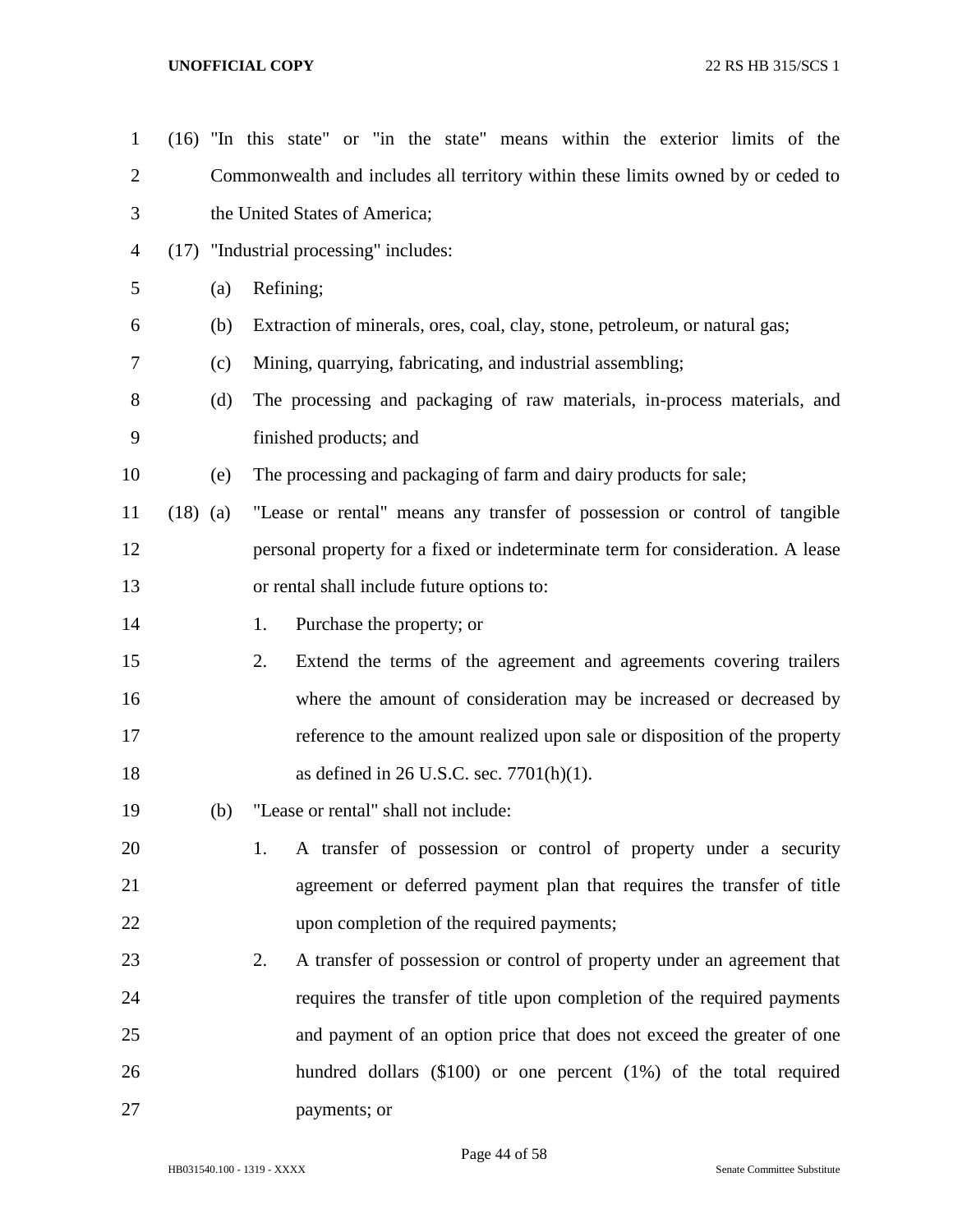| $\mathbf{1}$   |            | 3. |                | Providing tangible personal property and an operator for the tangible         |
|----------------|------------|----|----------------|-------------------------------------------------------------------------------|
| $\overline{2}$ |            |    |                | personal property for a fixed or indeterminate period of time. To qualify     |
| 3              |            |    |                | for this exclusion, the operator must be necessary for the equipment to       |
| 4              |            |    |                | perform as designed, and the operator must do more than maintain,             |
| 5              |            |    |                | inspect, or setup the tangible personal property.                             |
| 6              | (c)        |    |                | This definition shall apply regardless of the classification of a transaction |
| 7              |            |    |                | under generally accepted accounting principles, the Internal Revenue Code, or |
| 8              |            |    |                | other provisions of federal, state, or local law;                             |
| 9              | $(19)$ (a) |    |                | "Machinery for new and expanded industry" means machinery:                    |
| 10             |            | 1. |                | Directly used in the manufacturing or industrial processing process of:       |
| 11             |            |    | a.             | Tangible personal property at a plant facility;                               |
| 12             |            |    | b.             | Distilled spirits or wine at a plant facility or on the premises of a         |
| 13             |            |    |                | distiller, rectifier, winery, or small farm winery licensed under             |
| 14             |            |    |                | KRS 243.030 that includes a retail establishment on the premises;             |
| 15             |            |    |                | <b>or</b>                                                                     |
| 16             |            |    | c.             | Malt beverages at a plant facility or on the premises of a brewer or          |
| 17             |            |    |                | microbrewery licensed under KRS 243.040 that includes a retail                |
| 18             |            |    |                | establishment;                                                                |
| 19             |            | 2. |                | Which is incorporated for the first time into:                                |
| 20             |            |    | a.             | A plant facility established in this state; or                                |
| 21             |            |    | b.             | Licensed premises located in this state; and                                  |
| 22             |            | 3. |                | Which does not replace machinery in the plant facility or licensed            |
| 23             |            |    |                | premises unless that machinery purchased to replace existing machinery:       |
| 24             |            |    | a.             | Increases the consumption of recycled materials at the plant                  |
| 25             |            |    |                | facility by not less than ten percent $(10\%)$ ;                              |
| 26             |            |    | b.             | Performs different functions;                                                 |
| 27             |            |    | $\mathbf{c}$ . | Is used to manufacture a different product; or                                |

Page 45 of 58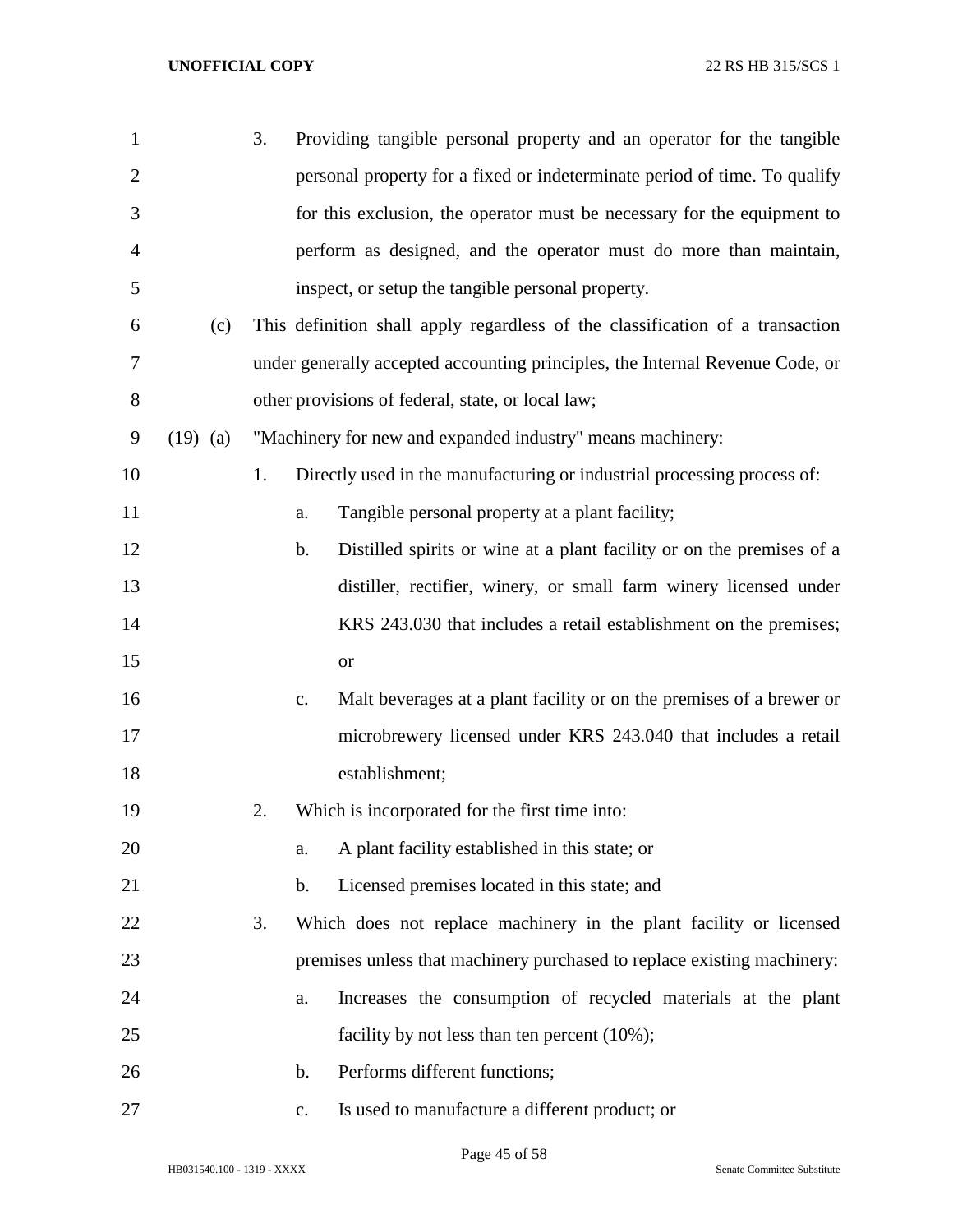| 1              |            | Has a greater productive capacity, as measured in units of<br>d.                        |
|----------------|------------|-----------------------------------------------------------------------------------------|
| $\overline{2}$ |            | production, than the machinery being replaced.                                          |
| 3              |            | "Machinery for new and expanded industry" does not include repair,<br>(b)               |
| $\overline{4}$ |            | replacement, or spare parts of any kind, regardless of whether the purchase of          |
| 5              |            | repair, replacement, or spare parts is required by the manufacturer or seller as        |
| 6              |            | a condition of sale or as a condition of warranty;                                      |
| 7              |            | (20) "Manufacturing" means any process through which material having little or no       |
| 8              |            | commercial value for its intended use before processing has appreciable commercial      |
| 9              |            | value for its intended use after processing by the machinery;                           |
| 10             |            | (21) "Marketplace" means any physical or electronic means through which one (1) or      |
| 11             |            | more retailers may advertise and sell tangible personal property, digital property, or  |
| 12             |            | services, or lease tangible personal property or digital property, such as a catalog,   |
| 13             |            | Internet Web site, or television or radio broadcast, regardless of whether the          |
| 14             |            | tangible personal property, digital property, or retailer is physically present in this |
| 15             |            | state;                                                                                  |
| 16             | $(22)$ (a) | "Marketplace provider" means a person, including any affiliate of the person,           |
| 17             |            | that facilitates a retail sale by satisfying subparagraphs 1. and 2. of this            |
| 18             |            | paragraph as follows:                                                                   |
| 19             |            | The person directly or indirectly:<br>1.                                                |
| 20             |            | Lists, makes available, or advertises tangible personal property,<br>a.                 |
| 21             |            | digital property, or services for sale by a marketplace retailer in a                   |
| 22             |            | marketplace owned, operated, or controlled by the person;                               |
| 23             |            | Facilitates the sale of a marketplace retailer's product through a<br>$\mathbf b$ .     |
| 24             |            | marketplace by transmitting or otherwise communicating an offer                         |
| 25             |            | or acceptance of a retail sale of tangible personal property, digital                   |
| 26             |            | property, or services between a marketplace retailer and a                              |
| 27             |            | purchaser in a forum including a shop, store, booth, catalog,                           |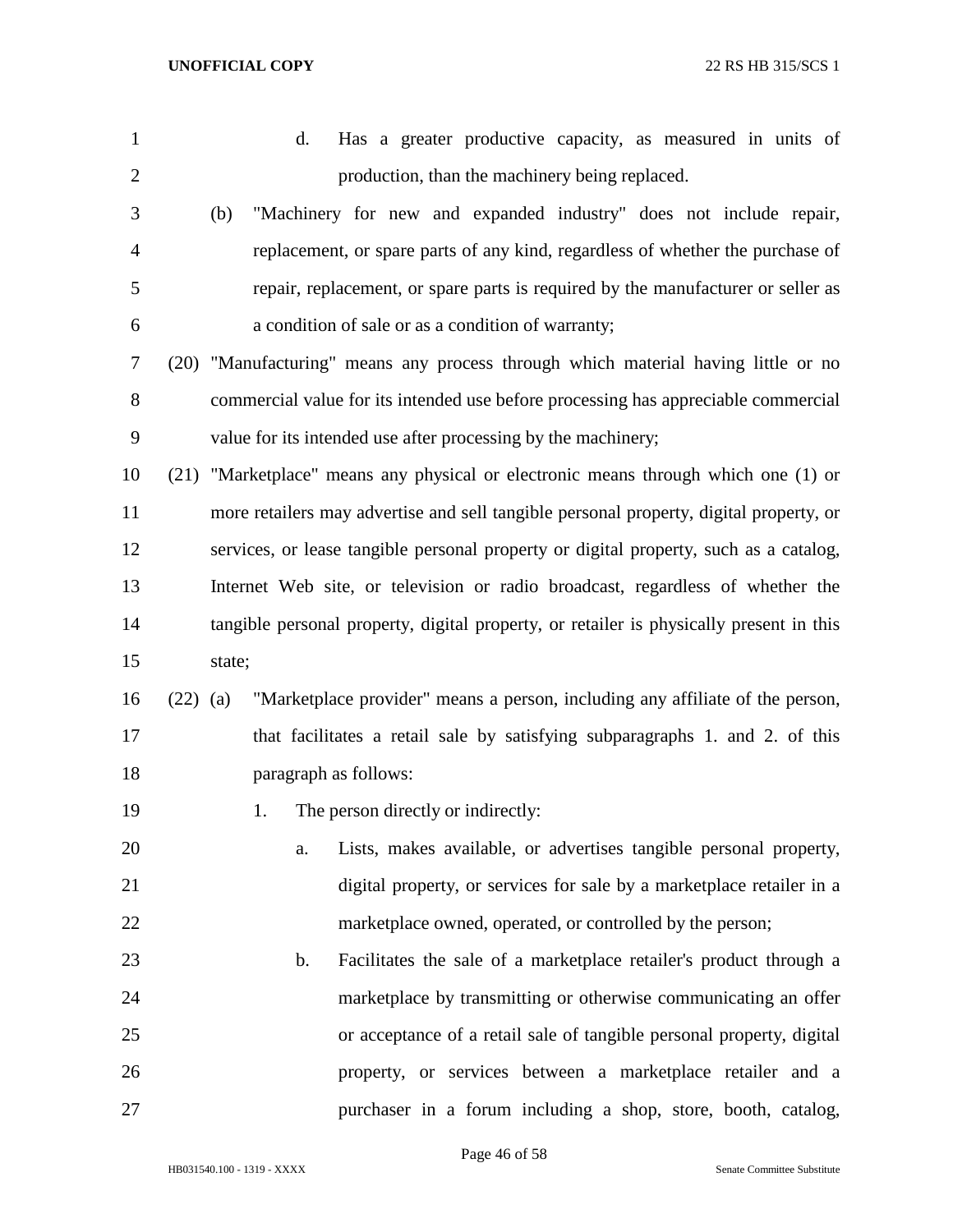| $\mathbf{1}$   |               | Internet site, or similar forum;                                         |
|----------------|---------------|--------------------------------------------------------------------------|
| $\overline{2}$ | $C_{\bullet}$ | Owns, rents, licenses, makes available, or operates any electronic       |
| 3              |               | or physical infrastructure or any property, process, method,             |
| 4              |               | copyright, trademark, or patent that connects marketplace retailers      |
| 5              |               | to purchasers for the purpose of making retail sales of tangible         |
| 6              |               | personal property, digital property, or services;                        |
| 7              | d.            | Provides a marketplace for making retail sales of tangible personal      |
| 8              |               | property, digital property, or services, or otherwise facilitates retail |
| 9              |               | sales of tangible personal property, digital property, or services,      |
| 10             |               | regardless of ownership or control of the tangible personal              |
| 11             |               | property, digital property, or services, that are the subject of the     |
| 12             |               | retail sale;                                                             |
| 13             | e.            | Provides software development or research and development                |
| 14             |               | activities related to any activity described in this subparagraph, if    |
| 15             |               | the software development or research and development activities          |
| 16             |               | are directly related to the physical or electronic marketplace           |
| 17             |               | provided by a marketplace provider;                                      |
| 18             | f.            | Provides or offers fulfillment or storage services for a marketplace     |
| 19             |               | retailer;                                                                |
| 20             | g.            | Sets prices for a marketplace retailer's sale of tangible personal       |
| 21             |               | property, digital property, or services;                                 |
| 22             | h.            | Provides or offers customer service to a marketplace retailer or a       |
| 23             |               | marketplace retailer's customers, or accepts or assists with taking      |
| 24             |               | orders, returns, or exchanges of tangible personal property, digital     |
| 25             |               | property, or services sold by a marketplace retailer; or                 |
| 26             | i.            | Brands or otherwise identifies sales as those of the marketplace         |
| 27             |               | provider; and                                                            |

Page 47 of 58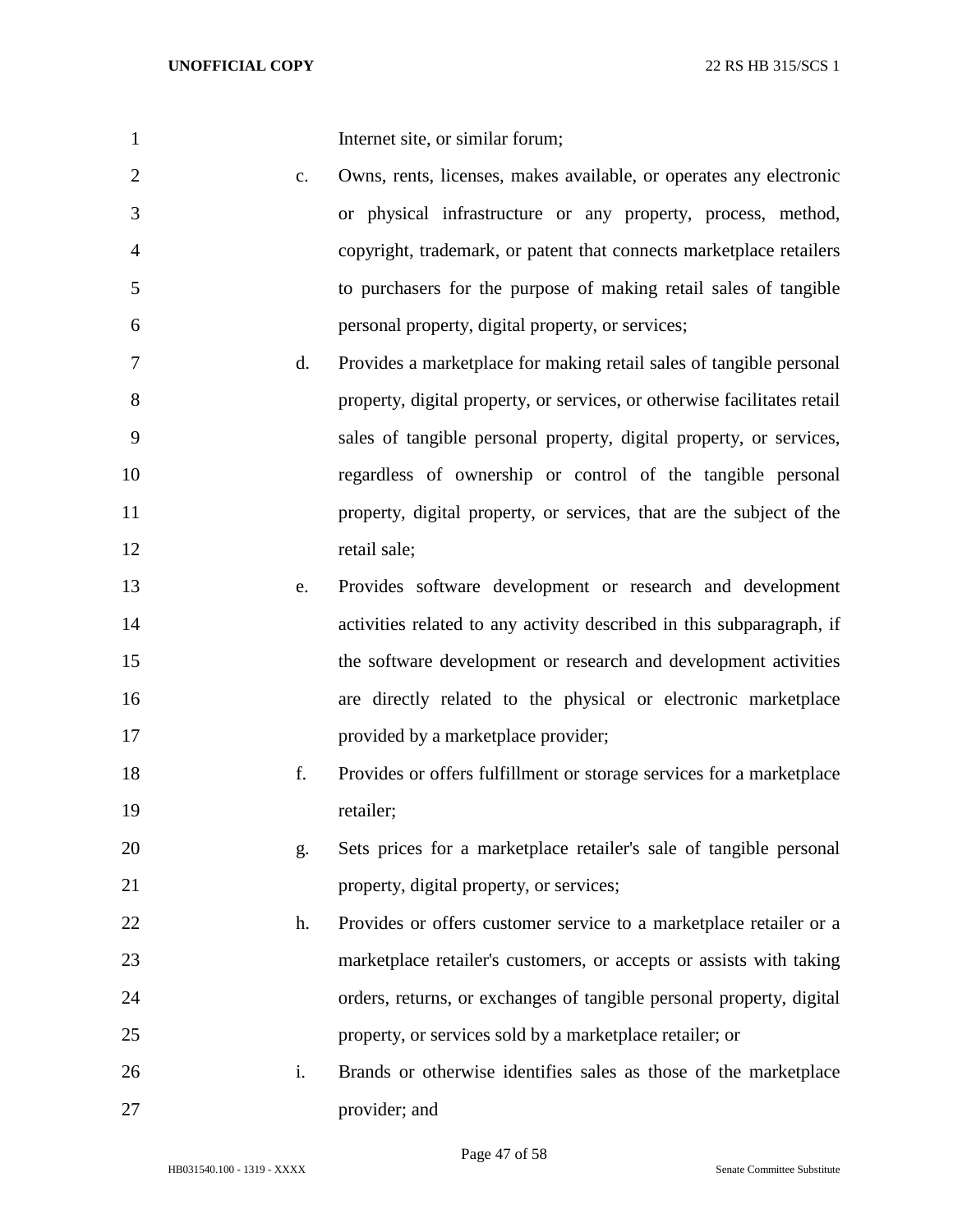| 1              |            | 2. |    | The person directly or indirectly:                                                  |
|----------------|------------|----|----|-------------------------------------------------------------------------------------|
| $\overline{2}$ |            |    | a. | Collects the sales price or purchase price of a retail sale of tangible             |
| 3              |            |    |    | personal property, digital property, or services;                                   |
| 4              |            |    | b. | Provides payment processing services for a retail sale of tangible                  |
| 5              |            |    |    | personal property, digital property, or services;                                   |
| 6              |            |    | c. | Through terms and conditions, agreements, or arrangements with a                    |
| 7              |            |    |    | third party, collects payment in connection with a retail sale of                   |
| 8              |            |    |    | tangible personal property, digital property, or services from a                    |
| 9              |            |    |    | purchaser and transmits that payment to the marketplace retailer,                   |
| 10             |            |    |    | regardless of whether the person collecting and transmitting the                    |
| 11             |            |    |    | payment receives compensation or other consideration in exchange                    |
| 12             |            |    |    | for the service; or                                                                 |
| 13             |            |    | d. | Provides a virtual currency that purchasers are allowed or required                 |
| 14             |            |    |    | to use to purchase tangible personal property, digital property, or                 |
| 15             |            |    |    | services.                                                                           |
| 16             | (b)        |    |    | "Marketplace provider" includes but is not limited to a person that satisfies the   |
| 17             |            |    |    | requirements of this subsection through the ownership, operation, or control        |
| 18             |            |    |    | of a digital distribution service, digital distribution platform, online portal, or |
| 19             |            |    |    | application store;                                                                  |
| 20             |            |    |    | (23) "Marketplace retailer" means a seller that makes retail sales through any      |
| 21             |            |    |    | marketplace owned, operated, or controlled by a marketplace provider;               |
| 22             | $(24)$ (a) |    |    | "Occasional sale" includes:                                                         |
| 23             |            | 1. |    | A sale of tangible personal property or digital property not held or used           |
| 24             |            |    |    | by a seller in the course of an activity for which he or she is required to         |
| 25             |            |    |    | hold a seller's permit, provided such sale is not one (1) of a series of            |
| 26             |            |    |    | sales sufficient in number, scope, and character to constitute an activity          |
| 27             |            |    |    | requiring the holding of a seller's permit. In the case of the sale of the          |

Page 48 of 58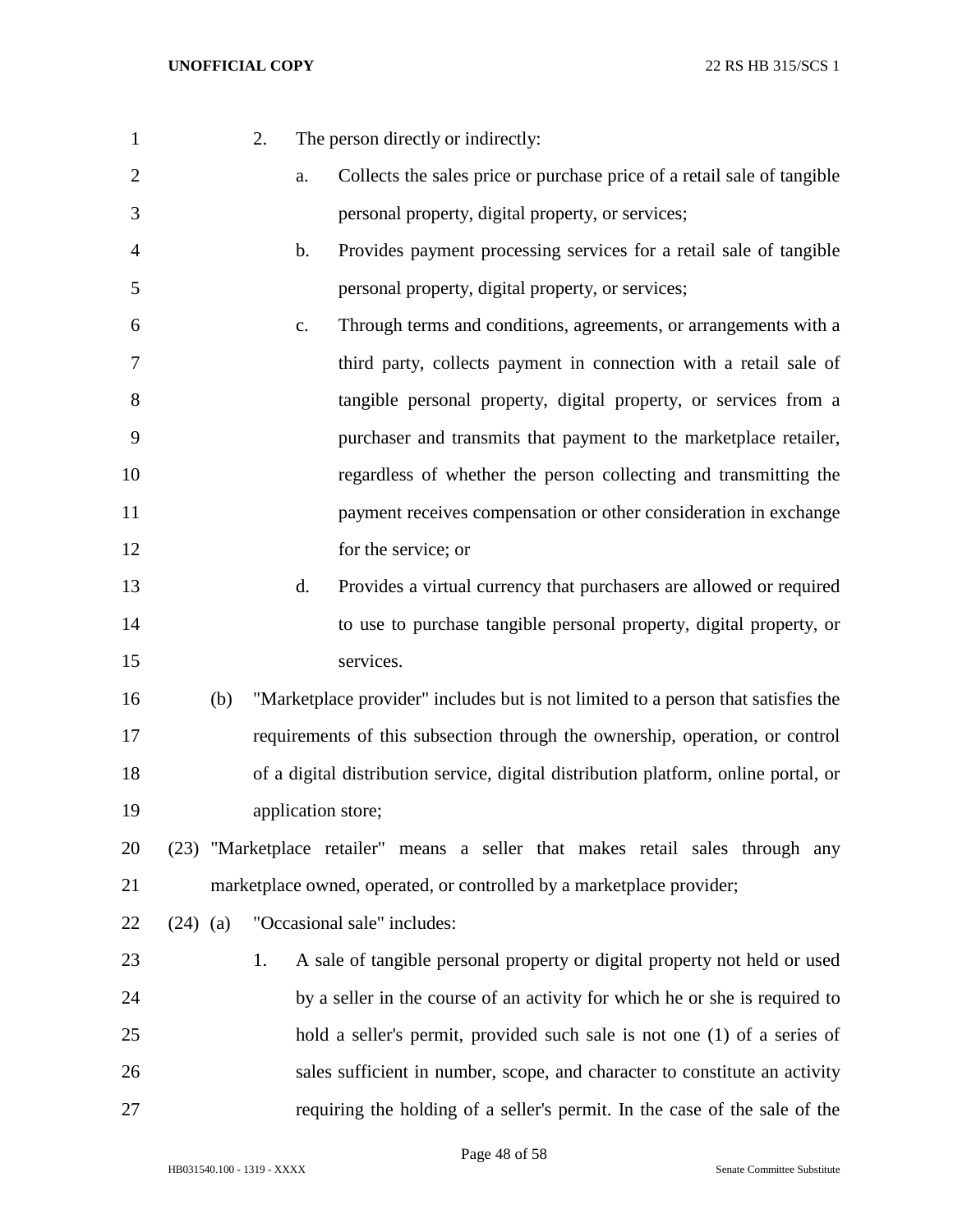| 1              |            | entire, or a substantial portion of the nonretail assets of the seller, the      |
|----------------|------------|----------------------------------------------------------------------------------|
| $\overline{2}$ |            | number of previous sales of similar assets shall be disregarded in               |
| 3              |            | determining whether or not the current sale or sales shall qualify as an         |
| $\overline{4}$ |            | occasional sale; or                                                              |
| 5              |            | 2.<br>Any transfer of all or substantially all the tangible personal property or |
| 6              |            | digital property held or used by a person in the course of such an activity      |
| 7              |            | when after such transfer the real or ultimate ownership of such property         |
| 8              |            | is substantially similar to that which existed before such transfer.             |
| 9              | (b)        | For the purposes of this subsection, stockholders, bondholders, partners, or     |
| 10             |            | other persons holding an interest in a corporation or other entity are regarded  |
| 11             |            | as having the "real or ultimate ownership" of the tangible personal property or  |
| 12             |            | digital property of such corporation or other entity;                            |
| 13             | $(25)$ (a) | "Other direct mail" means any direct mail that is not advertising and            |
| 14             |            | promotional direct mail, regardless of whether advertising and promotional       |
| 15             |            | direct mail is included in the same mailing.                                     |
| 16             | (b)        | "Other direct mail" includes but is not limited to:                              |
| 17             |            | Transactional direct mail that contains personal information specific to<br>1.   |
| 18             |            | the addressee, including but not limited to invoices, bills, statements of       |
| 19             |            | account, and payroll advices;                                                    |
| 20             |            | Any legally required mailings, including but not limited to privacy<br>2.        |
| 21             |            | notices, tax reports, and stockholder reports; and                               |
| 22             |            | 3.<br>Other nonpromotional direct mail delivered to existing or former           |
| 23             |            | shareholders, customers, employees, or agents, including but not limited         |
| 24             |            | to newsletters and informational pieces.                                         |
| 25             | (c)        | "Other direct mail" does not include the development of billing information or   |
| 26             |            | the provision of any data processing service that is more than incidental to the |
| 27             |            | production of printed material;                                                  |

Page 49 of 58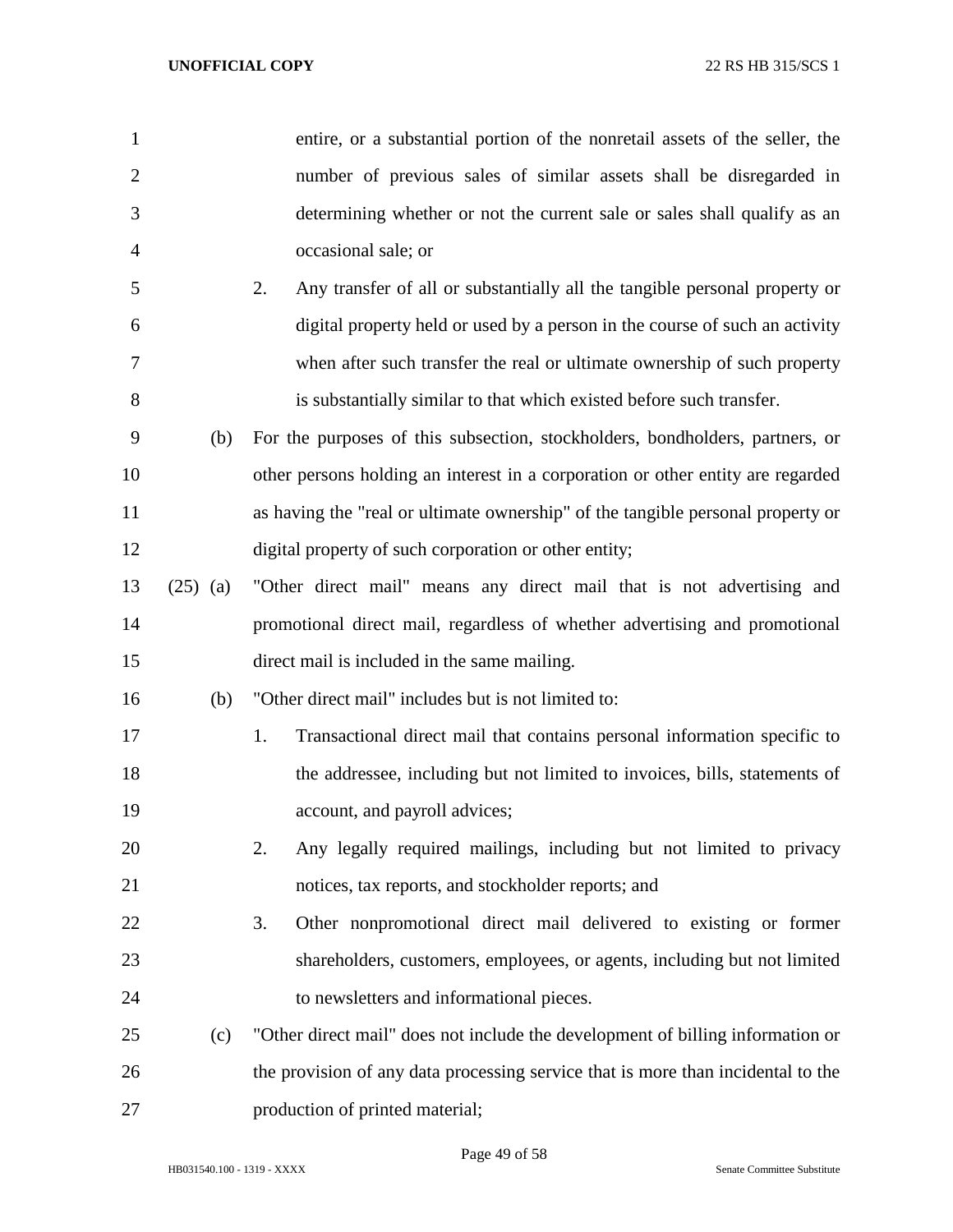- (26) "Person" includes any individual, firm, copartnership, joint venture, association, social club, fraternal organization, corporation, estate, trust, business trust, receiver, trustee, syndicate, cooperative, assignee, governmental unit or agency, or any other group or combination acting as a unit;
- (27) "Permanent," as the term applies to digital property, means perpetual or for an indefinite or unspecified length of time;
- (28) "Plant facility" means a single location that is exclusively dedicated to manufacturing or industrial processing activities. A location shall be deemed to be exclusively dedicated to manufacturing or industrial processing activities even if retail sales are made there, provided that the retail sales are incidental to the manufacturing or industrial processing activities occurring at the location. The term "plant facility" shall not include any restaurant, grocery store, shopping center, or other retail establishment;
- (29) (a) "Prewritten computer software" means:
- 1. Computer software, including prewritten upgrades, that are not designed and developed by the author or other creator to the specifications of a 17 specific purchaser;
- 2. Software designed and developed by the author or other creator to the specifications of a specific purchaser when it is sold to a person other 20 than the original purchaser; or
- 3. Any portion of prewritten computer software that is modified or enhanced in any manner, where the modification or enhancement is designed and developed to the specifications of a specific purchaser, unless there is a reasonable, separately stated charge on an invoice or other statement of the price to the purchaser for the modification or enhancement.
- 
- (b) When a person modifies or enhances computer software of which the person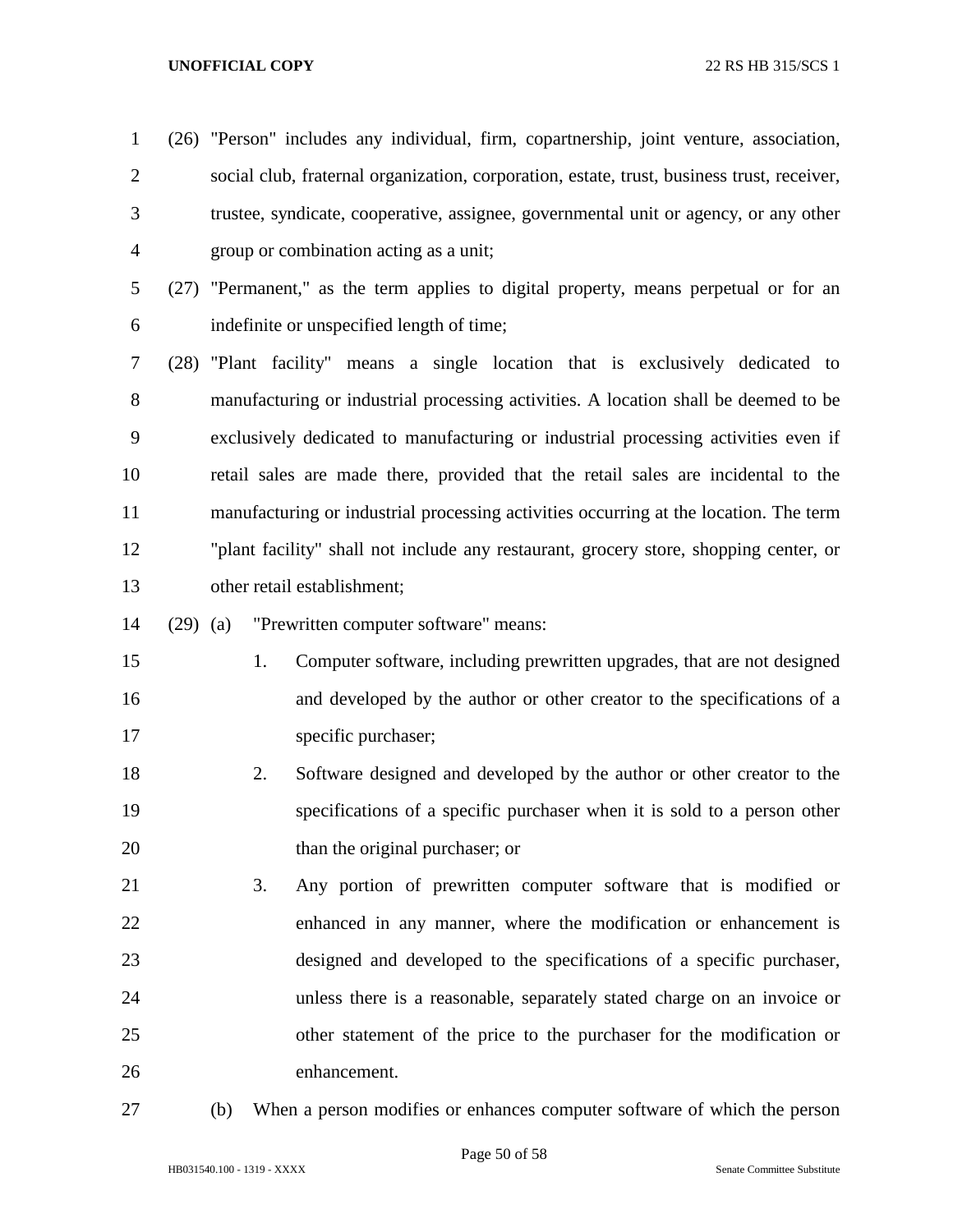| $\mathbf{1}$   |            | is not the author or creator, the person shall be deemed to be the author or         |
|----------------|------------|--------------------------------------------------------------------------------------|
| $\overline{2}$ |            | creator only of the modifications or enhancements the person actually made.          |
| 3              | (c)        | The combining of two (2) or more prewritten computer software programs or            |
| $\overline{4}$ |            | portions thereof does not cause the combination to be other than prewritten          |
| 5              |            | computer software;                                                                   |
| 6              | $(30)$ (a) | "Purchase" means any transfer of title or possession, exchange, barter, lease,       |
| 7              |            | or rental, conditional or otherwise, in any manner or by any means                   |
| 8              |            | whatsoever, of:                                                                      |
| 9              |            | Tangible personal property;<br>1.                                                    |
| 10             |            | An extended warranty service;<br>2.                                                  |
| 11             |            | Digital property transferred electronically; or<br>3.                                |
| 12             |            | Services included in KRS 139.200;<br>4.                                              |
| 13             |            | for a consideration.                                                                 |
| 14             | (b)        | "Purchase" includes:                                                                 |
| 15             |            | When performed outside this state or when the customer gives a resale<br>1.          |
| 16             |            | certificate, the producing, fabricating, processing, printing, or imprinting         |
| 17             |            | of tangible personal property for a consideration for consumers who                  |
| 18             |            | furnish either directly or indirectly the materials used in the producing,           |
| 19             |            | fabricating, processing, printing, or imprinting;                                    |
| 20             |            | A transaction whereby the possession of tangible personal property or<br>2.          |
| 21             |            | digital property is transferred but the seller retains the title as security for     |
| 22             |            | the payment of the price; and                                                        |
| 23             |            | A transfer for a consideration of the title or possession of tangible<br>3.          |
| 24             |            | personal property or digital property which has been produced,                       |
| 25             |            | fabricated, or printed to the special order of the customer, or of any               |
| 26             |            | publication;                                                                         |
| 27             |            | (31) "Recycled materials" means materials which have been recovered or diverted from |

HB031540.100 - 1319 - XXXX Senate Committee Substitute

Page 51 of 58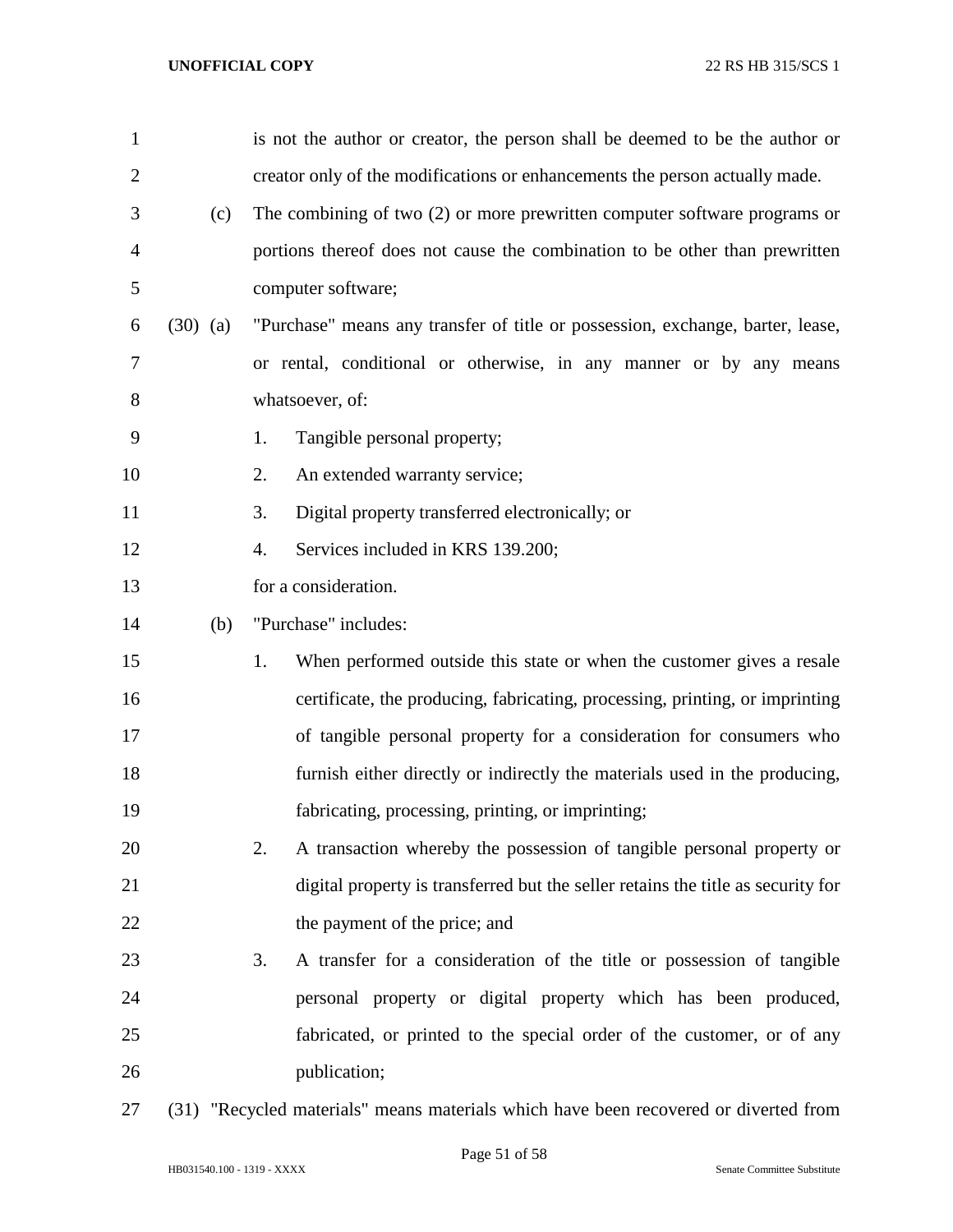| $\mathbf{1}$   |            |     | the solid waste stream and reused or returned to use in the form of raw materials or |
|----------------|------------|-----|--------------------------------------------------------------------------------------|
| $\overline{2}$ |            |     | products;                                                                            |
| 3              |            |     | (32) "Recycling purposes" means those activities undertaken in which materials that  |
| $\overline{4}$ |            |     | would otherwise become solid waste are collected, separated, or processed in order   |
| 5              |            |     | to be reused or returned to use in the form of raw materials or products;            |
| 6              |            |     | (33) "Remote retailer" means a retailer with no physical presence in this state;     |
| $\tau$         | $(34)$ (a) |     | "Repair, replacement, or spare parts" means any tangible personal property           |
| 8              |            |     | used to maintain, restore, mend, or repair machinery or equipment.                   |
| 9              |            | (b) | "Repair, replacement, or spare parts" does not include machine oils, grease, or      |
| 10             |            |     | industrial tools;                                                                    |
| 11             | $(35)$ (a) |     | "Retailer" means:                                                                    |
| 12             |            |     | Every person engaged in the business of making retail sales of tangible<br>1.        |
| 13             |            |     | personal property, digital property, or furnishing any services in a retail          |
| 14             |            |     | sale included in KRS 139.200;                                                        |
| 15             |            |     | Every person engaged in the business of making sales at auction of<br>2.             |
| 16             |            |     | tangible personal property or digital property owned by the person or                |
| 17             |            |     | others for storage, use or other consumption, except as provided in                  |
| 18             |            |     | paragraph (c) of this subsection;                                                    |
| 19             |            |     | 3.<br>Every person making more than two (2) retail sales of tangible personal        |
| 20             |            |     | property, digital property, or services included in KRS 139.200 during               |
| 21             |            |     | any twelve (12) month period, including sales made in the capacity of                |
| 22             |            |     | assignee for the benefit of creditors, or receiver or trustee in bankruptcy;         |
| 23             |            |     | Any person conducting a race meeting under the provision of KRS<br>4.                |
| 24             |            |     | Chapter 230, with respect to horses which are claimed during the                     |
| 25             |            |     | meeting.                                                                             |
| 26             |            | (b) | When the department determines that it is necessary for the efficient                |
| 27             |            |     | administration of this chapter to regard any salesmen, representatives,              |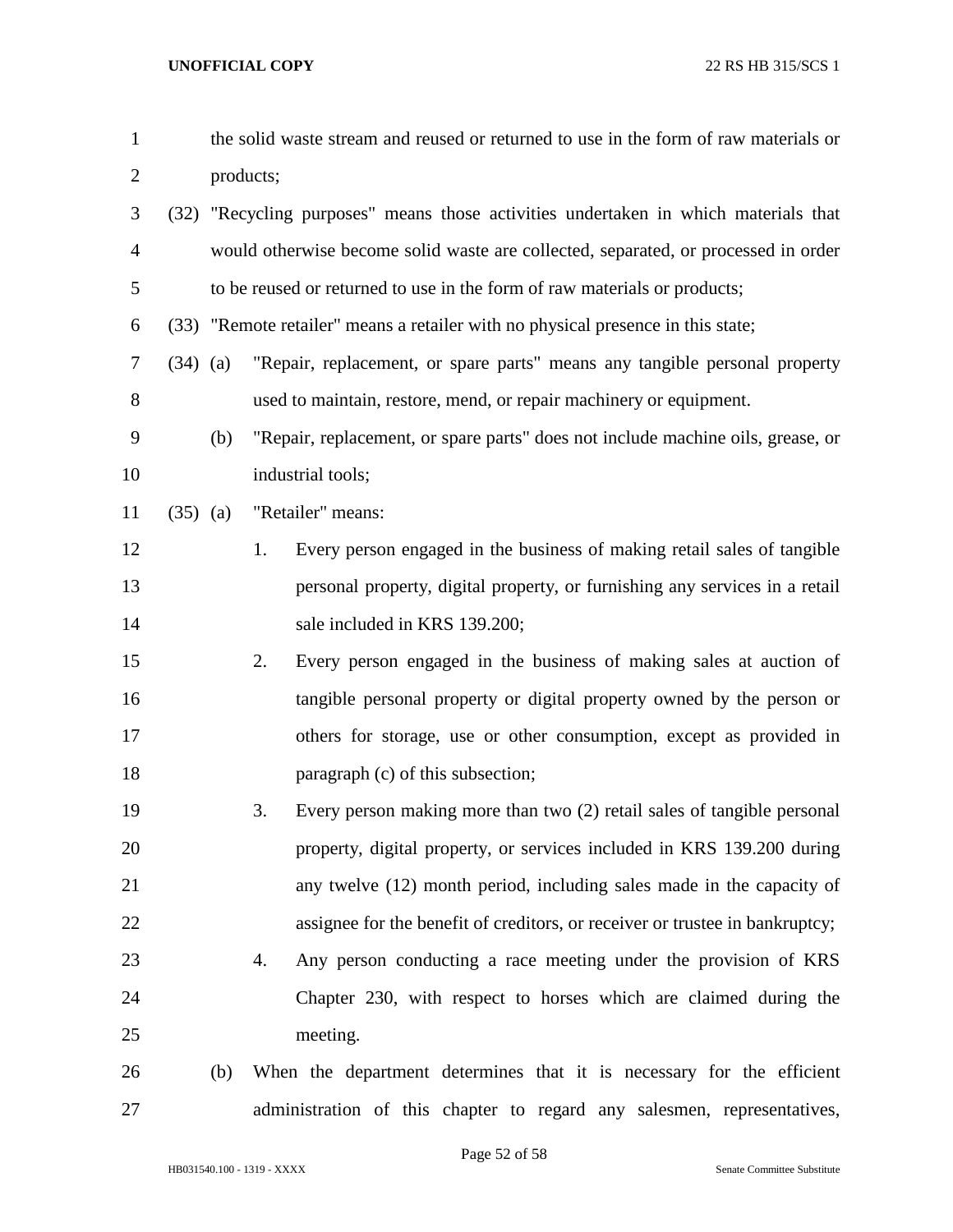| $\mathbf{1}$   |     | peddlers, or canvassers as the agents of the dealers, distributors, supervisors or   |
|----------------|-----|--------------------------------------------------------------------------------------|
| $\mathbf{2}$   |     | employers under whom they operate or from whom they obtain the tangible              |
| 3              |     | personal property, digital property, or services sold by them, irrespective of       |
| $\overline{4}$ |     | whether they are making sales on their own behalf or on behalf of the dealers,       |
| 5              |     | distributors, supervisors or employers, the department may so regard them and        |
|                |     |                                                                                      |
| 6              |     | may regard the dealers, distributors, supervisors or employers as retailers for      |
| 7              |     | purposes of this chapter.                                                            |
| 8              | (c) | Any person making sales at a charitable auction for a qualifying entity<br>1.        |
| 9              |     | shall not be a retailer for purposes of the sales made at the charitable             |
| 10             |     | auction if:                                                                          |
| 11             |     | The qualifying entity, not the person making sales at the auction, is<br>a.          |
| 12             |     | sponsoring the auction;                                                              |
| 13             |     | The purchaser of tangible personal property at the auction directly<br>$\mathbf b$ . |
| 14             |     | pays the qualifying entity sponsoring the auction for the property                   |
| 15             |     | and not the person making the sales at the auction; and                              |
| 16             |     | The qualifying entity, not the person making sales at the auction, is<br>c.          |
| 17             |     | responsible for the collection, control, and disbursement of the                     |
| 18             |     | auction proceeds.                                                                    |
| 19             |     | If the conditions set forth in subparagraph 1. of this paragraph are met,<br>2.      |
| 20             |     | the qualifying entity sponsoring the auction shall be the retailer for               |
| 21             |     | purposes of the sales made at the charitable auction.                                |
| 22             |     | 3.<br>For purposes of this paragraph, "qualifying entity" means a resident:          |
| 23             |     | Church;<br>a.                                                                        |
| 24             |     | School;<br>$\mathbf b$ .                                                             |
| 25             |     | Civic club; or<br>c.                                                                 |
| 26             |     | Any other nonprofit charitable, religious, or educational<br>d.                      |
| 27             |     | organization;                                                                        |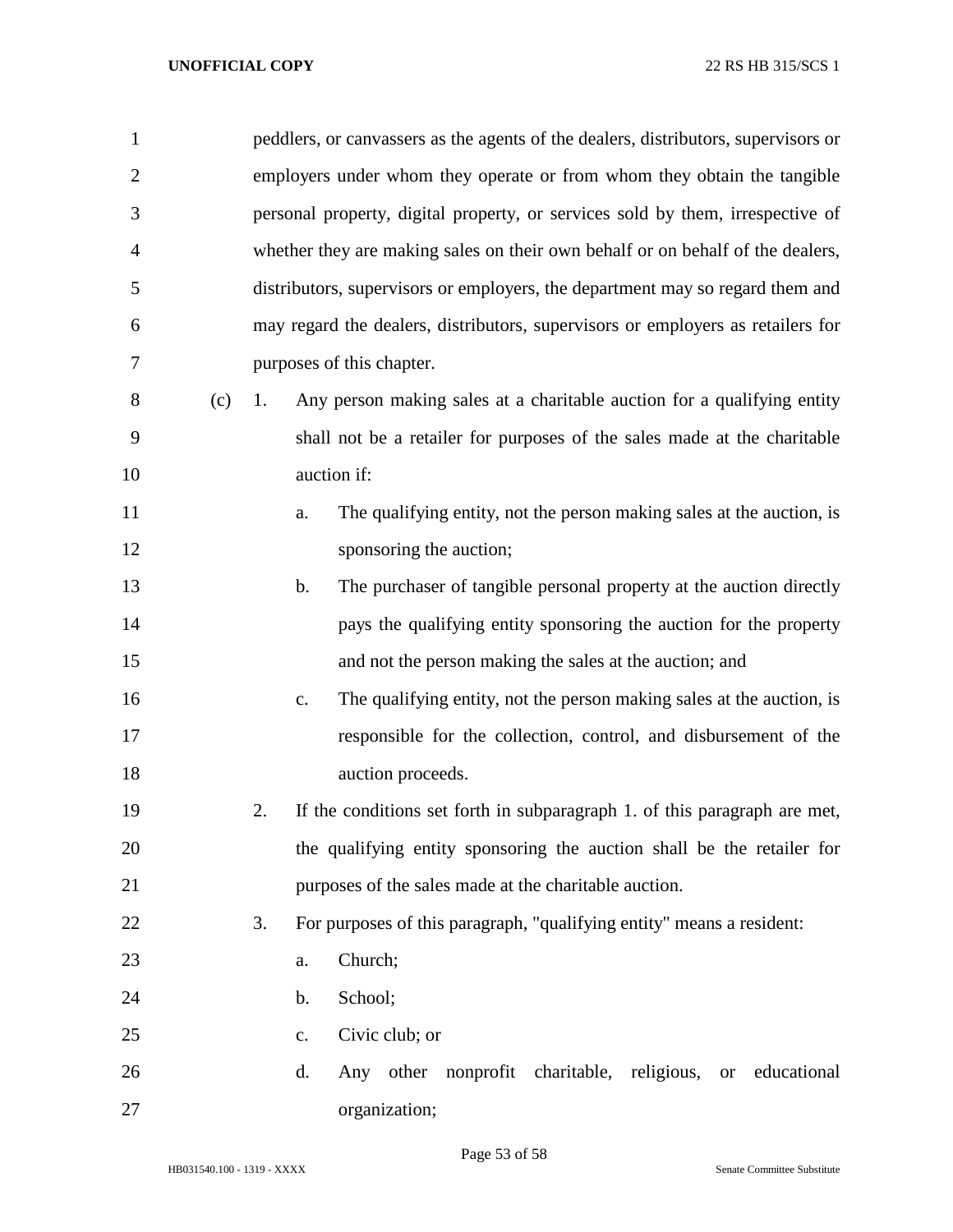| $\mathbf{1}$   |            |     | (36) "Retail sale" means any sale, lease, or rental for any purpose other than resale, |
|----------------|------------|-----|----------------------------------------------------------------------------------------|
| $\overline{c}$ |            |     | sublease, or subrent;                                                                  |
| 3              | $(37)$ (a) |     | "Ringtones" means digitized sound files that are downloaded onto a device              |
| $\overline{4}$ |            |     | and that may be used to alert the customer with respect to a communication.            |
| 5              |            | (b) | "Ringtones" shall not include ringback tones or other digital files that are not       |
| 6              |            |     | stored on the purchaser's communications device;                                       |
| 7              | $(38)$ (a) |     | "Sale" means:                                                                          |
| 8              |            |     | The furnishing of any services included in KRS 139.200;<br>1.                          |
| 9              |            |     | 2.<br>Any transfer of title or possession, exchange, barter, lease, or rental,         |
| 10             |            |     | conditional or otherwise, in any manner or by any means whatsoever, of:                |
| 11             |            |     | Tangible personal property; or<br>a.                                                   |
| 12             |            |     | Digital property transferred electronically;<br>b.                                     |
| 13             |            |     | for a consideration.                                                                   |
| 14             |            | (b) | "Sale" includes but is not limited to:                                                 |
| 15             |            |     | The producing, fabricating, processing, printing, or imprinting of<br>1.               |
| 16             |            |     | tangible personal property or digital property for a consideration for                 |
| 17             |            |     | purchasers who furnish, either directly or indirectly, the materials used              |
| 18             |            |     | in the producing, fabricating, processing, printing, or imprinting;                    |
| 19             |            |     | A transaction whereby the possession of tangible personal property or<br>2.            |
| 20             |            |     | digital property is transferred, but the seller retains the title as security          |
| 21             |            |     | for the payment of the price; and                                                      |
| 22             |            |     | A transfer for a consideration of the title or possession of tangible<br>3.            |
| 23             |            |     | personal property or digital property which has been produced,                         |
| 24             |            |     | fabricated, or printed to the special order of the purchaser.                          |
| 25             |            | (c) | This definition shall apply regardless of the classification of a transaction          |
| 26             |            |     | under generally accepted accounting principles, the Internal Revenue Code, or          |
| 27             |            |     | other provisions of federal, state, or local law;                                      |

Page 54 of 58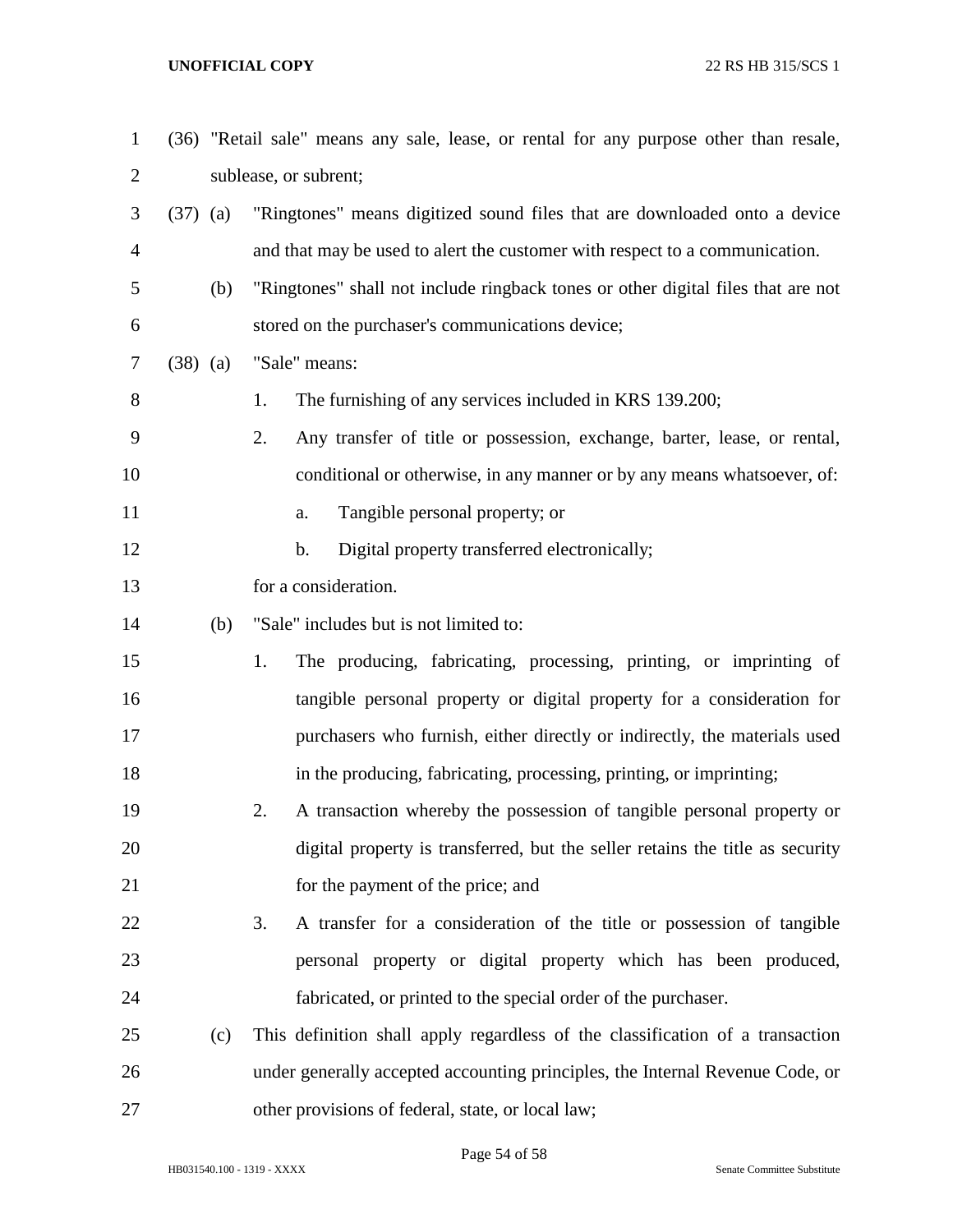- (39) "Seller" includes every person engaged in the business of selling tangible personal property, digital property, or services of a kind, the gross receipts from the retail sale of which are required to be included in the measure of the sales tax, and every person engaged in making sales for resale;
- (40) (a) "Storage" includes any keeping or retention in this state for any purpose except sale in the regular course of business or subsequent use solely outside this state of tangible personal property or digital property purchased from a retailer.
- (b) "Storage" does not include the keeping, retaining, or exercising any right or power over tangible personal property for the purpose of subsequently transporting it outside the state for use thereafter solely outside the state, or for the purpose of being processed, fabricated, or manufactured into, attached to, or incorporated into, other tangible personal property to be transported outside 14 the state and thereafter used solely outside the state;
- (41) "Tangible personal property" means personal property which may be seen, weighed, measured, felt, or touched, or which is in any other manner perceptible to the senses and includes natural, artificial, and mixed gas, electricity, water, steam, and prewritten computer software;
- (42) "Taxpayer" means any person liable for tax under this chapter;

 (43) "Transferred electronically" means accessed or obtained by the purchaser by means other than tangible storage media; and

- (44) (a) "Use" includes the exercise of:
- 1. Any right or power over tangible personal property or digital property incident to the ownership of that property, or by any transaction in which possession is given, or by any transaction involving digital property where the right of access is granted; or
- 

2. Any right or power to benefit from extended warranty services.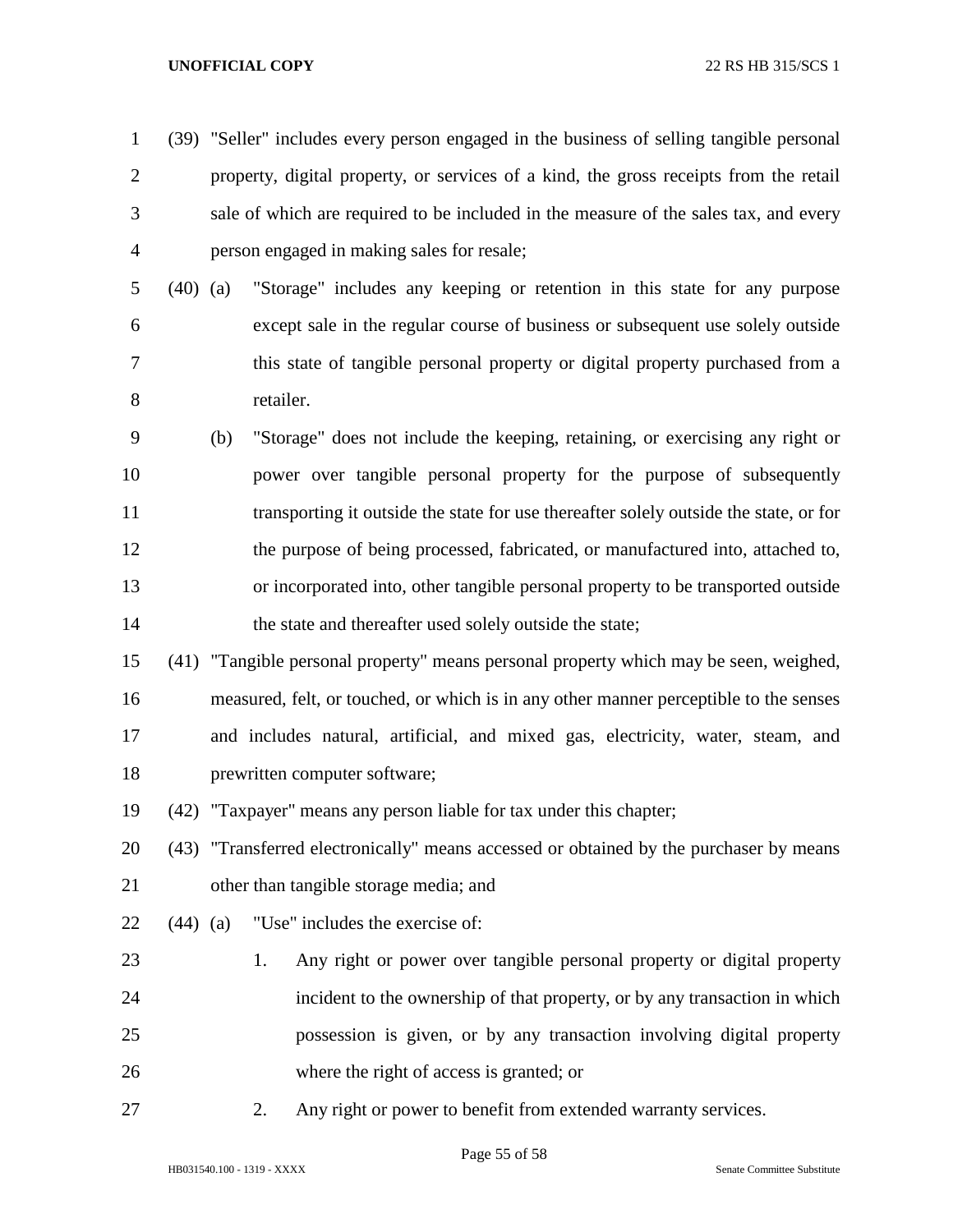| $\mathbf{1}$   | (b) | "Use" does not include the keeping, retaining, or exercising any right or power                    |
|----------------|-----|----------------------------------------------------------------------------------------------------|
| $\overline{2}$ |     | over tangible personal property or digital property for the purpose of:                            |
| 3              |     | Selling tangible personal property or digital property in the regular<br>1.                        |
| 4              |     | course of business; or                                                                             |
| 5              |     | Subsequently transporting tangible personal property outside the state<br>2.                       |
| 6              |     | for use thereafter solely outside the state, or for the purpose of being                           |
| 7              |     | processed, fabricated, or manufactured into, attached to, or incorporated                          |
| 8              |     | into, other tangible personal property to be transported outside the state                         |
| 9              |     | and thereafter used solely outside the state.                                                      |
| 10             |     | There is hereby appropriated Federal Fund moneys from the State<br>$\rightarrow$ Section 9.        |
| 11             |     | Fiscal Recovery Fund of the American Rescue Plan Act in the amount of \$20,000,000 in              |
| 12             |     | fiscal year 2022-2023 to the Rural Infrastructure Improvement Fund established in                  |
| 13             |     | Section 5 of this Act.                                                                             |
| 14             |     | Section 10. 2021 Ky. Acts ch. 171, sec. 3, as amended by 2021 Ky. Acts ch.                         |
| 15             |     | 196, sec. 4, is amended to read as follows:                                                        |
| 16             | (1) | There is hereby appropriated <b>Federal Funds from the Coronavirus Capital</b>                     |
| 17             |     | <b>Projects Fund of the American Rescue Plan Act of 2021 [federal funds]</b> in the amount of      |
| 18             |     | \$182,769,000 and Federal Funds from the State Fiscal Recovery Fund of the                         |
| 19             |     | <b>American Rescue Plan Act of 2021 in the amount of \$67,231,000 \$250,000,000</b> in             |
| 20             |     | fiscal year 2021-2022 to the broadband deployment fund, with no more than \$50,000,000             |
| 21             |     | of which to be awarded before <i>May</i> [ April] 1, 2022.                                         |
| 22             | (2) | $\frac{f(a)}{g(a)}$ - In addition to the appropriation in subsection (1) of this section, there is |
| 23             |     | hereby appropriated Federal Funds from the State Fiscal Recovery Fund of the American              |
| 24             |     | Rescue Plan Act in the amount of \$50,000,000 in fiscal year 2020-2021. Notwithstanding            |
| 25             |     | KRS 45.229, the Federal Fund appropriation in fiscal year 2020-2021 shall not lapse and            |
| 26             |     | shall carry forward for use in fiscal year 2021-2022 and fiscal year 2022-2023.                    |
| 27             | (b) | The appropriation in paragraph (a) of this subsection shall be used for projects                   |

Page 56 of 58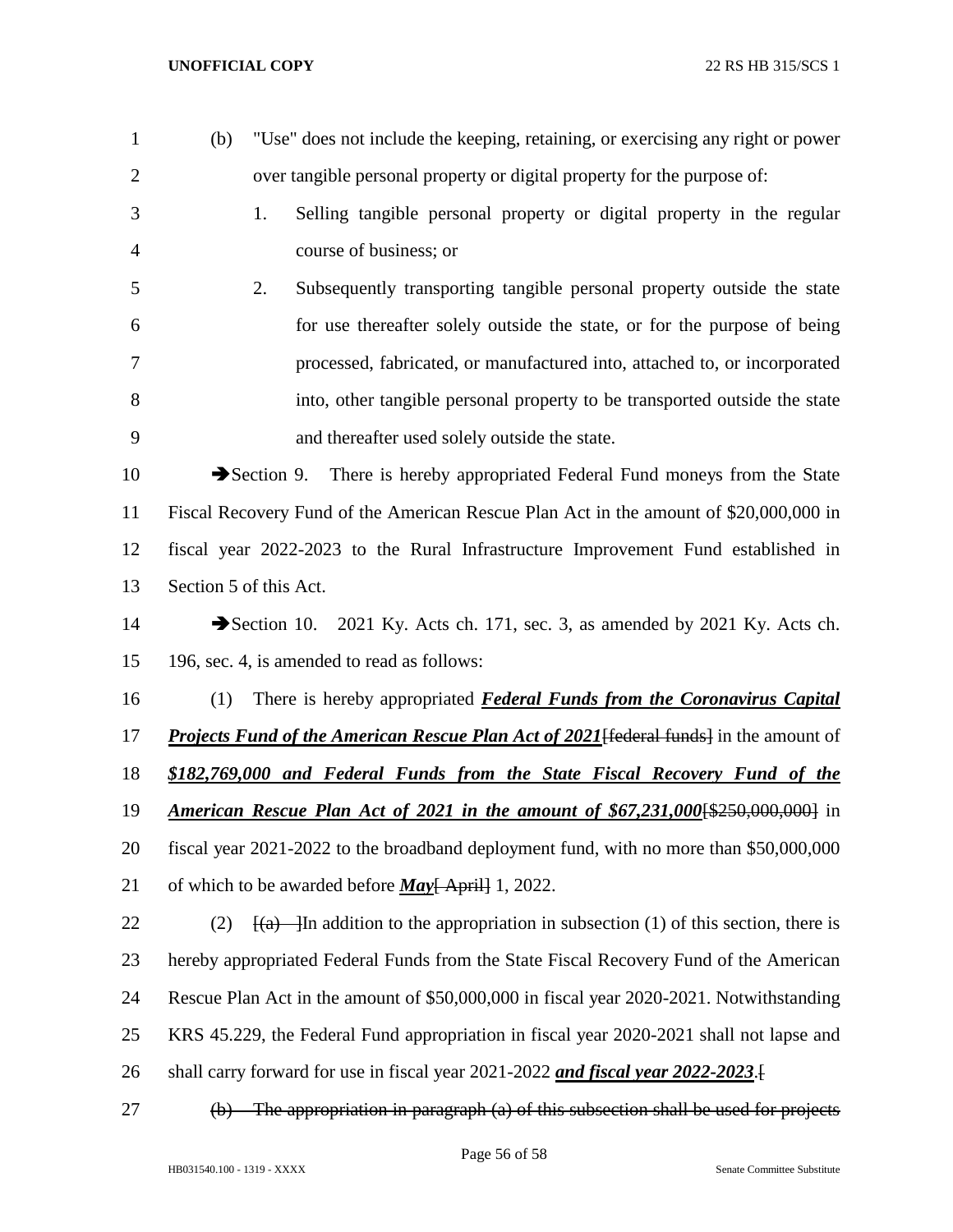| 1              | that provide broadband service in furtherance of securing economic development                   |
|----------------|--------------------------------------------------------------------------------------------------|
| $\overline{2}$ | opportunities for commercial and industrial customers, excluding the broadband service           |
| 3              | provider itself.                                                                                 |
| 4              | The agency administering the broadband deployment fund shall promulgate<br>(3)                   |
| 5              | administrative regulations to ensure that.                                                       |
| 6              | (a) Related to the appropriation in subsection $(1)$ of this section, the moneys are             |
| 7              | awarded based on the [following] criteria in <i>subsection</i> (9) of Section 4 of this Act [the |
| 8              | order as listed:                                                                                 |
| 9              | 1. Projects in underserved areas or unserved areas where local, state, or federal                |
| 10             | funds are not currently designated;                                                              |
| 11             | 2. Projects within underserved areas or unserved areas where local, state, or                    |
| 12             | federal broadband funds are inadequate; and                                                      |
| 13             | 3. Projects that reach the customers that are the least economical to serve;                     |
| 14             | $(b)$ Related to the appropriations in subsections $(1)$ and $(2)$ of this section, a            |
| 15             | request for proposal shall be issued for projects;                                               |
| 16             | (c) Notwithstanding KRS $224A.1121(5)(f)$ and $(10)$ , and related to the                        |
| 17             | appropriations in subsections $(1)$ and $(2)$ of this section, projects will require:            |
| 18             | A private match of moneys of not less than 50 percent of the total project cost;<br>$+$          |
| 19             | $\Theta$ r                                                                                       |
| 20             | 2. Matching funds from a city, county, urban county government, or consolidated                  |
| 21             | local government of not less than 50 percent of the total project cost; and                      |
| 22             | (d) Related to the appropriations in subsections $(1)$ and $(2)$ of this section, project        |
| 23             | scope should be for the smallest feasible geographical area.]                                    |
| 24             | The agency may provide incentive for timely completion and disincentive for<br>(4)               |
| 25             | not meeting agreed upon timeframes.                                                              |
| 26             | The agency administering the broadband deployment fund shall<br>(5)<br>(a)                       |
| 27             | promulgate administrative regulations to develop a process for:                                  |

## Page 57 of 58